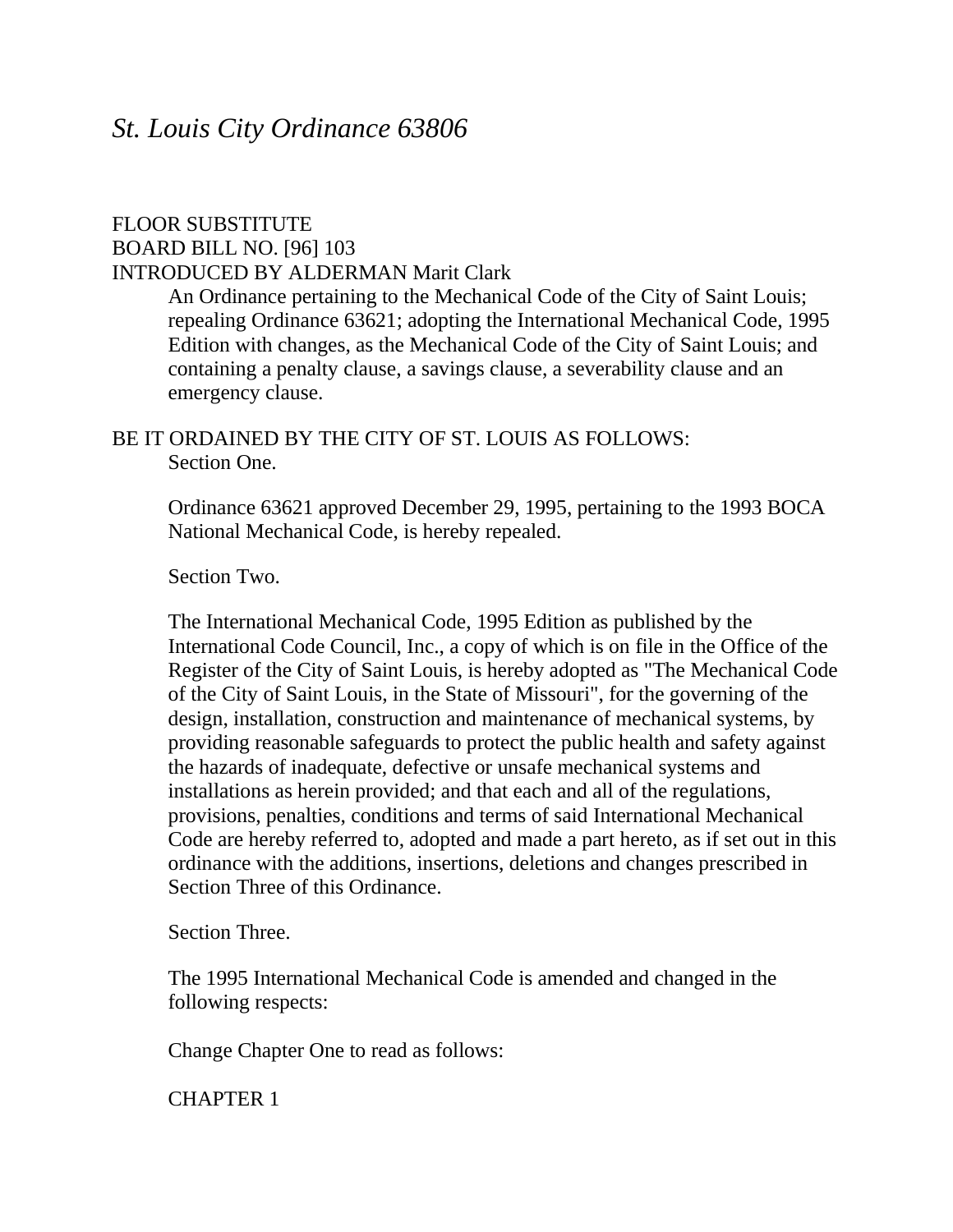### ADMINISTRATION

# SECTION 101

# GENERAL

101.1 Title. These regulations shall be known as the Mechanical Code of the City of Saint Louis, hereinafter referred to as "this code".

101.2 Scope. This code shall regulate the design, installation, maintenance, alteration, relocation and inspection of mechanical systems that are installed and utilized to provide control of environmental conditions and related processes within buildings. This code shall also regulate those mechanical systems, system components, equipment and appliances specifically addressed in this code.

101.2.1 Appendices. Provisions in the appendices shall not apply unless specifically adopted. Appendix A is hereby adopted for use by the City of Saint Louis.

101.3 Intent. The purpose of this code is to provide minimum standards to safeguard life and limb, health, property and public welfare by regulating and controlling the design, construction, installation, quality of materials, location, operation, and maintenance or use of mechanical systems. This code shall be construed to secure its expressed intent, which is to insure public health, safety and welfare insofar as they are affected by the installation and maintenance of mechanical systems.

### SECTION 102

# APPLICABILITY

102.1 General. The provisions of this code shall apply to all matters affecting or relating to structures and premises as set forth in Section 101. Where, in a specific case, different sections of this code specify different materials, methods of construction or other requirements, the most restrictive sections shall govern.

102.2 Existing installations. Except as otherwise provided for in this chapter, a provision in this code shall not require the removal, alteration or abandonment of, nor prevent the continued utilization and maintenance of, an existing mechanical system lawfully in existence at the time of adoption of this code.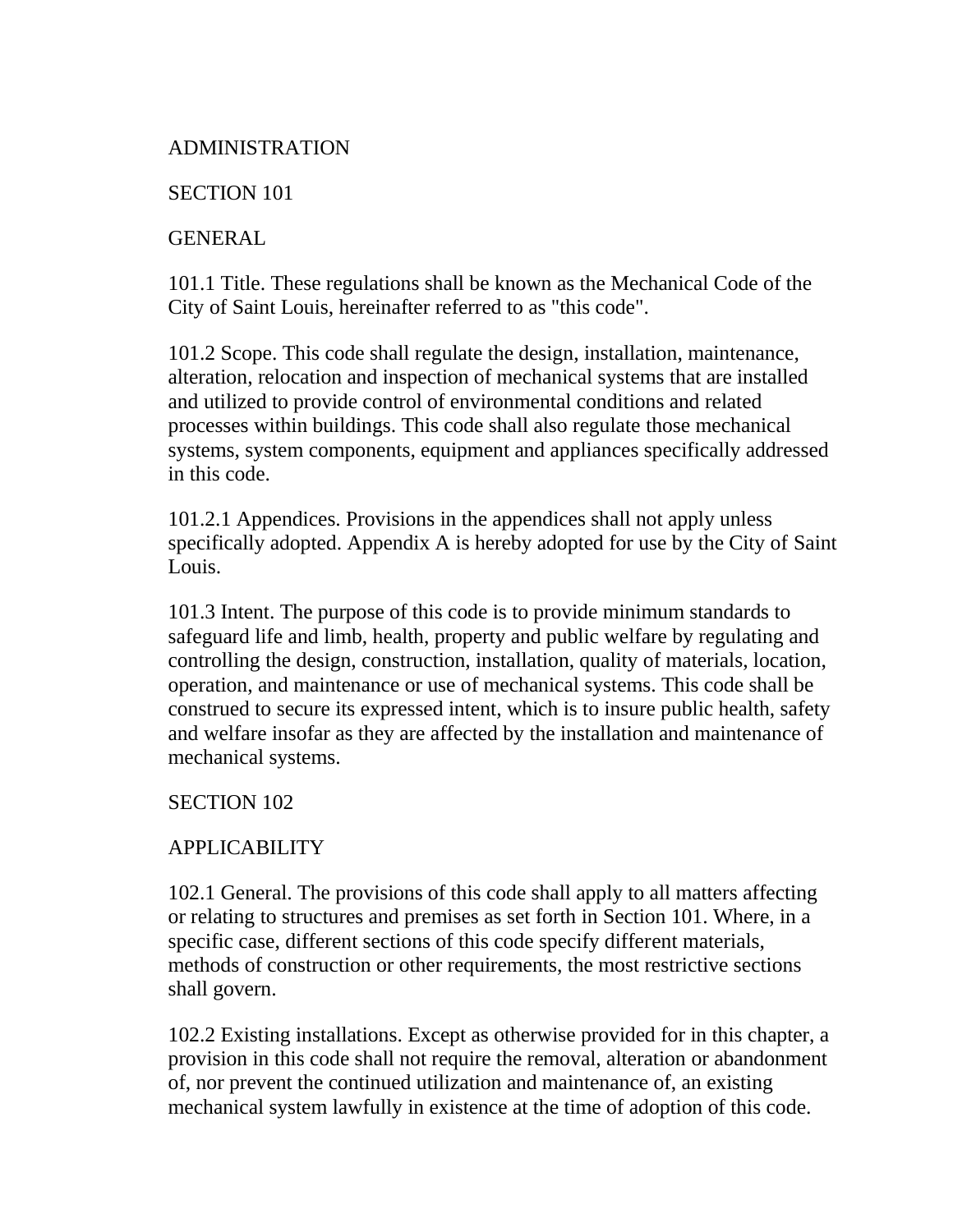102.3 Maintenance. Mechanical systems, both existing and new, and parts thereof shall be maintained in proper operating condition in accordance with the original design and in a safe and sanitary condition. Devices or safeguards which are required by this code shall be maintained in compliance with the code edition under which installed. The owner or the owner's designated agent shall be responsible for maintenance of mechanical systems. To determine compliance with this provision, the code official shall have the authority to require a mechanical system to be reinspected.

102.4 Additions, alterations or repairs. Additions, alterations, renovations or repairs to a mechanical system shall conform to that required for a new mechanical system without requiring the existing mechanical system to comply with all the requirements of this code. Additions, alterations or repairs shall not cause an existing mechanical systems to become unsafe, hazardous or overloaded. Minor additions, alterations, renovations and repairs to existing mechanical systems shall meet the provisions for new construction, unless such work is done in the same manner and arrangement as was in the existing system, is not hazardous and is approved.

102.5 Change in occupancy. It shall be unlawful to make a change in the occupancy of any structure which will subject the structure to any special provision of this code applicable to the new occupancy without approval. The code official shall certify that such structure meets the intent of the provisions of law governing building construction for the proposed new occupancy and that such change of occupancy does not result in any hazard to public health, safety or welfare.

102.6 Historic buildings. The provisions of this code relating to the construction, alteration, repair, enlargement, restoration, relocation or moving of building or structures shall not be mandatory for existing buildings or structures identified and classified by the state or City of Saint Louis as historic buildings when such buildings or structures are judged by the code official to be safe and in the public interest of health, safety and welfare regarding any proposed construction, alteration, repair, enlargement, restoration, relocation or moving of buildings.

102.7 Moved buildings. Except as determined by Section 102.2, mechanical systems that are a part of buildings or structures moved into or within the City of Saint Louis shall comply with the provisions of this code for new installations.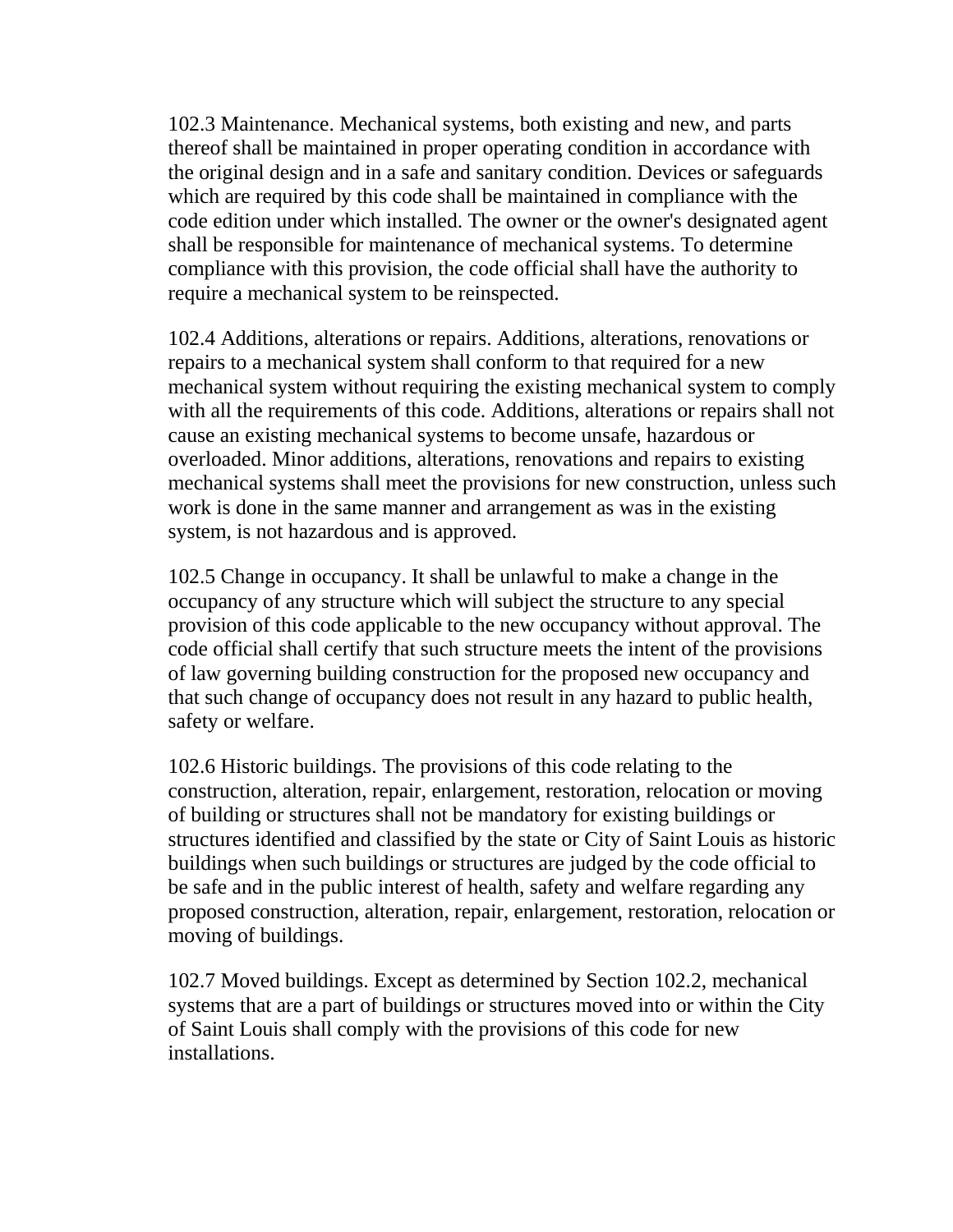102.8 Referenced codes and standards. The codes and standards referenced in this code shall be those that are listed in Chapter 16 and considered part of the requirements of this code to the prescribed extent of each such reference. Where differences occur between provisions of this code and the referenced standards, the most stringent provision shall apply.

102.9 Requirements not covered by code. Requirements necessary for the strength, stability or proper operation of an existing or proposed mechanical system, or for the public safety, health and general welfare, not specifically covered by this code, shall be determined by the code official. 102.10 Workmanship. All work shall be conducted, installed and completed in a workmanlike and approved manner so as to secure the results intended by this code.

# SECTION 103

# SECTION OF MECHANICAL EQUIPMENT INSPECTION

103.1 General. There is hereby created the Section of Mechanical Equipment Inspection within the Division of Building and Inspection which shall have control and enforce all codes, regulations and ordinances pertaining to mechanical installations and systems in accordance with this code. The head of this section shall be known as the Mechanical Equipment Inspection Supervisor, who shall be appointed by the Building Commissioner. Throughout this code, the Mechanical Equipment Inspection Supervisor, the Chief Mechanical Engineer, the Building Commissioner and their authorized employees shall be referred to as the code official.

103.2 Mechanical equipment inspection supervisor. There shall be appointed by the Building Commissioner a Mechanical Equipment Inspection Supervisor. The Supervisor shall have five (5) years experience and possess the qualifications established by the Department of Personnel.

103.3 Deputies. There shall be appointed by the code official a sufficient number of Mechanical Equipment Inspectors to adequately perform all inspection duties and enforce all ordinances pertaining to the Mechanical Equipment Inspection Section in accordance with subsequent sections of this code and City of Saint Louis budgetary constraints. All Mechanical Equipment Inspectors shall have had at least three (3) years experience and possess the qualifications set forth by the Department of Personnel.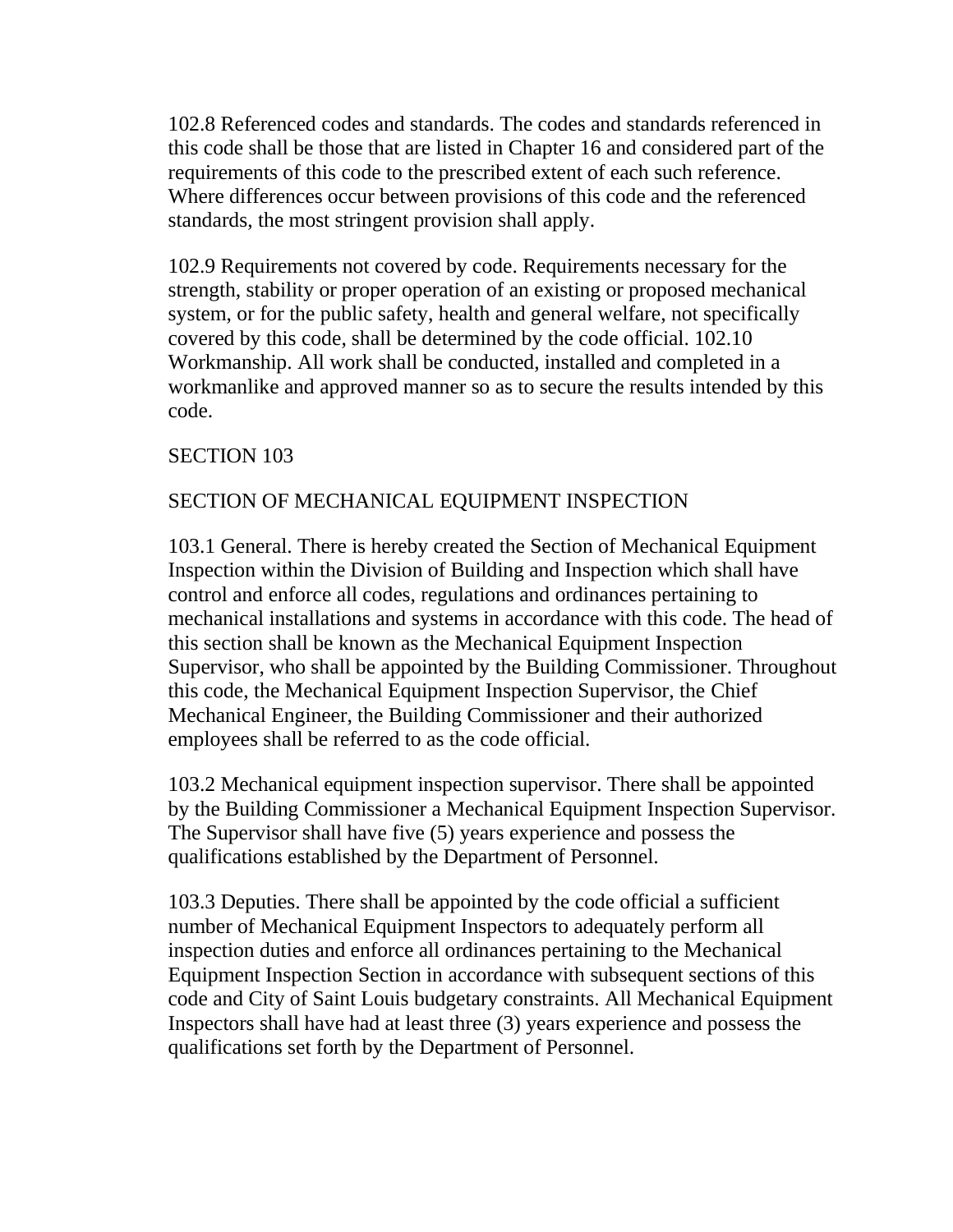103.3.1 Assistant to the supervisor. One such inspector shall assist the Mechanical Equipment Inspection Supervisor. The assistant shall assume the responsibilities of the Mechanical Equipment Inspection Supervisor in the Supervisor's absence or disability.

103.3.2 Restriction of employees. An official or employee connected with the Mechanical Equipment Inspection Section, except one whose only connection is that of a member of the Board of Stationary Engineers, shall not be engaged in, or directly or indirectly connected with the furnishing of labor, materials or appliances for the construction, alteration or maintenance of a building, or the preparation of construction documents thereof, unless that person is the owner of the building; nor shall such code official or employee engage in any work that conflicts with official duties or with the interests of the department.

103.4 Liability. The code official and employees charged with the enforcement of this code, while acting for the City of Saint Louis, shall not thereby be rendered liable personally, and are hereby relieved from all personal liability for any damage accruing to persons or property as a result of any act required or permitted in the discharge of official duties.

Any suit instituted against any code official or employee because of an act performed in the lawful discharge of duties and under the provisions of this code shall be defended by the legal representative of the City of Saint Louis until the final termination of the proceedings. The code official or any employees shall not be liable for any cost in or arising from any action, suit or proceeding that is instituted in pursuance of the provisions of this code. Any code official or employee of the Division of Building and Inspection, Department of Public Safety, acting in good faith and without malice, shall be free from liability for acts performed under any of its provisions or by reason of any act or omission in the performance of official duties in connection therewith.

The above protection shall also extend to former employees for work performed during their period of employment with the City of Saint Louis.

SECTION 104

# DUTIES AND POWERS OF THE CODE OFFICIAL

104.1 General. The code official shall enforce all of the provisions of this code and shall act on any question relative to the installation, alteration, repair, maintenance or operation of all mechanical systems, devices and equipment,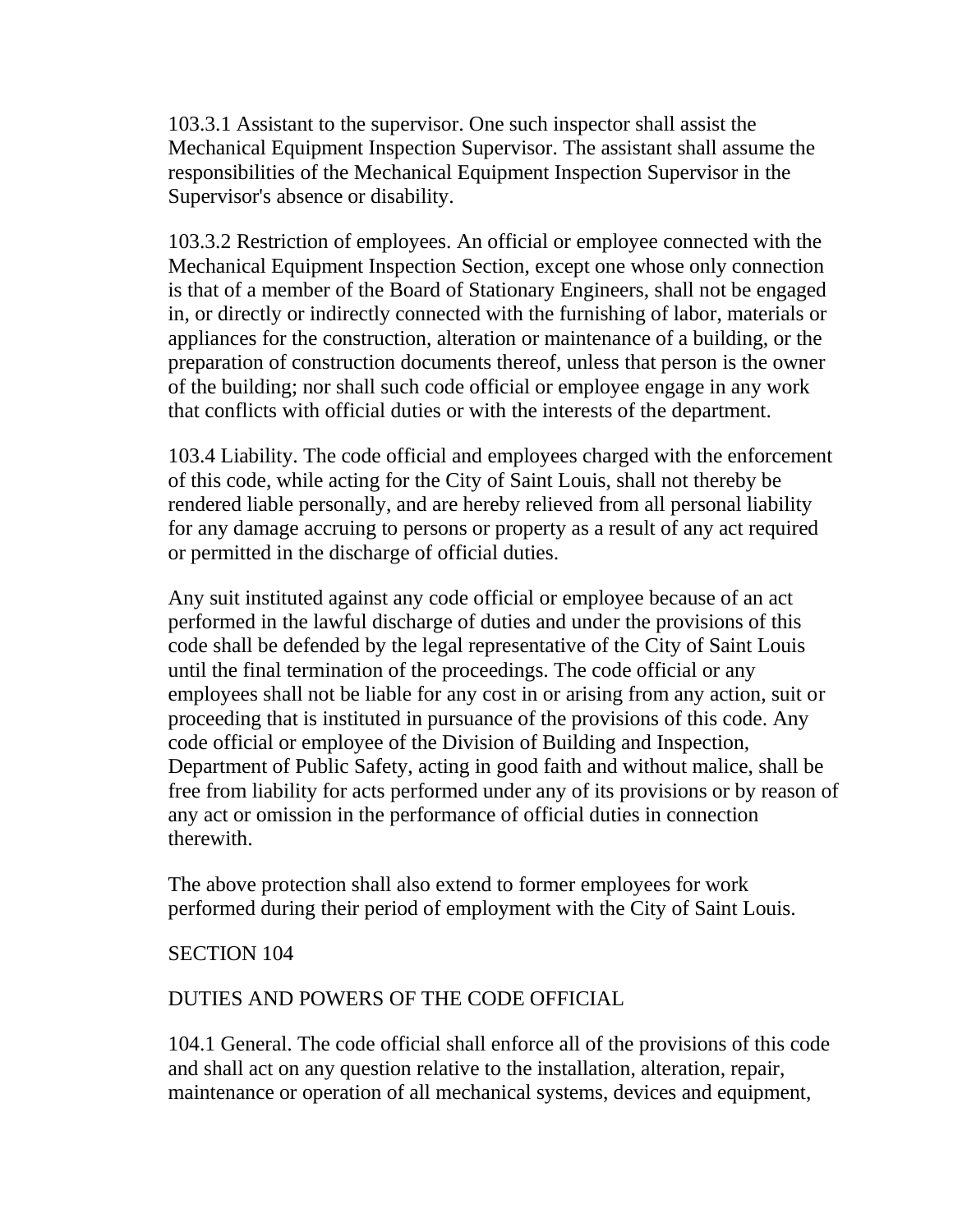except as otherwise specifically provided for by statutory requirements or as provided for in Sections 104.1.1 through 104.7.

104.1.1 Emergency condemnation. Whenever the code official shall find any building, structure, premises or portion thereof no matter for what purpose used, to be in an unsafe or dangerous condition and that there is an actual and potential danger to the occupants or those in the proximity of any building, structure or premises which poses an immediate danger to public safety or welfare, the code official shall order the immediate evacuation of said building, structure or premises. All of the occupants so notified shall immediately vacate the building, structure, or premises and no person shall re-enter until authorized to do so by the code official. Any person who refuses to leave, interferes with the evacuation of other occupants, or continues any operation after having been given an evacuation order by the code official, except such person(s) directed to perform work to remove a violation or unsafe condition shall be deemed in violation of this section whereupon it shall be the duty of the Police Department to immediately remove such person(s) from said building, structure, or premises and prevent anyone from re-entering the building, structure or premises until such time that the Police Department shall have been notified by the Building Division that the same is in a safe condition.

Any person who shall violate any provisions of this section shall, upon conviction thereof, be penalized as set forth in Section Four.

104.1.2 Authority to placard. The code official has the authority to post a placard in a conspicuous place on a building or premises where the mechanical system has been found to be unsafe or inadequate.

104.1.3 Placarded building. Placards shall remain on said building until the required repairs, replacements or improvements have been made and accepted by the code official, and it shall be unlawful to deface or willfully remove any such placard that has been posted on a building without first obtaining consent of the code official. It shall be unlawful for any person to reside in, use, rent, lease or occupy such building for any purpose while so placarded and no person shall remove said placards without the consent of the code official.

104.2 Rule making authority. The code official shall have authority as necessary in the interest of public health, safety and general welfare, to adopt and promulgate rules and regulations; to interpret and implement the provisions of this code; to secure the intent thereof; and to designate requirements applicable because of local climatic or other conditions. Such rules shall not have the effect of waiving structural or fire performance requirements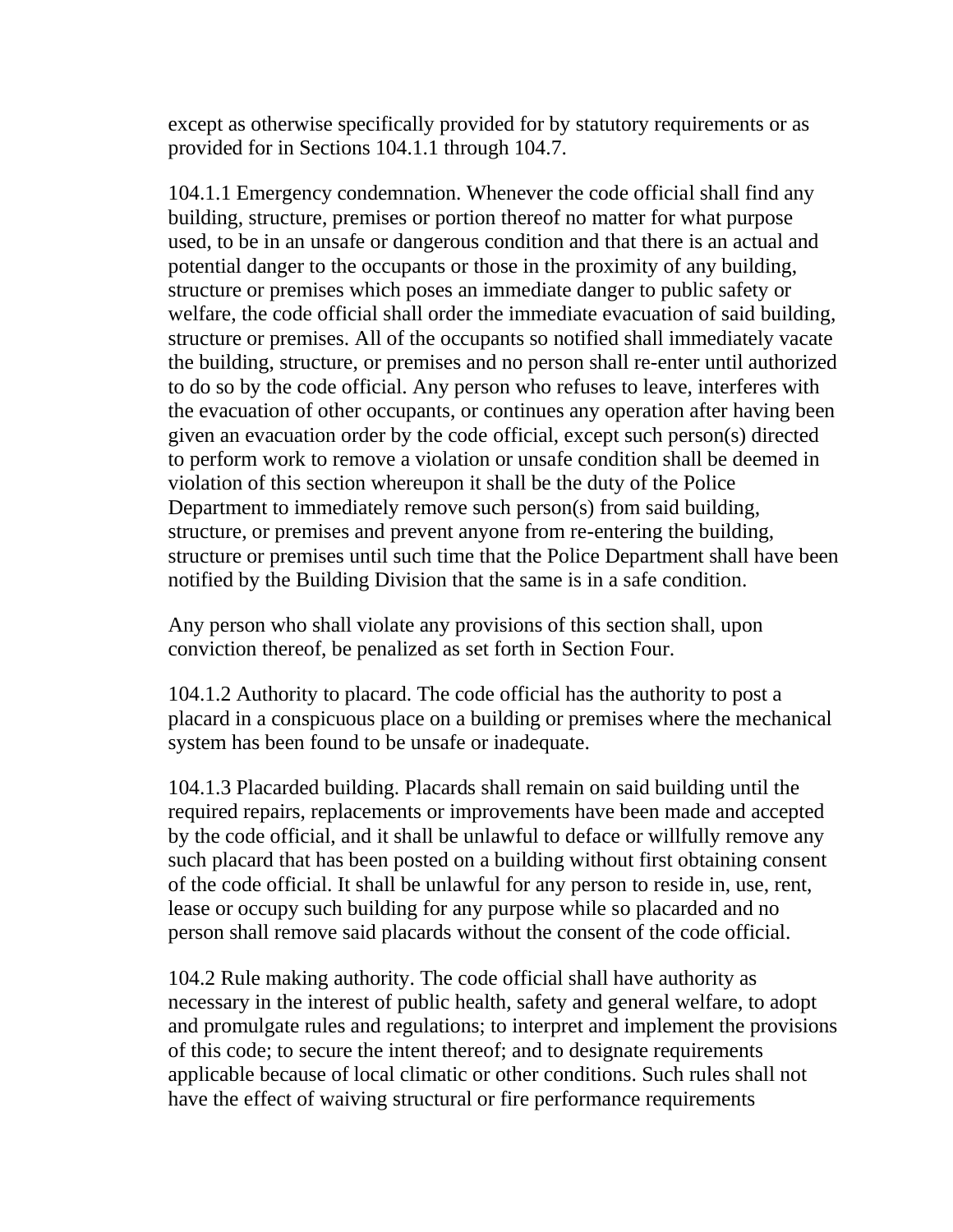specifically provided for in this code, or of violating accepted engineering practice involving public safety.

104.2.1 Accepted engineering practice. In the absence of provisions not specifically contained in this code or approved rules, the regulations, specifications and standards listed in Chapter 16 shall be deemed to represent accepted engineering practice in respect to the material, equipment, system or method of construction therein specified.

104.3 Applications and permits. The code official shall receive applications for and issue permits for the installation, replacement, relocation and alteration of mechanical systems and equipment, and inspect the premises for which such permits have been issued and enforce compliance with the provisions of this code. Such application shall describe in detail the nature of the work and the location thereof by street and number. No person shall begin such work unless and until they shall have submitted a proper application and received a permit. In the case of an emergency, work may begin upon the verbal request of the applicant and verbal permission of the code official, upon the condition that such written application shall be filed in the office of the code official without delay.

Exception: Buildings, structures or premises owned and occupied by the United States of America or the State of Missouri.

104.4 Inspections. The code official shall make all of the required inspections, or the code official may accept reports of inspection by authoritative and recognized services or individuals. All reports of such inspections shall be in writing and certified by a responsible officer of such authoritative service or by the responsible individual. The code official is authorized to engage such expert opinion as deemed necessary to report upon unusual technical issues that arise subject to the approval of the appointing authority.

104.4.1 Dangerous, hazardous, unsanitary, or unapproved installations. The code official shall have the authority to seal out of service mechanical equipment, devices, and appurtenances covered by the Building and Mechanical Codes when, in the code official's opinion, any of these items are in an unsafe, hazardous, or unsanitary condition, or if the installation was made without obtaining the necessary permit or permits, or if the installation violates the provisions of these codes.

104.4.2 Notice of sealing out of service. Before sealing any device out of service, the code official shall, except in cases of emergency, serve ten (10)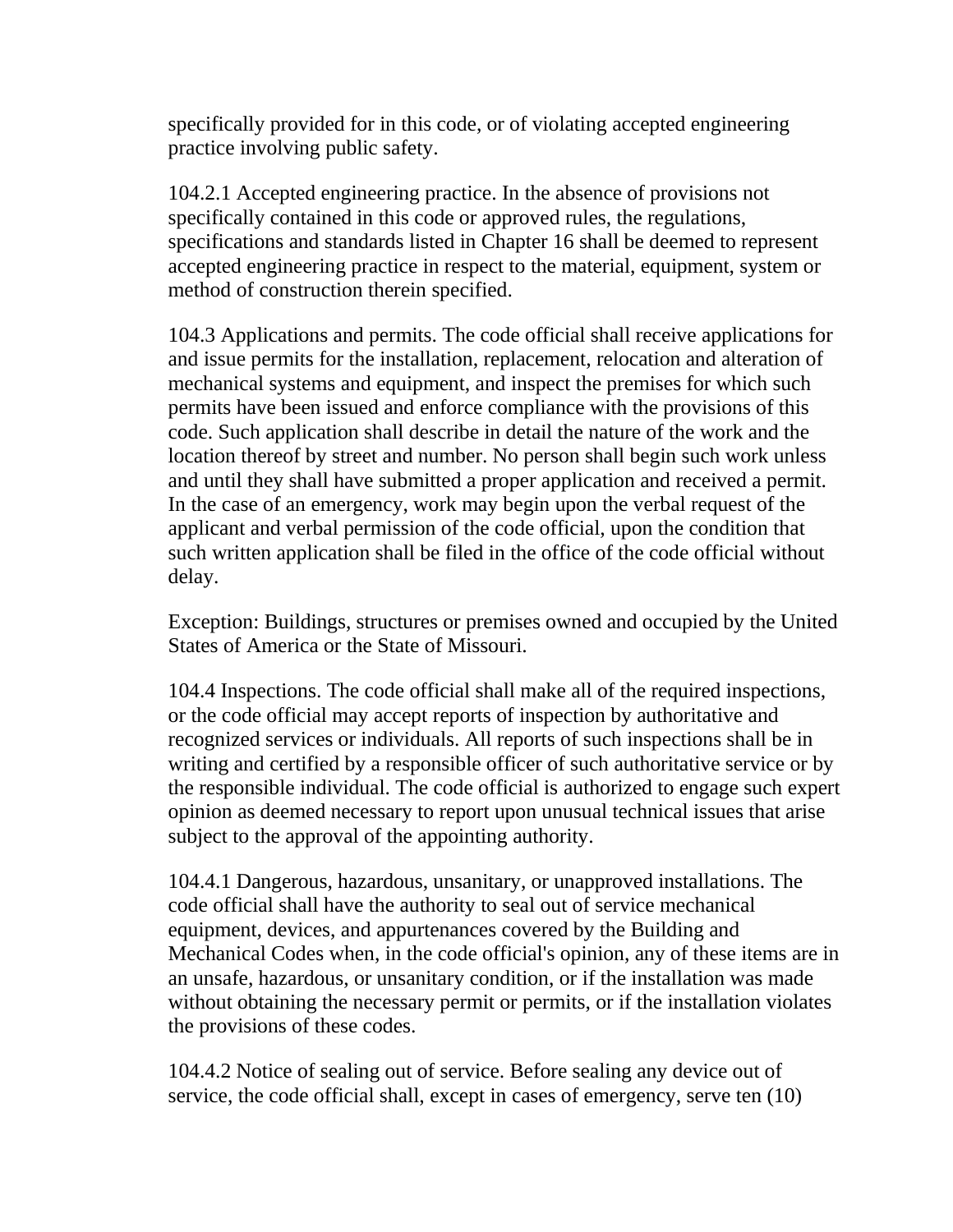calendar days written notice upon the building owner, occupant or collector of rent either directly or by United States mail, stating intention to seal the equipment out of service and the reasons therefore.

104.4.3 Unlawful to remove seal. Any device sealed out of service by the code official shall be plainly marked with a sign or tag indicating such sealing, and any defacing or removal of the sign or tag, or any tampering with or removal of the seal without approval of the code official, or operation of the sealed unit, shall constitute a violation of this code. The penalty for violation of this section shall be as set forth in

### Section Four.

104.4.4 Utility disconnect. Whenever the code official determines that there is an eminent danger to public safety, the code official may request that the public utilities be disconnected to that structure or premises.

104.5 Right of entry. Whenever it is necessary to make an inspection to enforce the provisions of this code, or whenever the code official has reasonable cause to believe that there exists in a building or upon any premises any condition or violation of this code which makes the building or premises unsafe, insanitary, dangerous or hazardous, the code official shall have the authority to enter the building or premises at all reasonable times to inspect or to perform the duties imposed upon the code official by this code. If such building or premises is occupied, the code official shall present credentials to the occupant and request entry. If such building is unoccupied, the code official shall first make a reasonable effort to locate the owner or other person having charge or control of the building or premises and request entry. If entry is refused, the code official has recourse to every remedy provided by law to secure entry.

When the code official has first obtained a proper inspection warrant or other remedy provided by law to secure entry, an owner or occupant or person having charge, care or control of the building or premises shall not fail or neglect, after proper request is made as herein provided, to promptly permit entry therein by the code official for the purpose of inspection and examination pursuant to this code.

104.6 Identification. The code official shall carry proper identification when inspecting structures or premises in the performance of duties under this code.

104.7 Notices and orders. The code official shall issue all necessary notices or orders to assure compliance with this code.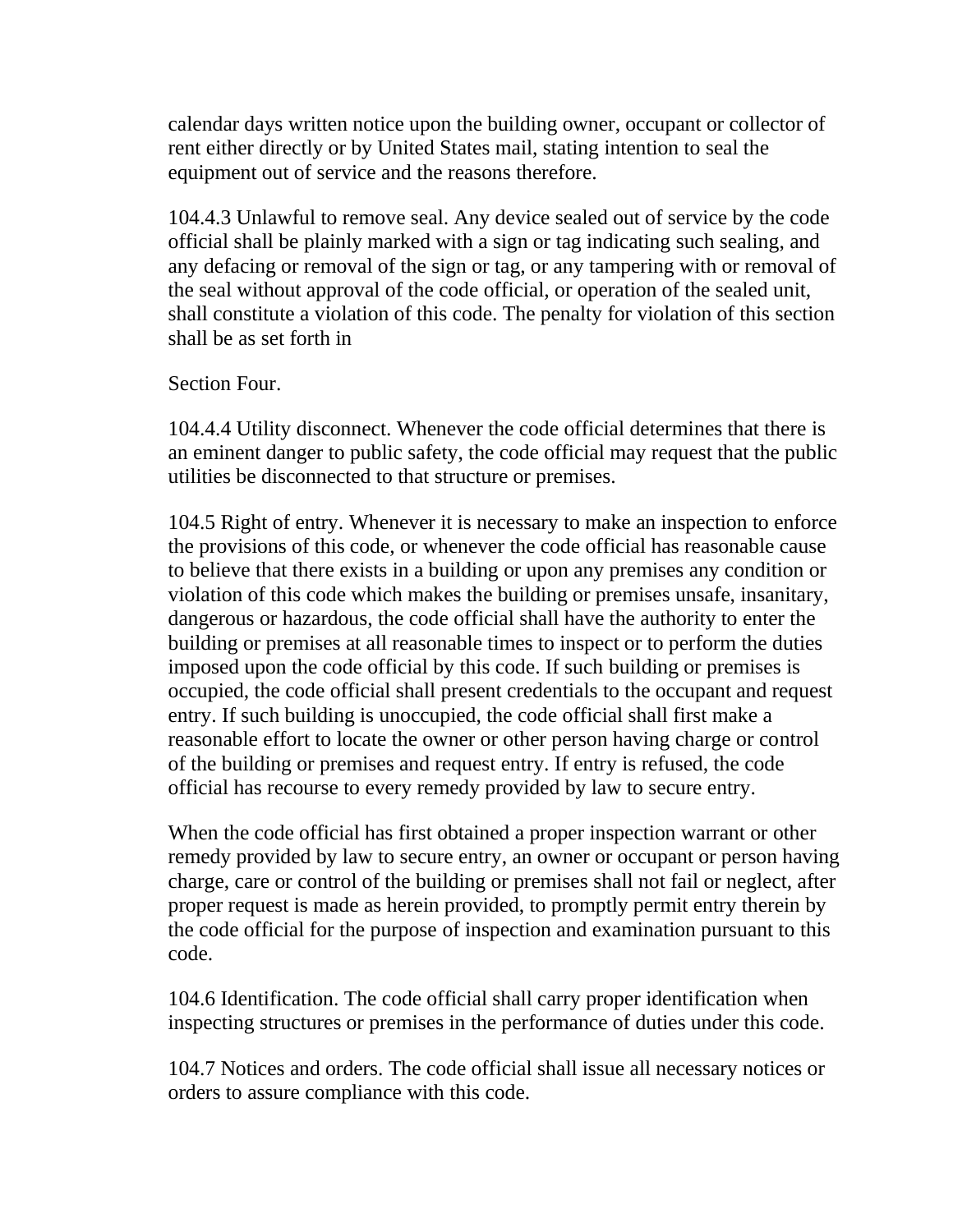104.8 Department records. The code official shall keep official records of mechanical applications received, permits issued, fees collected, reports of inspections, and notices and orders issued. Such records shall be retained in the official records for three (3) years, except notices and orders which have been complied need not be kept.

# SECTION 105

# APPROVAL

105.1 Modifications. Whenever there are practical difficulties involved in carrying out the provisions of this code, the code official shall have the authority to grant modifications for individual cases, provided the code official shall first find that the special individual reason makes the strict letter of this code impractical and the modification is in compliance with the intent and purpose of this code and that such modification does not lessen health, life and fire safety requirements.

105.2 Alternative materials, methods and equipment. The provisions of this code are not intended to prevent the installation of any material or to prohibit any method of construction not specifically prescribed by this code, provided that any such alternative has been approved. An alternative material or method of construction shall be approved where the code official finds that the proposed design is satisfactory and complies with the intent of the provisions of this code, and that the material, method or work offered is, for the purpose intended, at least the equivalent of that prescribed in this code for quality, strength, effectiveness, fire resistance, durability and safety.

105.2.1 Approved materials and equipment. All materials, equipment and devices not covered by this code and approved by the code official shall be constructed and installed in accordance with such approval.

105.3 Required testing. Whenever there is insufficient evidence of compliance with the provisions of this code, or evidence that a material or method does not conform to the requirements of this code, or in order to substantiate claims for alternative materials or methods, the code official shall have the authority to require tests as evidence of compliance to be made at no expense to the City of Saint Louis.

105.3.1 Test methods. Test methods shall be as specified in this code or by other recognized and accepted test standards. In the absence of recognized and accepted test methods, the code official shall approve the testing procedures.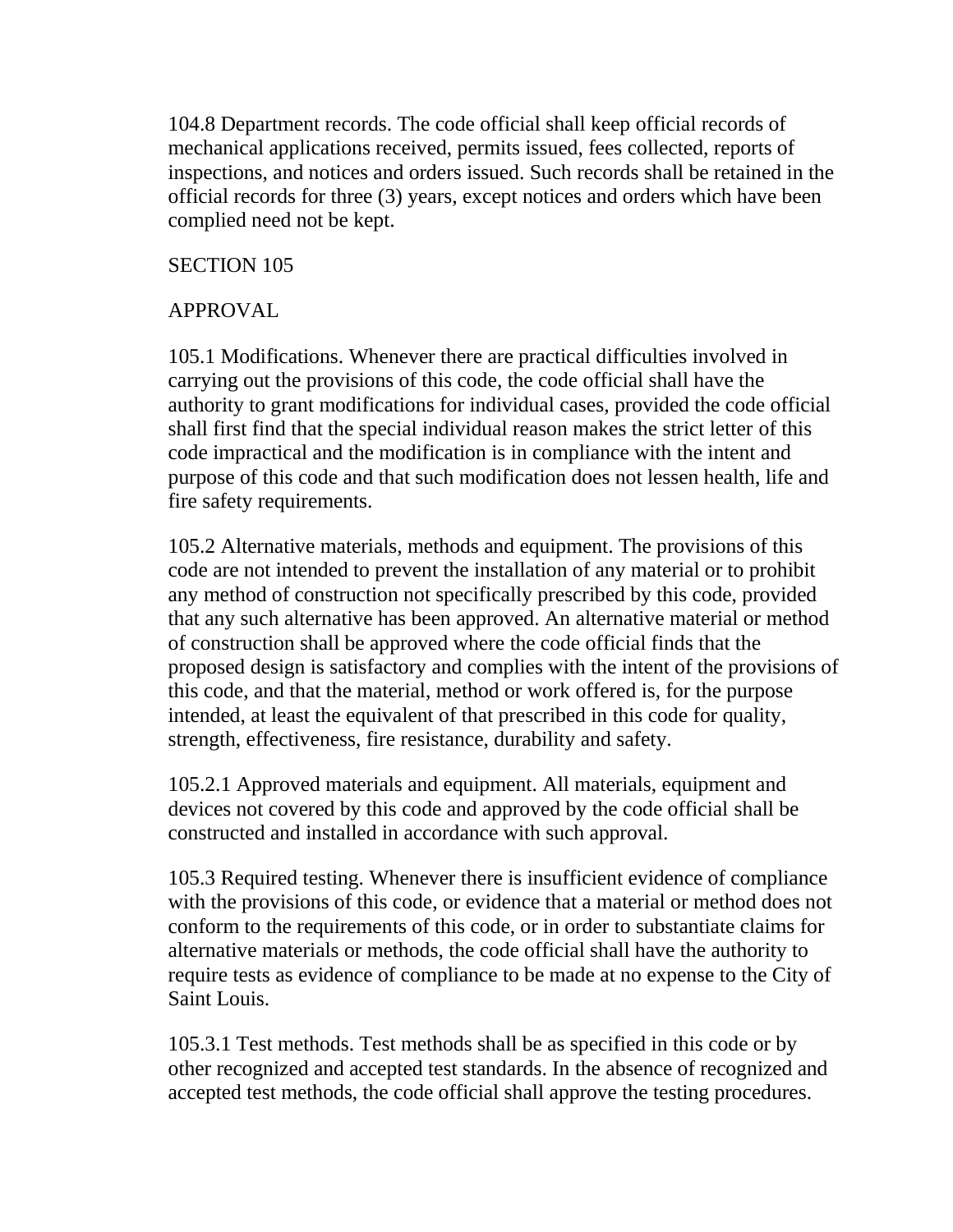105.3.2 Testing agency. All tests shall be performed by an approved independent testing agency.

105.3.3 Test reports. Reports of tests shall be retained by the code official for the period required for retention of public records.

105.4 Material and equipment reuse. Materials, equipment and devices shall not be reused unless such elements have been reconditioned, tested and placed in good and proper working condition and approved by the code official.

SECTION 106

# **PERMITS**

106.1 When required. No person shall commence any mechanical work until a permit for such work has been issued by the code official. The fees for said permits shall be paid to the City of Saint Louis for each permit herein required. All work shall be done by the person or corporation in whose name the permit or permits required by this section are issued, or any other qualified person or corporation designated by the permit holder. Any person who shall fail to comply with or who shall violate any of the provisions of this section shall be subject to the penalty provisions of Section Four.

Exception: When equipment replacements and repairs must be performed in an emergency situation, the permit application shall be submitted within the next working business day of the section of mechanical equipment inspection.

106.2 Permits not required. Permits shall not be required for any of the following:

1. Any portable heating appliance.

2. Any portable ventilation equipment.

3. Any portable cooking unit.

4. Replacement of any minor part which does not alter approval of equipment or make such equipment unsafe.

5. Any portable evaporation cooler; and

6. Any self-contained refrigeration system containing 10 pounds (4.53 kg) or less of refrigerant, or actuated by motors of 1 horsepower (0.75 kW) or less.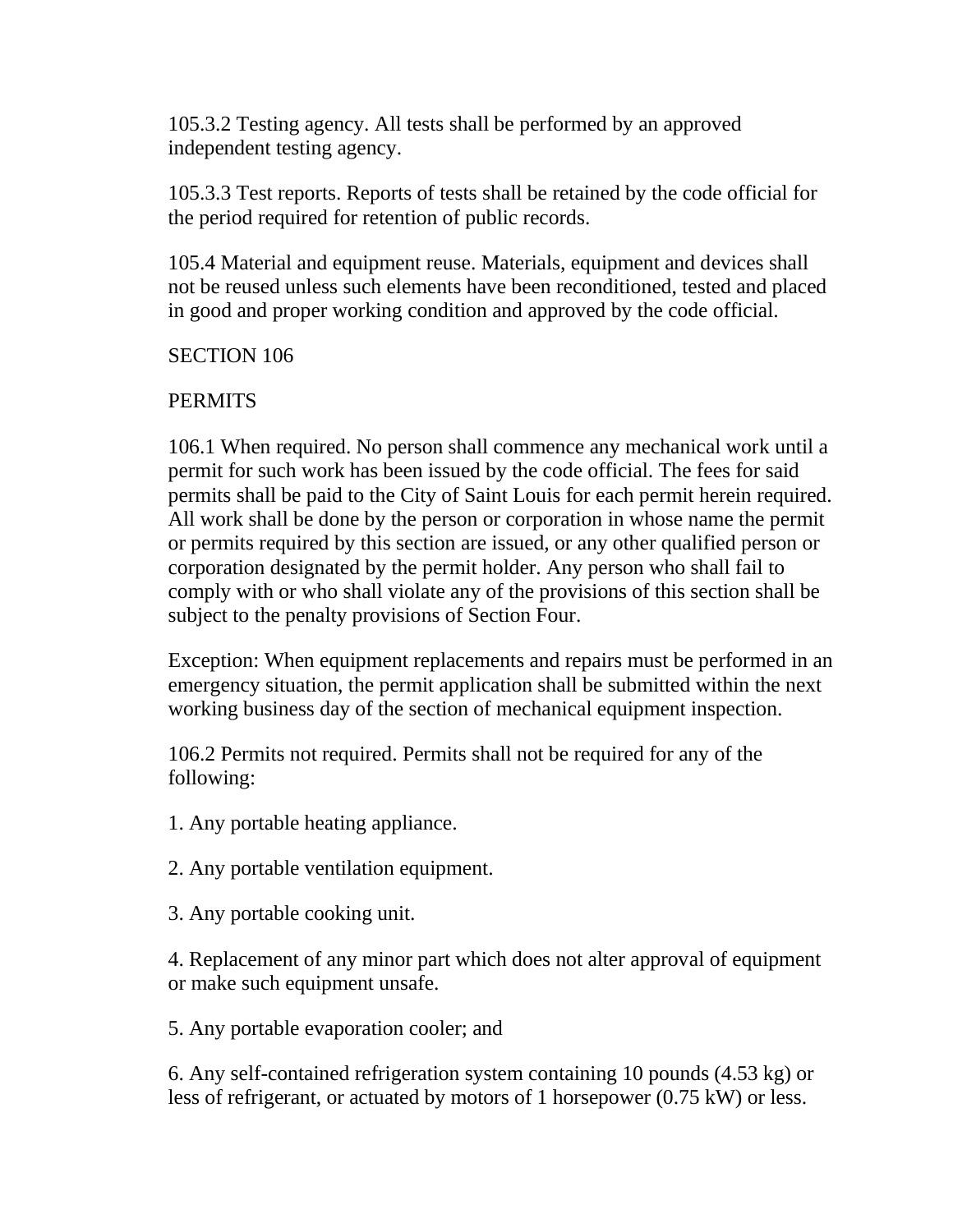Exemption from the permit requirements of this code shall not be deemed to grant authorization for work to be done in violation of the provisions of this code or other laws or ordinance of the City of Saint Louis.

106.3 Application for permit. Each application for a permit, with the required fee, shall be filed with the code official in such written form as the code official prescribes and shall be accompanied by an adequate written description of the proposed mechanical work and its location. The application shall be made by the owner or lessee of a structure, or the agent of either, or by the registered design professional employed in connection with the proposed work or the contractor employed in connection with the proposed work. The full names, addresses and telephone numbers of the owner, lessee, applicant and the responsible officers, if the owner or lessee is a corporate body, shall be stated in the application.

106.3.1 Construction documents. The code official is authorized to require the submission and approval of a set of construction documents showing the nature and extent of the proposed work before a permit is issued. If, in the course of the work, it is found necessary to make any change from the approved construction documents on which a permit has been issued, amended construction documents shall be submitted, and if approved, a supplementary permit shall be issued, after payment of any additional fees, to cover the change after the same conditions required to secure the original permit have been satisfied. The code official is permitted to waive the requirements for filing construction documents where the work involved is of a minor nature. When the quality of the materials is essential for conformity to this code, specific information shall be given to establish such quality, and this code shall not be cited, or the term "legal" or its equivalent used as a substitute for specific information. All construction documents prepared by a registered design professional shall bear the original seal and signature in ink of that person. Construction documents for structures more than two stories in height shall indicate how required structural and fire resistance rating integrity will be maintained, and where penetrations will be made for electrical, mechanical, plumbing and communication conduits, pipes and systems.

106.3.2 Seismic installations. Construction documents for installations which must meet the seismic requirements of the Building Code listed in Chapter 16 of this code shall show the details of all pertinent anchorage and bracing and shall bear the original seal and signature in ink of a registered design professional licensed to practice in the State of Missouri.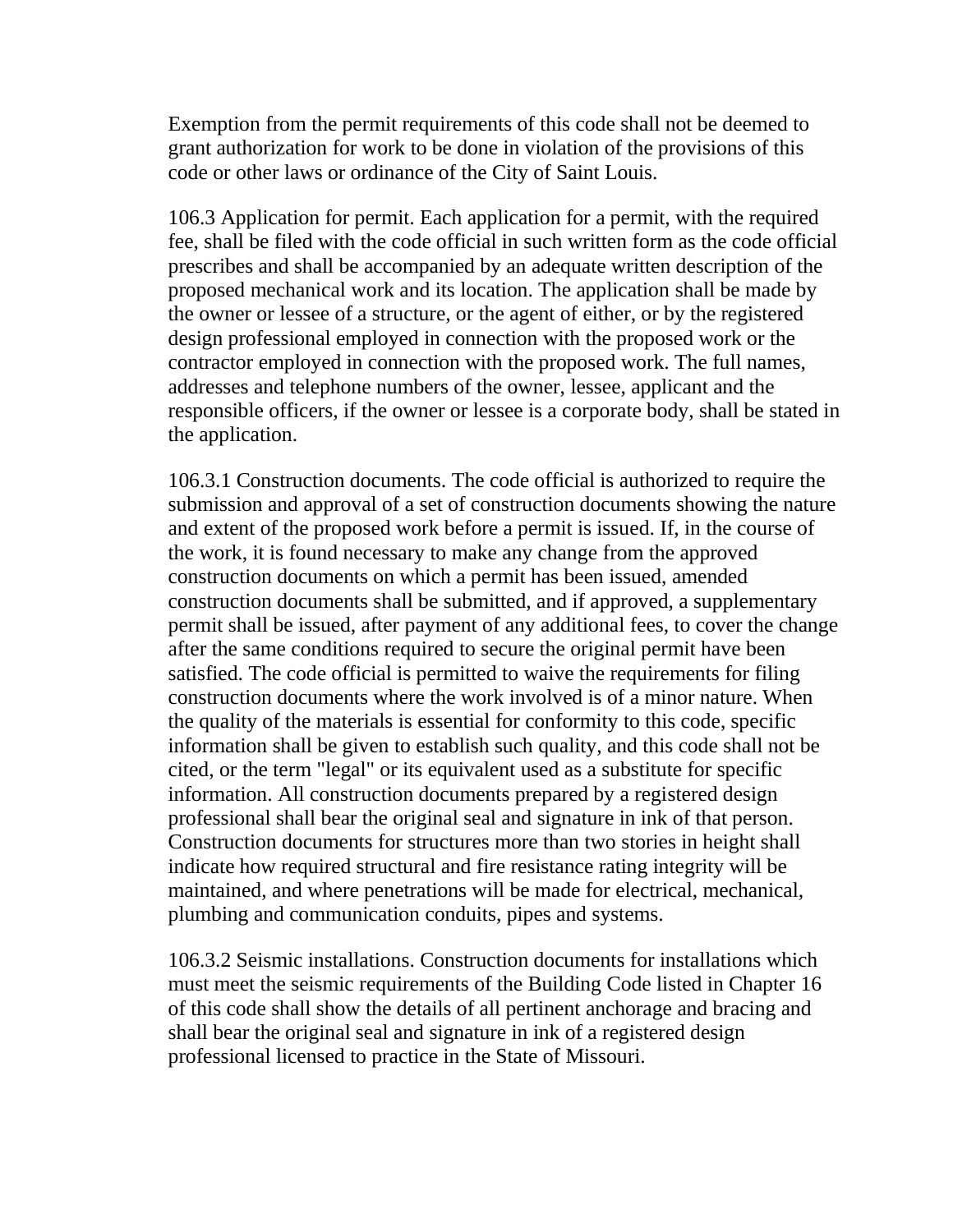106.3.3 Amendments to application. Subject to the time limitations of Section 106.3.4, amendments to the construction documents, application or other records accompanying the same shall be filed at any time before completion of the work for which the permit is sought or issued. Such amendments shall be deemed part of the original application and shall be filed in the same manner as the original.

106.3.4 Time limitation of application. An application for a permit for any proposed work shall be deemed to have been abandoned six (6) months after the date of filing, unless such application has been diligently prosecuted or a permit shall have been issued. The code official may grant one or more extensions of time for additional periods not exceeding one hundred eighty (180) days each, if there is reasonable cause.

106.4 Permit issuance. The application, construction documents and other data filed by an applicant for a permit shall be reviewed by the code official. If the code official finds that the proposed work conforms to the requirements of this code and all laws and ordinances applicable thereto, and that the fees specified in Section 106.5 have been paid, a permit shall be issued to the applicant. A mechanical permit shall not be transferable.

If the application or the construction documents do not conform to the requirements of all pertinent ordinances of the City of Saint Louis, the code official shall reject such application in writing, stating the reasons therefore.

106.4.1 Approved construction documents. When the code official issues a permit where construction documents are required, such approved construction documents shall not be changed, modified or altered without authorization from the design professional and the code official. Work shall be done in accordance with the approved construction documents.

The code official is authorized to issue a permit for the installation of part of a mechanical system before the application for the whole system has been submitted or approved, provided adequate information and detailed statements have been filed complying with all the pertinent requirements of this code. The holder of such permit shall proceed at their own risk without assurance that the permit for the entire mechanical system will be granted.

Except for unsafe mechanical systems or installations, this code shall not require changes in the construction documents or mechanical work for which a lawful permit has been heretofore issued or otherwise lawfully authorized, and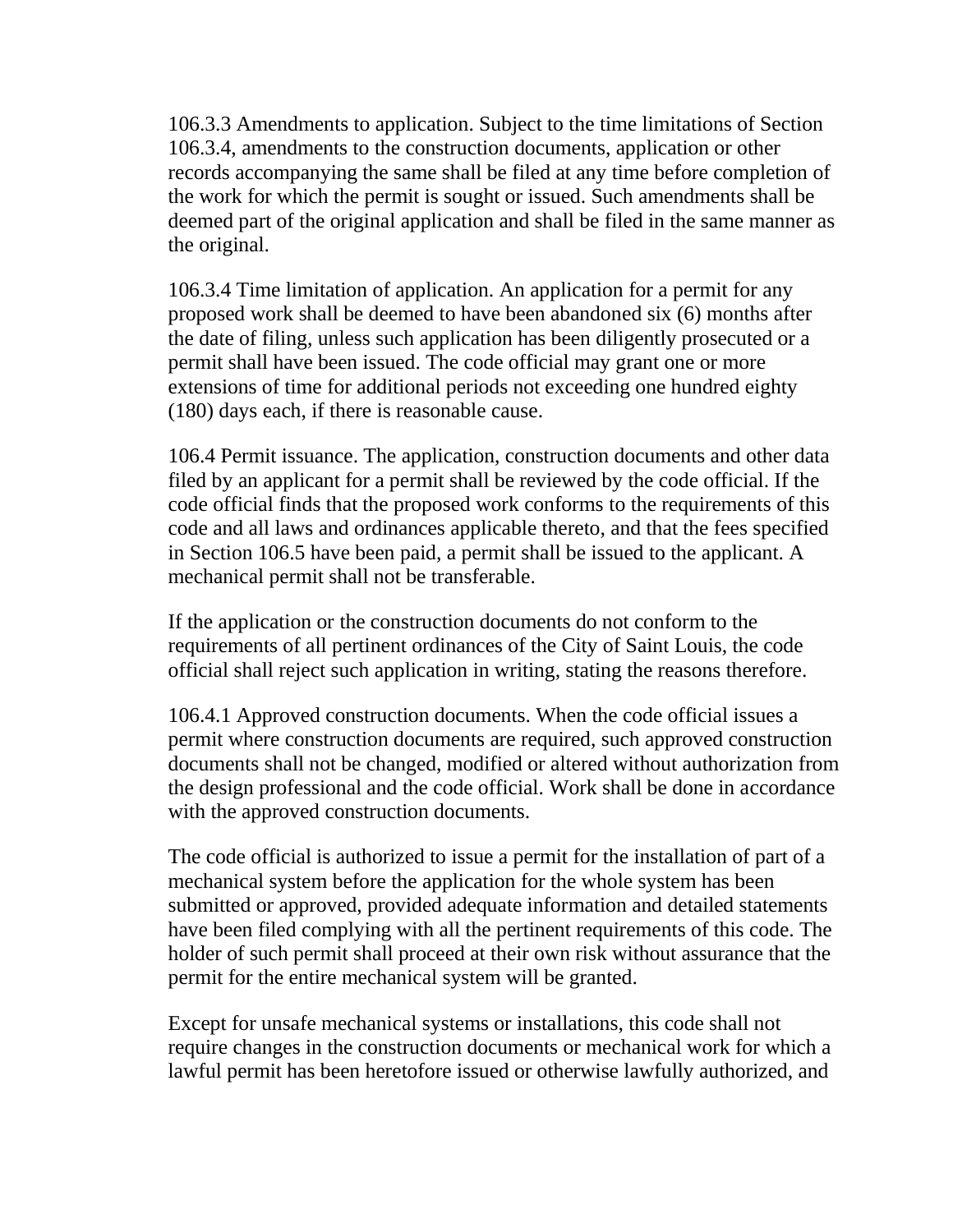the installation of which shall have been actively prosecuted within ninety (90) days after the effective date of this code and is completed with dispatch.

106.4.2 Validity. The issuance of a permit or approval of construction documents shall not be construed to be a permit for, or an approval of, any violation of any of the provisions of this code or of other ordinances of the City of Saint Louis. A permit presuming to give authority to violate or cancel the provisions of this code shall be invalid.

The issuance of a permit based upon construction documents and other data shall not prevent the code official from thereafter requiring the correction of errors in said construction documents and other data or from preventing building operations from being carried on thereunder when in violation of this code or of other ordinances of the City of Saint Louis

106.4.3 Expiration. Every permit issued by the code official under the provisions of this code shall expire by limitation and become null and void if the work authorized by such permit is not commenced within one hundred eighty (180) days from the date of such permit, or if the work authorized by such permit is suspended or abandoned at any time after the work is commenced for a period of one hundred eighty (180) days. The code official may grant one or more extensions of time for an additional period the total not to exceed six (6) months if there is reasonable cause. Before such work recommences, a new permit shall be first obtained and a new fee paid.

106.4.4 Extensions. A permittee holding an unexpired permit shall have the right to apply for an extension of the time within which the permittee will commence work under that permit when work is unable to be commenced within the time required by this section for good and satisfactory reasons. The code official shall extend the time for action by the permittee for a period not exceeding one hundred eighty (180) days if there is reasonable cause.

106.4.5 Suspension or revocation of permit. The code official shall suspend or revoke a permit or approval issued under the provisions of this code in case of any false statement or misrepresentation of fact in the application or on the construction documents upon which the permit or approval was based. A permit shall also be considered for revocation under the following provisions:

1. The owner of the property or the contractor shall request cancellation in writing stating the reasons for the request for cancellation. No refund of fees shall be made.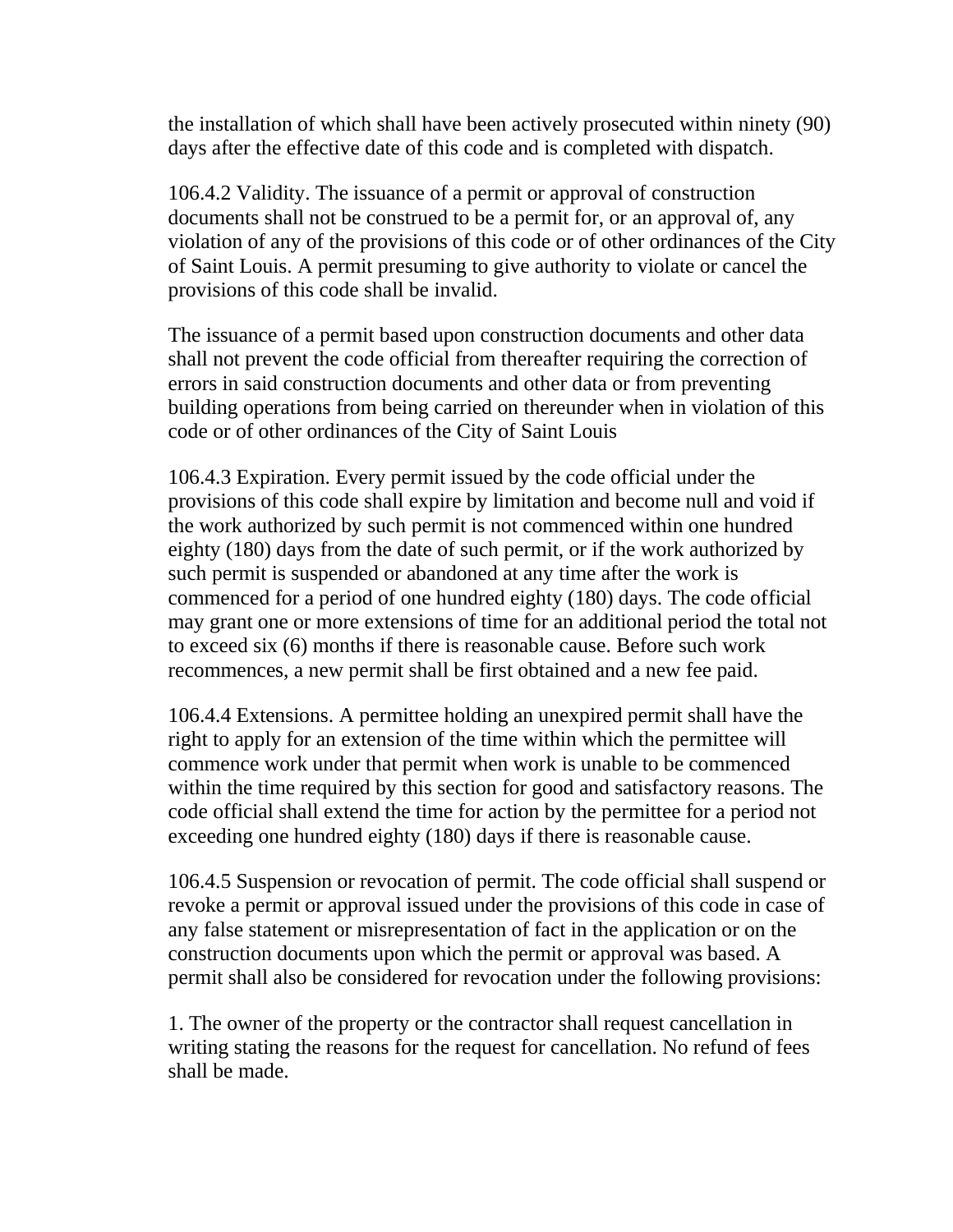2. The code official may revoke the permit for fraud, for non compliance with the code or for failure to pay the prescribed fees.

Should the mechanical contractor install work that is not in compliance with the mechanical, fire or building code, the contractor shall be directed by the code official to make necessary corrections to assure code compliance and no other permits shall be issued to said contractor until such work is corrected and approved by the code official.

106.4.6 Retention of construction documents. One (1) set of construction documents shall be retained by the code official until final approval of the work covered therein. One (1) set of construction documents shall be returned to the applicant and said set shall be kept at the site of the building or work at all times during which the work authorized thereby is in progress.

106.4.7 Posting of permit. A true copy of the permit shall be kept on the site of operations, open to public inspection during the entire time of prosecution of the work and until the completion of the same.

106.5 Fees. A permit shall not be issued until the fees prescribed in Table 106.5.2 have been paid, nor shall an amendment to a permit necessitating an additional fee because of the additional work involved be released until the additional fee has been paid. Fees for the inspections herein prescribed shall be paid to and collected by the City of Saint Louis. A permit may be revoked if payment is returned for insufficient funds.

106.5.1 Work commencing before permit issuance surcharge. In case any work for which a permit required by this code is started or proceeded with prior to the permit being issued, the total normal fees applicable shall be increased by the amount as set forth in Table 106.5.1. The payment of said surcharge shall not relieve any persons from fully complying with the requirements of this code for performance or execution of the work, nor from other penalties prescribed by law.

### TABLE 106.5.1SCHEDULE FOR SURCHARGE

| <b>PERMIT FEE</b>            | <b>SURCHARGE</b> |
|------------------------------|------------------|
| \$0 TO \$50                  | \$30.00          |
| \$51 TO \$200                | \$90.00          |
| \$201 TO \$500               | \$240.00         |
| \$501 TO \$2,000             | \$360.00         |
| \$2,001 TO \$10,000 \$480.00 |                  |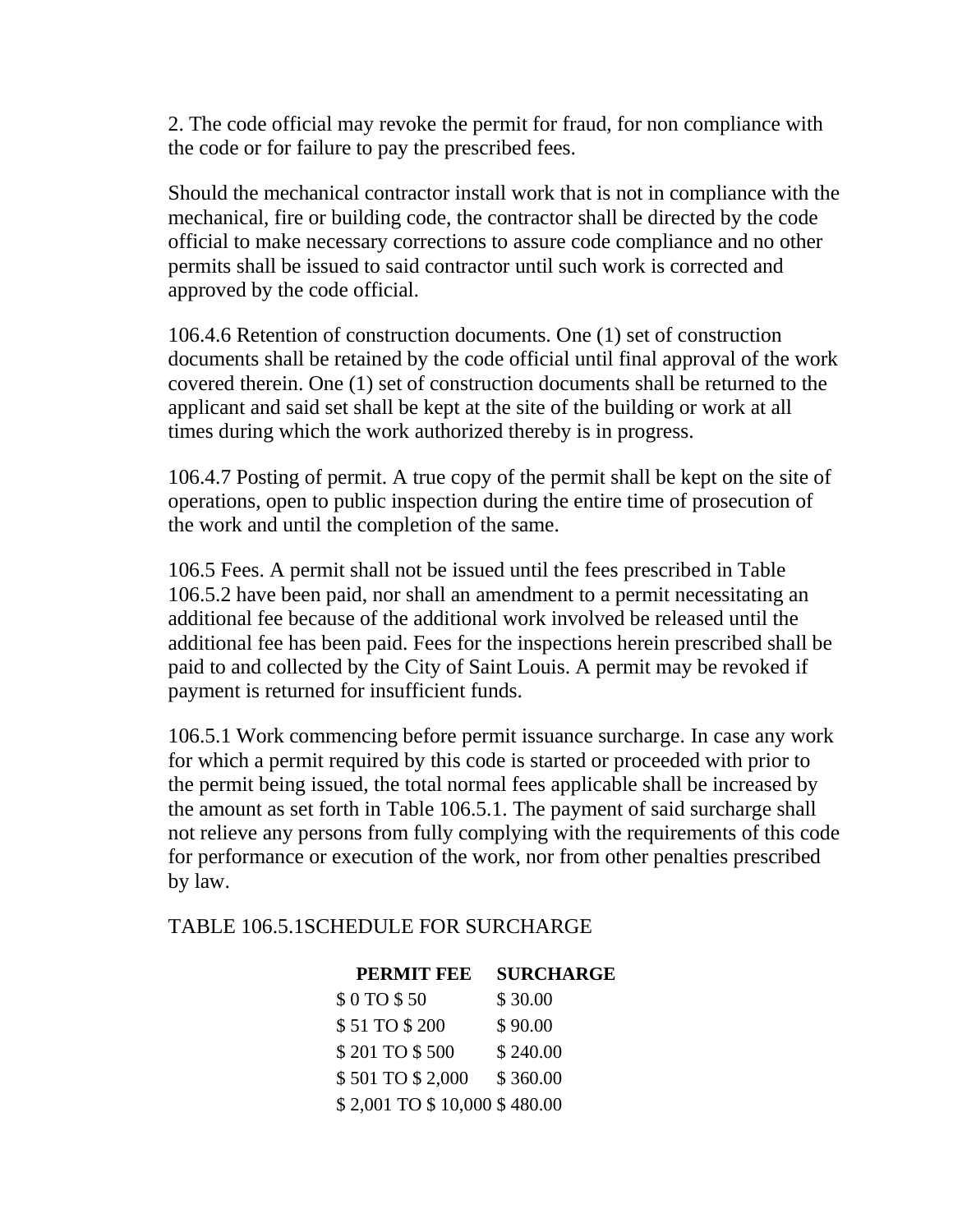#### OVER \$ 10,000 \$1000.00

106.5.2 Fee schedule. The fees for all mechanical work shall be as indicated in Table 106.5.2. Mechanical permit fees shall not be waived for contractors working in facilities owned and operated by the City of Saint Louis.

#### TABLE 106.5.2

### FEES FOR MECHANICAL PERMITS

| <b>ITEM</b>                                                                      | <b>FEE</b>         | <b>MINIMUM</b><br>FEE               | <b>REMARKS AND</b><br><b>REQUIREMENTS</b> |
|----------------------------------------------------------------------------------|--------------------|-------------------------------------|-------------------------------------------|
| <b>ELEVATORS</b>                                                                 |                    |                                     | To install, relocate or                   |
| Per unit - 5 floors or less                                                      | $$70.00$$ \$ 70.00 |                                     | alter unit                                |
| Per unit - more than 5 floors                                                    | 140.00             |                                     |                                           |
| MANLIFT, SIDEWALK ELEVATOR,<br>DUMBWAITER, MOVING<br>STAIRWAYS, MOVING SIDEWALKS | \$85.00            | \$85.00                             | To install, relocate or<br>alter unit     |
| <b>AUTO LIFTS -</b>                                                              |                    |                                     | To install, relocate or                   |
| Per Unit                                                                         | \$55.00            | \$55.00                             | alter unit                                |
| <b>WORKMENS HOIST -</b><br>Per Unit                                              | \$100.00           |                                     | To install, relocate or<br>alter unit     |
| MISCELLANEOUS HOISTING AND<br>ELEVATING EQUIPMENT -<br>Per Unit                  | \$55.00            | To alter, relocate<br>or alter unit |                                           |
| <b>REFRIGERATION SYSTEM (See</b><br>NOTE)                                        |                    |                                     |                                           |
| Up to 20 tons                                                                    | \$4.25/ton \$15.00 |                                     | To install, relocate or<br>alter unit     |
| For each additional 5 tons or fraction<br>thereof                                | \$4.25             |                                     |                                           |
| <b>VENTILATION SYSTEMS - Permit Fee</b>                                          |                    | To install,                         |                                           |
| 2,000 cfm to 15,000 cfm                                                          | \$40.00            | relocate or alter                   |                                           |
| Over 15,000 cfm                                                                  | \$70.00            | unit                                |                                           |
| <b>EXHAUST HOODS</b>                                                             |                    | To install,                         |                                           |
| Up to $5,000$ cfm                                                                | \$20.00            | relocate or alter                   |                                           |
| Over $5,000$ cfm                                                                 | \$35.00            | unit                                |                                           |
| <b>BOILERS-LOW PRESSURE - per boiler</b>                                         |                    |                                     |                                           |
| Up to 500,000 BTU/Hr. input                                                      | \$20.00            | \$20.00                             | To install, relocate or                   |
| 500,001 - 1,000,000 BTU/Hr. input                                                | \$28.00            |                                     | alter unit                                |
| Over 1,000,000 BTU/Hr. input                                                     | \$42.00            |                                     |                                           |
| BOILERS-HIGH PRESSURE - per boiler<br>Up to 200 sq. ft. of heating surface       | \$20.00            | \$20.00                             | To install, relocate or<br>alter unit     |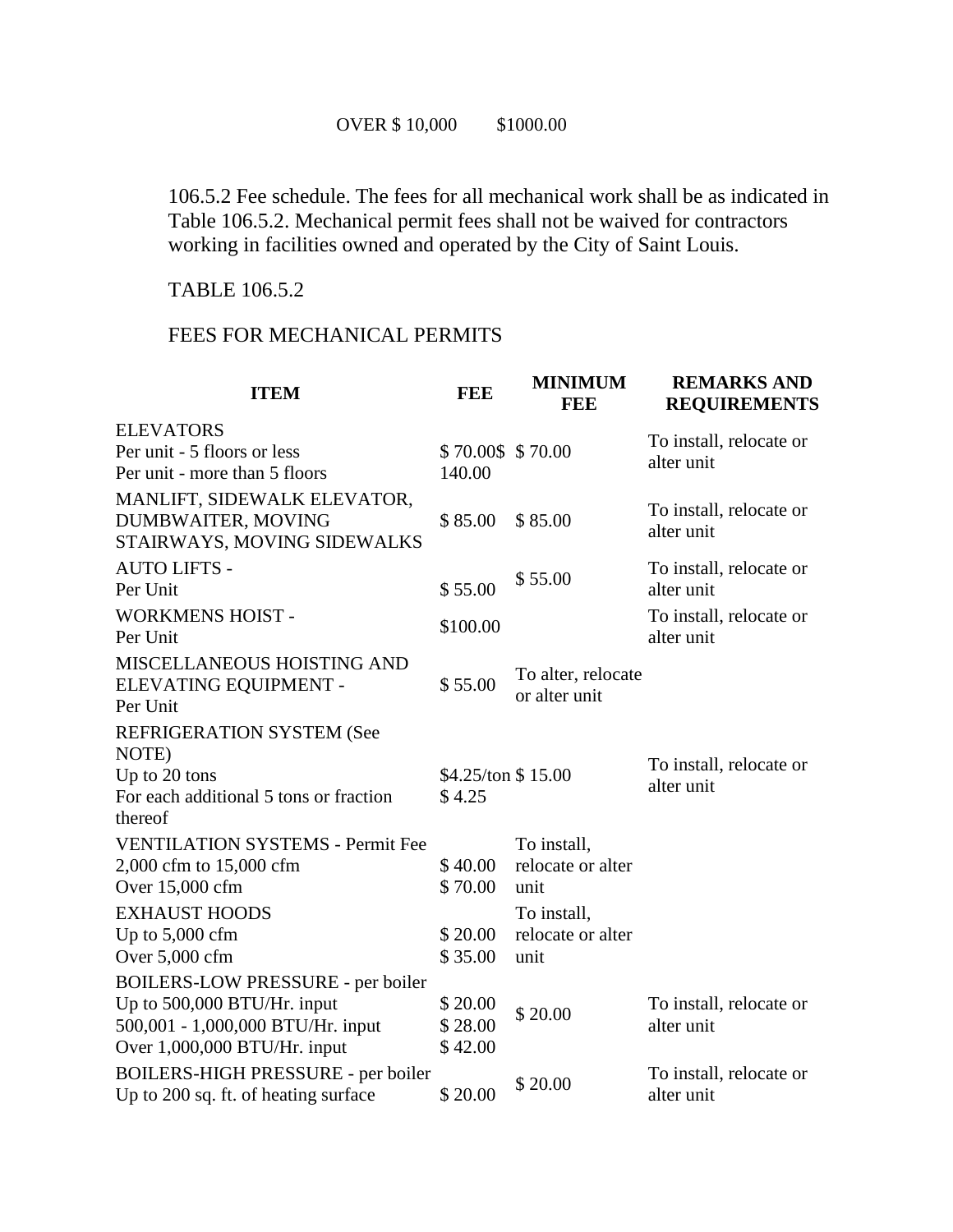| Over 200 but less than $2,000$ sq. ft. of | \$28.00            |                                       |
|-------------------------------------------|--------------------|---------------------------------------|
| heating surface                           | \$42.00            |                                       |
| 2,000 sq. ft. or more of heating surface  |                    |                                       |
| PRESSURE VESSELS - Per unit               | \$20.00<br>\$20.00 | To install, relocate or<br>alter unit |
| <b>FIRE DAMPERS</b>                       | \$15.00            | To install, relocate or<br>alter unit |

NOTE: All installations of refrigeration and/or air conditioning equipment require a permit except the following:a. Portable equipment (window units)b. Units of less than 12,000 BTU per hour capacity.c. Incremental (through the wall) cooling or heating/cooling units.d. Condensing units serving buildings of six (6) units or less.All installations of ventilation systems (ducted) require a permit except ventilation systems under 2,000 cfm capacity.

106.5.3 Initial inspections. The fees for all mechanical initial inspections shall be charged at the rate prescribed in Table 106.5.3. This shall be in addition to the mechanical permit fee set forth in Table 106.5.2.

#### TABLE 106.5.3 FEES FOR INITIAL MECHANICAL INSPECTION

| ITEM                                                   | FEE        | <b>MINIMUM</b><br>FEE |
|--------------------------------------------------------|------------|-----------------------|
| <b>ELEVATORS</b>                                       |            |                       |
| Per unit per floor rise                                | \$6.00     | \$30.00               |
| MANLIFT, SIDEWALK ELEVATOR, DUMBWAITER, MOVING         |            |                       |
| STAIRWAYS, MOVING SIDEWALKS - Per unit                 | \$35.00    |                       |
| Escalator<br>Sidewalk Elevator, Dumbwaiter             | \$21.00    | \$30.00               |
| Manlift, per floor                                     | \$5.50     |                       |
| <b>AUTO LIFTS - Per unit</b>                           | \$20.00    |                       |
| <b>WORKMENS HOIST - Per floor</b>                      | \$5.50     | \$30.00               |
| MISCELLANEOUS HOISTING AND ELEVATING EQUIPMENT \$20.00 |            |                       |
| <b>REFRIGERATION SYSTEM</b>                            |            |                       |
| Up to 10 tons                                          | \$2.00/ton |                       |
| Over 10 tons to 25 tons                                | \$28.00    |                       |
| Over 25 tons to 100 tons                               | \$50.00    | \$7.00                |
| Over 100 tons to 300 tons                              | \$63.00    |                       |
| Over 300 tons to 1000 tons                             | \$77.00    |                       |
| Over 1000 tons                                         | \$112.00   |                       |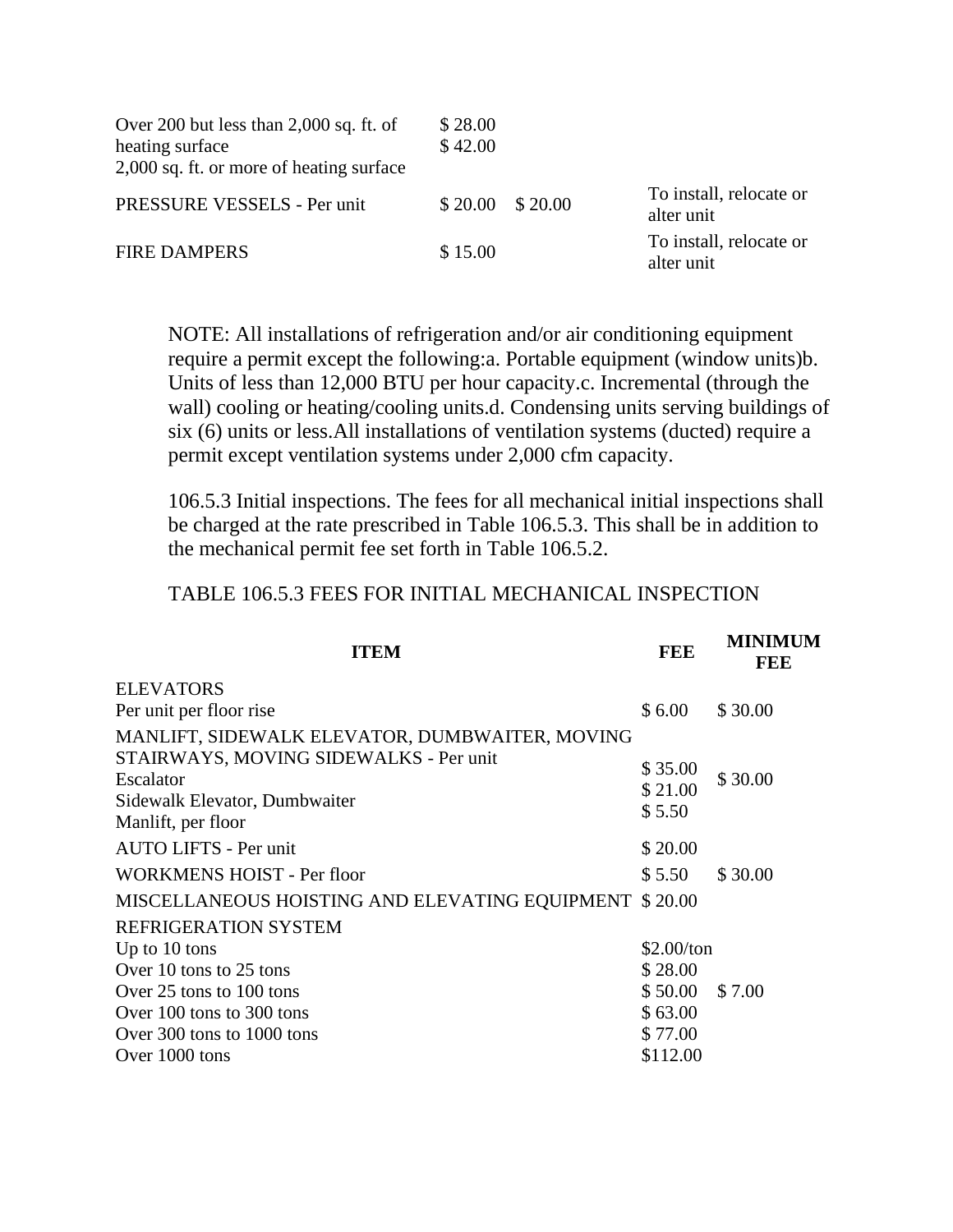| <b>VENTILATION SYSTEMS</b>               |         |
|------------------------------------------|---------|
| 2,000 cfm TO 15,000 cfm                  | \$20.00 |
| Over 15,000 cfm                          | \$35.00 |
| <b>EXHAUST HOODS</b>                     |         |
| Up to $5,000$ cfm                        | \$20.00 |
| Over 5,000 cfm                           | \$35.00 |
| <b>BOILERS-LOW PRESSURE - per boiler</b> |         |
| Without Manhole                          | \$10.00 |
| With Manhole                             | \$17.00 |
| BOILERS-HIGH PRESSURE - per boiler       |         |
| Without Manhole                          | \$17.00 |
| With Manhole                             | \$28.00 |
| FIRE DAMPERS - first damper              | \$15.00 |
| - each additional                        | \$10.00 |
| PRESSURE VESSELS - per unit              |         |
| <b>Without Manhole</b>                   | \$10.00 |
| With Manhole                             | \$17.00 |
|                                          |         |

106.5.4 Fees for abandoned work or revoked permit. Fees shall not be waived or refunded for any mechanical permit that has been abandoned, canceled or revoked.

#### SECTION 107

#### INSPECTIONS AND TESTING

107.1 Required inspections and testing. All equipment for which a permit is obtained under this code shall be inspected and approved. Any portion of equipment intended to be concealed by any permanent portion of the structure shall not be concealed until inspected. The code official shall have the authority to require any concealment to be removed. Failure to comply with this order of the code official may result in condemnation of the structure or any part thereof and prohibition of occupancy. When installation of any equipment is complete, a final inspection shall be made. Equipment regulated by this code shall not be connected to the fuel or power supply and placed in normal operation until such equipment complies with all applicable requirements of this code, and a final inspection has been completed.

The requirements above shall not be considered to prohibit the operation of any heating equipment installed to replace existing heating equipment serving an occupied portion of a structure in the event a request for inspection of such heating equipment has been filed with the department not more than 48 hours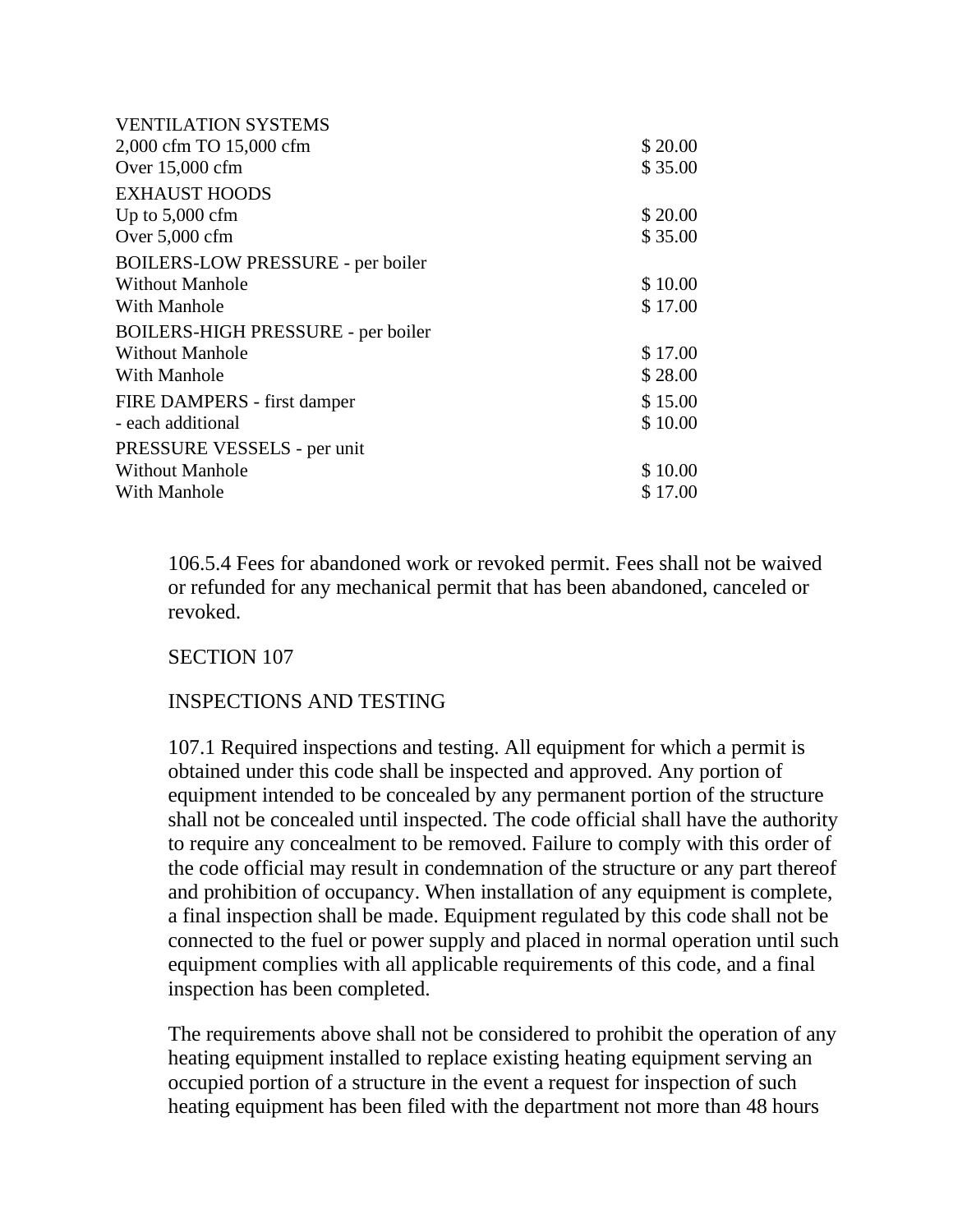after replacement work is completed, and before any portion of such equipment is concealed by any permanent portion of the structure.

Upon completion of the mechanical work and before final approval is given, a final inspection shall be made. All violations of any code, any approved construction document or the mechanical permit shall be noted, and the holder of the mechanical permit shall be notified of the discrepancies. All violations shall be abated before final approval.

107.1.1 Approved inspection agencies. The code official shall accept reports of approved inspection agencies, provided such agencies satisfy the requirements as to qualification and reliability.

107.1.2 Evaluation and follow-up inspection services. Prior to the approval of a closed, prefabricated mechanical system and the issuance of a mechanical permit, the code official, if deemed necessary, shall require the submittal of an evaluation report on each prefabricated mechanical system, indicating the complete details of the mechanical system, including a description of the mechanical system and its components, the basis upon which the mechanical system is being evaluated, test results and similar information, and other data as necessary for the code official to determine conformance to this code.

107.1.2.1 Evaluation service. The code official shall designate the evaluation service of an approved agency as the evaluation agency, and review such agency's evaluation report for adequacy and conformance to this code.

107.1.2.2 Follow-up inspection. Except where ready access is provided to mechanical systems, service equipment and accessories for complete inspection at the site without disassembly or dismantling, the code official shall conduct the in-plant inspections as frequently as necessary to assure conformance to the approved evaluation report or shall designate an independent, approved inspection agency to conduct such inspections. The inspection agency shall furnish the code official with the follow-up inspection manual and a report of inspections upon request, and the mechanical system shall have an identifying label permanently affixed to the system indicating that factory inspections have been performed.

107.1.2.3 Test and inspection records. All required test and inspection records shall be available to the code official at all times during the fabrication of the mechanical system and the erection of the building; or such records as the code official designates shall be filed.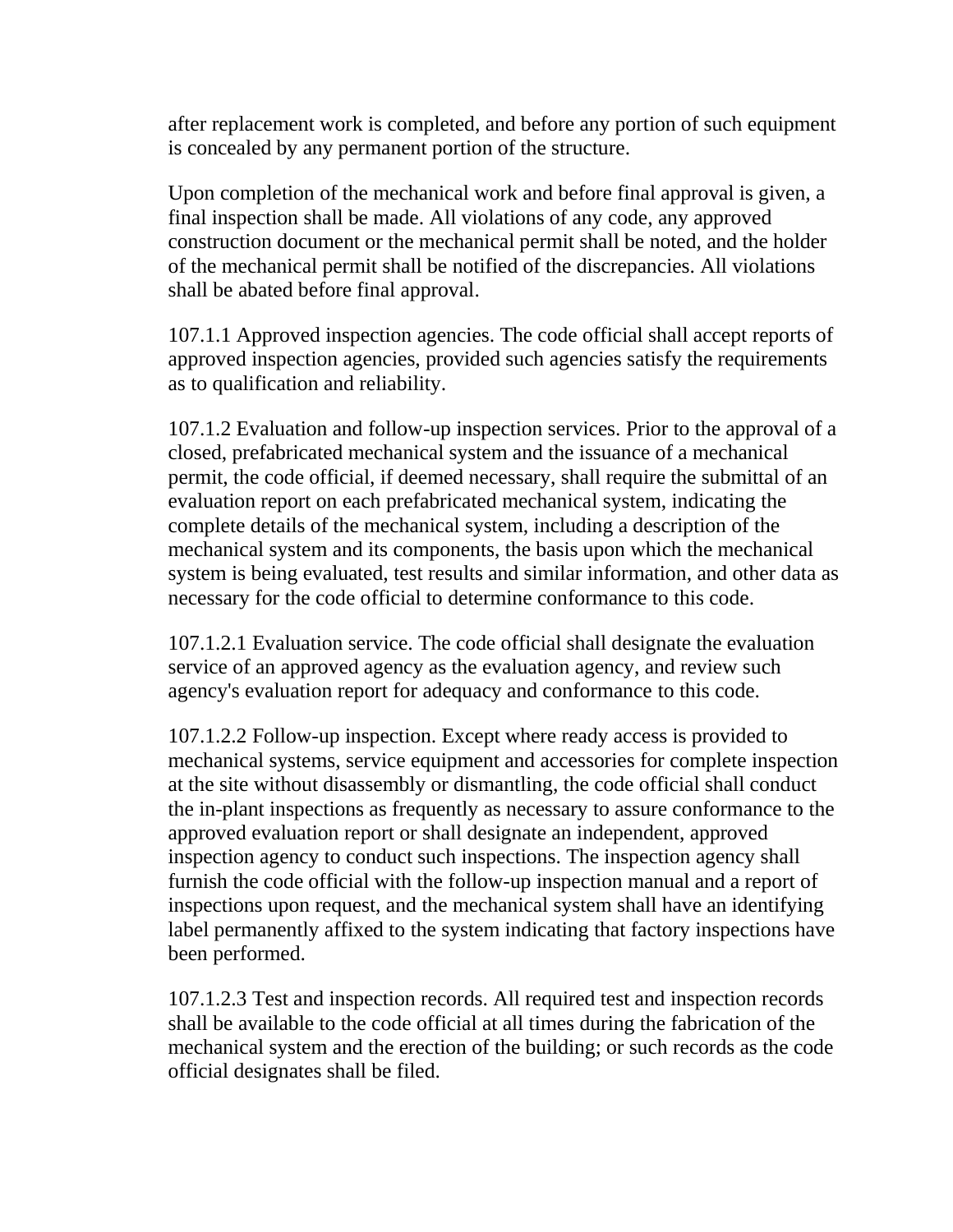107.2 Testing. Mechanical systems shall be tested as required in this code and in accordance with Sections 107.2.1 through 107.2.3. Tests shall be made by the permit holder and observed by the code official.

107.2.1 New, altered, extended or repaired systems. New mechanical systems and parts of existing systems, which have been altered, extended or repaired shall be tested as prescribed herein to disclose leaks and defects.

107.2.2 Equipment, material and labor for tests. Equipment, material and labor required for testing a mechanical system or part thereof shall be furnished by the permit holder.

107.2.3 Reinspection and testing. Where any work or installation does not pass an initial test or inspection, the necessary corrections shall be made so as to achieve compliance with this code. The work or installation shall then be resubmitted to the code official for inspection and testing.

107.3 Contractor's responsibilities. It shall be the responsibility of every contractor who enters into contracts for the installation or repair of mechanical systems for which a permit is required to comply with adopted state and local rules and regulations concerning certification and licensing.

107.4 Coordination of inspections. Whenever in the enforcement of this code or another code or ordinance, the responsibility of more than one code official is involved, it shall be the duty of the code officials involved to coordinate their inspections and administrative orders as fully as practicable so that the owners and occupants of the structure shall not be subjected to visits by numerous inspectors or multiple or conflicting orders. Whenever an inspector from any agency or department observes an apparent or actual violation of some provision of some law, ordinance or code not within the inspector's authority to enforce, the inspector shall report the findings to the code official having jurisdiction.

107.4.1 Legal compliance. All legal assistance necessary to effect compliance of the mechanical systems of such premises with this section shall be supplied to the code official by the City Counselor and other City of Saint Louis agencies. The Fire and Police Departments of the City of Saint Louis shall, upon request, assist the code official in the enforcement of this code.

107.5 Approval. After the prescribed tests and inspections indicate that the work complies in all respects with this code, all equipment subject to annual inspection shall be identified by a tag bearing the city identification number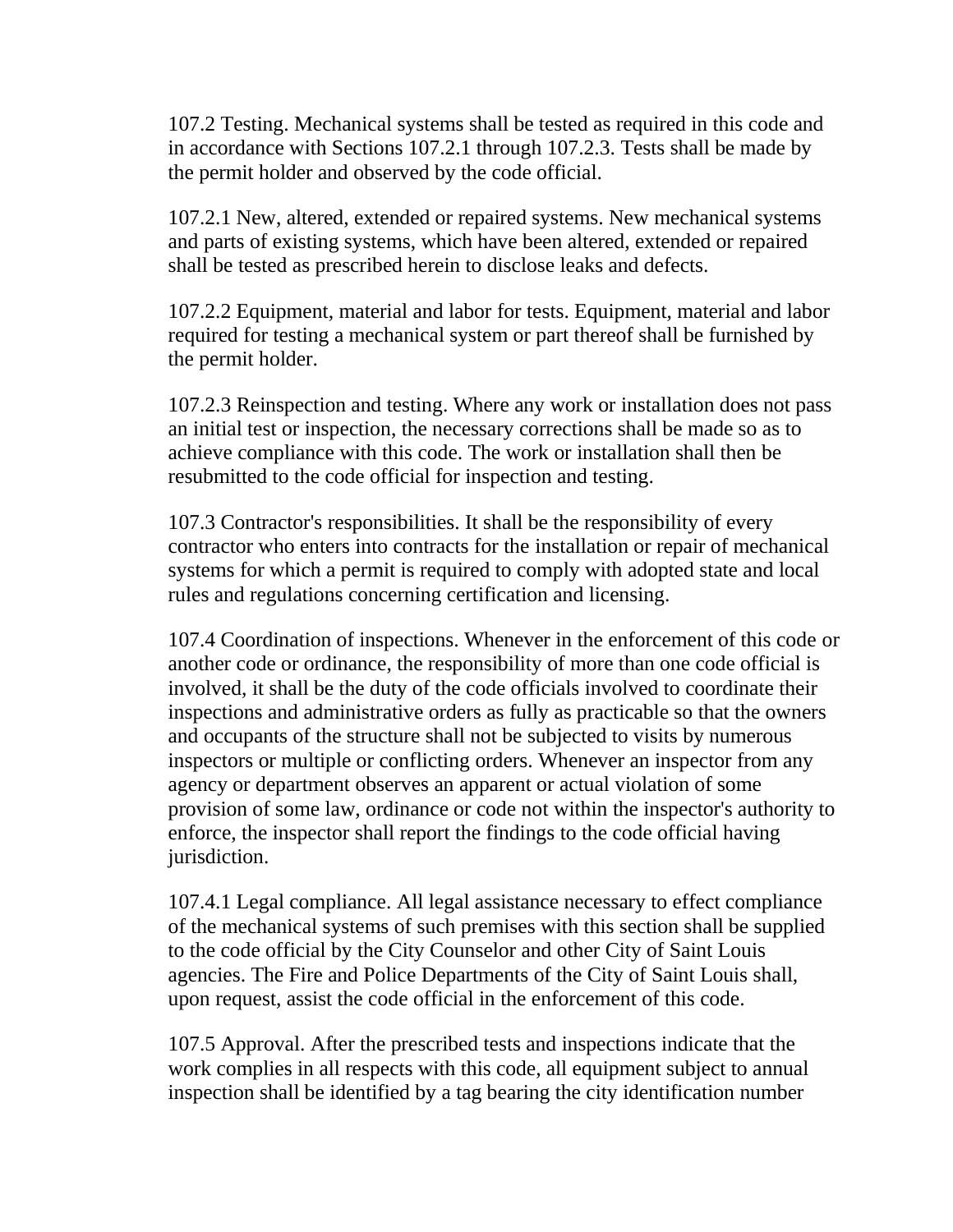and, where applicable, a sticker denoting approval shall be applied to all other equipment.

107.6 Temporary connection. The code official shall have the authority to authorize the temporary connection of a mechanical system to the sources of energy for the purpose of testing mechanical systems or for use under a temporary certificate of occupancy.

107.7 Moved structures. Before any structure that has been moved within or into the City of Saint Louis is occupied, all mechanical equipment and devices shall be inspected and tested for safe operation and compliance with the requirements of this code.

Exception: Mechanical systems within manufactured units bearing certification of the Missouri Public Service Commission.

### SECTION 108

### VIOLATIONS

108.1 Unlawful acts. It shall be unlawful for any person, firm or corporation to erect, construct, alter, repair, remove, demolish or operate mechanical equipment regulated by this code, or cause same to be done, in conflict with or in violation of any of the provisions of this code. All work shall be conducted, installed and completed in a workmanlike and approved manner so as to secure the results intended by this code.

108.2 Notice of violation. The code official shall serve a written notice of violation or order to the person, firm or corporation responsible for the erection, installation, alteration, extension, repair , removal, demolition or operation of mechanical equipment or systems in violation of the provisions of this code, or in violation of a detailed statement, or the approved construction documents thereunder, or in violation of a permit issued under the provisions of this code. Such order shall direct the discontinuance of the illegal action or condition and the abatement of the violation.

108.3 Prosecution of violation. If the notice of violation is not complied within the time stated in the Notice of Violation, but no longer than thirty (30) days, the code official shall request the legal counsel of the City of Saint Louis to institute the appropriate proceedings at law or in equity to restrain, correct or abate such violation, or to require the removal or termination of the unlawful occupancy of the structure in violation of the provisions of this code or of the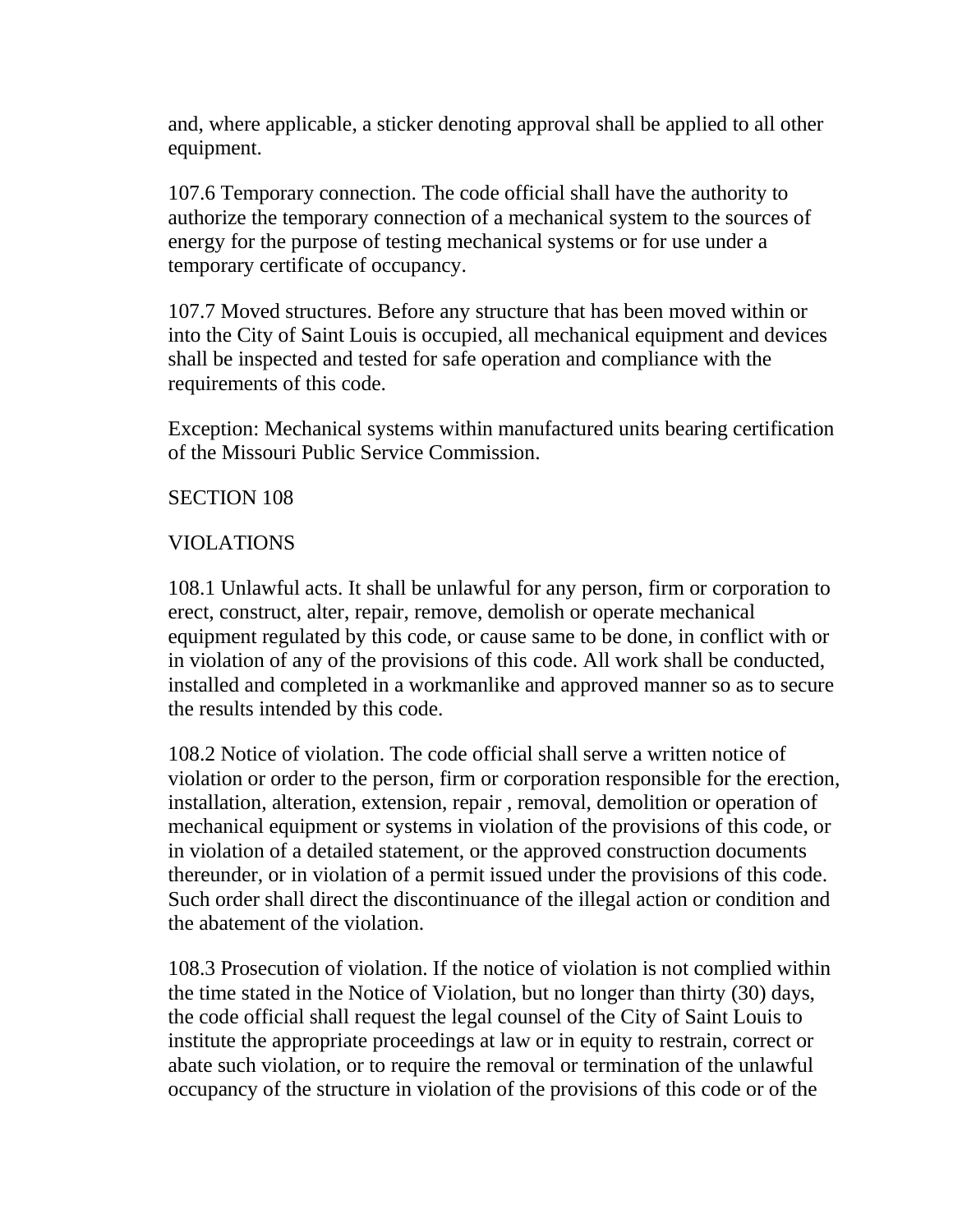order or direction made pursuant thereto. The time for compliance may be extended by the code official, upon written request, if there are extenuating circumstances. 108.4 Violation penalties. Any person, partnership or corporation who shall violate a provision of this code or shall fail to comply with any of the requirements thereof or who shall erect, construct, alter or repair mechanical equipment or systems in violation of the approve construction documents or directive of the code official, or of a permit or license issued under the provisions of this code, shall, upon conviction thereof, be penalized as set forth in Section Four.

108.5 Stop work orders. Upon notice from the code official that mechanical work is being done contrary to the provisions of this code or in an dangerous or unsafe manner, or without permit, such work shall immediately cease. Such notice shall be in writing and shall be given to the owner of the property involved, or to the owner's agent, or to the person doing the work. The stop work order shall state the conditions under which work is authorized to resume. Where an emergency exists, the code official shall not be required to give a written notice prior to stopping the work. Any person who shall continue any work on the system after having been served with a stop work order, except such work as that person is directed to perform to remove a violation or unsafe conditions, shall be subject to immediate arrest and, upon convicted thereof, be penalized as set forth in Section Four.

108.6 Abatement of violation. The imposition of the penalties herein prescribed shall not preclude the legal officer of the City of Saint Louis from instituting appropriate action to prevent unlawful construction or to restrain, correct or abate a violation, or to prevent illegal occupancy of a building, structure or premises, or to stop an illegal act, the conduct of business or operation of mechanical equipment or systems on or about any premises.

108.7 Unsafe mechanical systems. A mechanical system that is unsafe, constitutes a fire hazard, or is otherwise dangerous to human life, as regulated by this code, is hereby declared as an unsafe mechanical system. Use of a mechanical system regulated by this code constituting a hazard to health, safety or welfare by reason of inadequate maintenance, dilapidation, fire hazard, disaster, damage or abandonment is hereby declared an unsafe use. Such unsafe equipment is hereby declared to be a public nuisance and shall be abated by repair, rehabilitation, demolition or removal.

108.7.1 Authority to condemn mechanical systems. Whenever the code official determines that any mechanical system, or portion thereof, regulated by this code has become hazardous to life, health, property, or has become insanitary,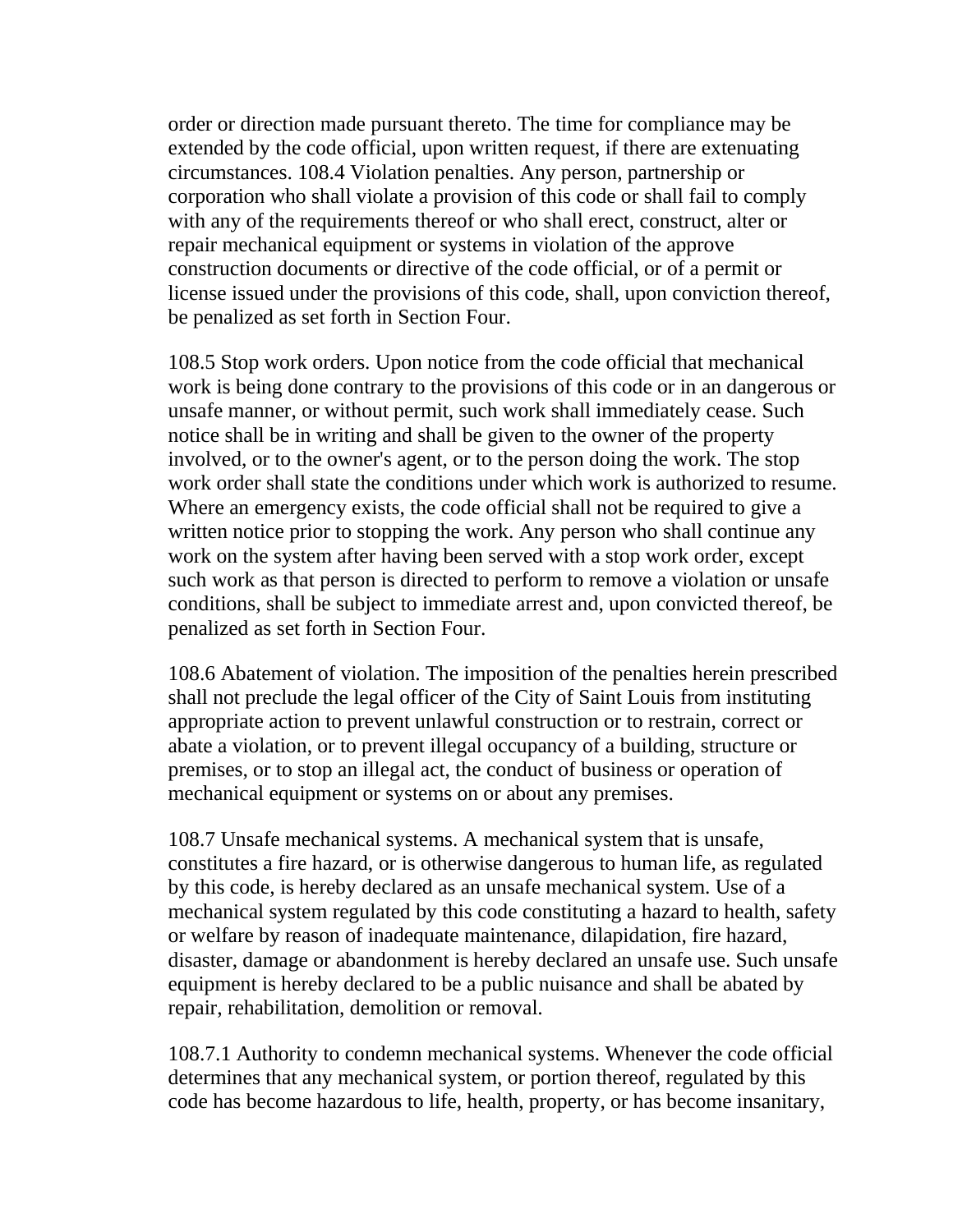the code official shall order in writing that such system either be removed or restored to a safe condition. A time limit for compliance with such order shall be specified in the written notice. A person shall not use or maintain a defective mechanical system after receiving such notice.

When such mechanical system is to be disconnected, written notice as prescribed in Section 108.2 shall be given. In cases of immediate danger to life or property, such disconnection shall be made immediately without such notice. Fuel-fired or electrically supplied heating or cooling appliances or equipment shall not be removed from any structure to be demolished until the service supplied to the structure for such equipment has been terminated by the utility company.

108.7.2 Authority to order disconnection of energy sources. The code official shall have the authority to order disconnection of energy sources supplied to a building, structure or mechanical system regulated by this code, when it is determined that the mechanical system or any portion thereof has become hazardous or unsafe.

Written notice of such order to disconnect service and the causes therefor shall be given within twenty-four (24) hours to the owner and occupant of such building, structure, or premises, provided, however, that in cases of immediate danger to life or property, such disconnection shall be made immediately without such notice. Where energy sources are provided by a public utility, the code official shall immediately notify the serving utility in writing of the issuance of such order to disconnect.

108.7.3 Connection after order to disconnect. A person shall not make energy source connections to mechanical systems regulated by this code which have been disconnected or ordered to be disconnected by the code official until the code official, or the use of which has been ordered to be discontinued by the code official until the code official authorizes the re-connection and use of such mechanical systems. When a mechanical system is maintained in violation of this code, and in violation of a notice issued pursuant to the provisions of this section, the code official shall institute appropriate action to prevent, restrain, correct or abate the violation.

SECTION 109

MEANS OF APPEAL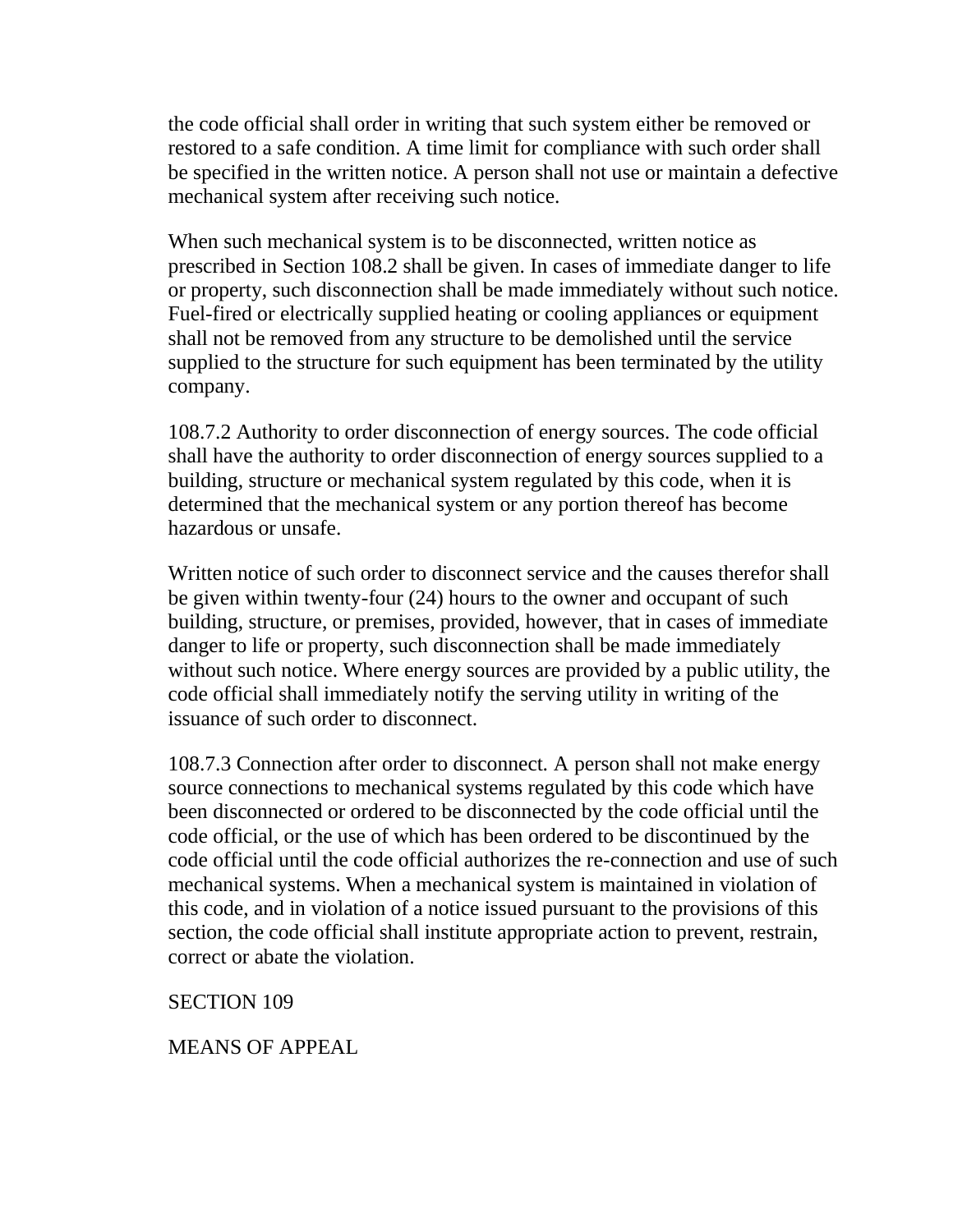109.1 Appeals. Any person aggrieved by the decision of the code official, or any Board hereunder, may appeal said decision to the Board of Building Appeals in the manner prescribed in Section 121.0 of the Building Code. The fee for said appeal is as prescribed in said Building Code.

## SECTION M-110

## BOARD OF STATIONARY ENGINEERS

110.1 General. There is hereby established a Board of Stationary Engineers. The Board shall act in an advisory capacity to the code official in the preparation of rules and regulations regarding installation, use and operation of boilers, steam generators and pressure vessels consistent with the provisions of this code.

110.1.1 Composition of board. The Board of Stationary Engineers shall be composed of three (3) members, one (1) member who shall be the code official or duly authorized representative and two (2) other members who shall be appointed by the Director of Public Safety.

The two (2) members appointed by the Director of Public Safety shall be engineers licensed by the City of Saint Louis under the provisions of this section as Class I licensed Stationary Engineers, with a minimum of five (5) years experience in the operation and maintenance of steam engines, steam boilers or steam turbines.

The Board shall elect their own chairman.

110.1.2 Duties of the board. The Board of Stationary Engineers shall give examinations to all applicants for Stationary Engineer's licenses, issue Boiler Operator Certificates of Competency or Stationary Engineer's Licenses to those who pass their respective tests, suspend or revoke such certificate or license for failure to maintain the standards imposed by this section of the code, and may order the reinspection of any boiler, steam generator or pressure vessel whenever deemed necessary for public safety.

110.2 Board sessions. The Board of Stationary Engineers shall provide for regular meetings and the code official shall act as the secretary to the Board and shall keep the minutes of all proceedings. The Board shall convene for business at least once a month, and at such additional times as the chairman shall designate, to conduct the business of the Board. A majority of the members of the Board of Stationary Engineers shall constitute a quorum. The Secretary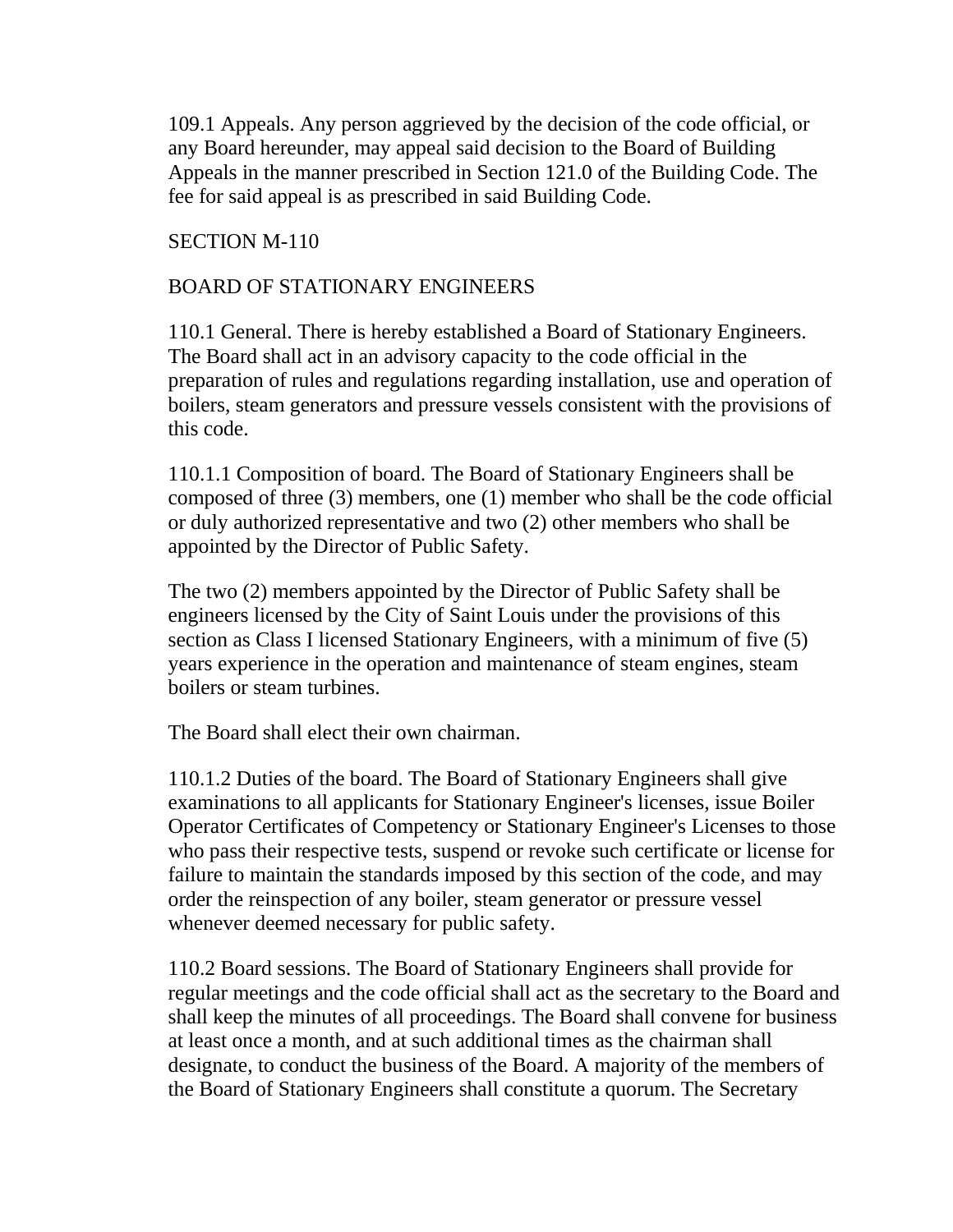shall keep a register of the names and addresses of all successful applicants designating those found to be qualified for the various classes provided herein.

110.3 Rules and regulations. The Board of Stationary Engineers shall have the power to adopt such rules and regulations consistent with this section as it may deem necessary for the application of the provisions of this section. Such rules and regulations shall become effective upon approval by the majority of the Board, and shall be on file in the office of the code official, and shall be available to the public upon request.

110.4 Boiler operator certificate of competency. The operation of boilers or steam generators which are generating saturated steam in a pressure range of fifteen (15) psig minimum to one hundred and fifty (150) psig maximum each of which boilers has not more than one hundred (100) square feet of rated heating surface shall be at all times in the charge of a certified Boiler Operator. Application for a Boiler Operator's Certificate of Competency is to be made to the code official or duly authorized representative. The code official upon finding that the applicant is thoroughly familiar with the operational principles which concern the safety and care of the boiler or steam generator, shall issue to such applicant a Boiler Operator Certificate of Competency. The certificate is issued for work at a single specific location as designated on the application and is not transferable. The fee for the examination shall be as listed in Table 110.9.

110.5 Licensing of stationary engineers required. All Stationary Engineers shall be licensed as to the class as set forth in sections 110.5.1 through 110.5.4.

110.5.1 Licensing of operators of boilers or steam generators, less than 1500 square foot of heating surface. Any boiler or steam generator which has not more than 1500 square feet of rated heating surface, and which is rated to generate steam at pressures between fifteen (15) psig and three hundred (300) psig maximum or which is rated to generate hot water above 160 psig and 250oF to 300 psig, and associated equipment, shall be in the charge of an attending Class II or a Class I licensed Stationary Engineer, whenever in operation. Square footage shall be determined by the total input to a single header.

110.5.2 Licensing of operators of boilers or steam generators in excess of 1500 square feet of heating surface. Any boiler or steam generator producing saturated or superheated steam above 212oF in excess of fifteen (15) psig having a rated heating surface in excess of one thousand five hundred (1,500) square feet of hot water or any other liquid as defined in this code, or any boiler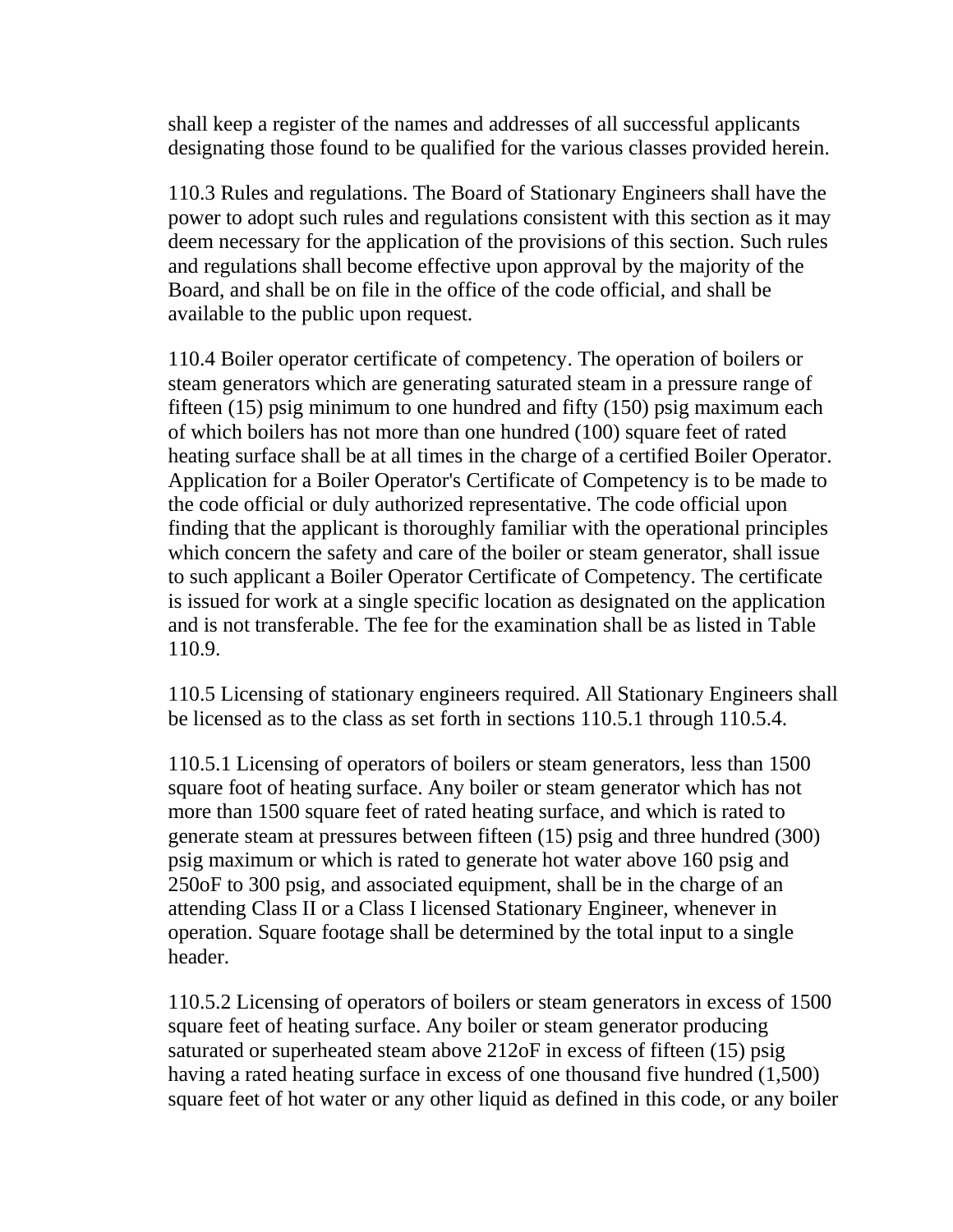or steam generator producing saturated or superheated steam or any high temperature liquid above 212oF in excess of three hundred (300) psig, regardless of rated heating surface, and any steam engine or steam turbine, associated with either of the said boilers or steam generators shall be in the charge of an attending Class I licensed Stationary Engineer, whenever in operation. Square footage shall be determined by the total input to a single header.

110.5.3 Licensing of operators of ammonia systems from 50 to 100 tons. Any ammonia system totaling between fifty (50) tons and one hundred (100) tons rated capacity shall be in the charge of an attending Class I or Class II licensed Stationary Engineer where located in any and all buildings, whenever in operation.

110.5.4 Licensing of operators of ammonia systems 100 tons and over. Any ammonia system totaling one hundred (100) tons or more rated capacity shall be in the charge of an attending Class I licensed Stationary Engineer where located in any and all buildings, whenever in operation.

110.6 Stationary engineer's license applications. The application for all classes of licenses shall be filed with the Secretary of the Board on the form prescribed by the Board of Stationary Engineers. Within a reasonable time, the Board shall examine all applicants who meet qualifications under Sections 110.6.1 thru 110.6.3 for the various classes of licenses in order to ascertain whether the applicants possess the knowledge, skill, ability and competency required for the class of license applied for, and for safe operation of various equipment. The Board shall issue to such applicants a license upon the Board finding that the applicant possesses the necessary qualifications and has successfully passed the required examination for the type of license sought.

110.6.1 Qualifications for stationary engineer, class I. All applicants for a Class I Stationary Engineer's License shall be a citizen of the United States, shall have made application for such citizenship, or shall be authorized to hold employment by the Immigration and Naturalization Service. The applicant shall be at least twenty one (21) years of age and shall have had at least two (2) years of training under a Class I licensed Stationary Engineer or equivalent training, or shall be registered with the Missouri State Board of Registration for Architects and Professional Engineers as an Engineer or as an Engineer in Training, and shall have been actually employed in the engineering or research division of a power generating plant in an engineering capacity for a minimum of twelve (12) months. The Board may accept twelve (12) months of formal training by a nationally recognized agency in lieu of experience. The applicant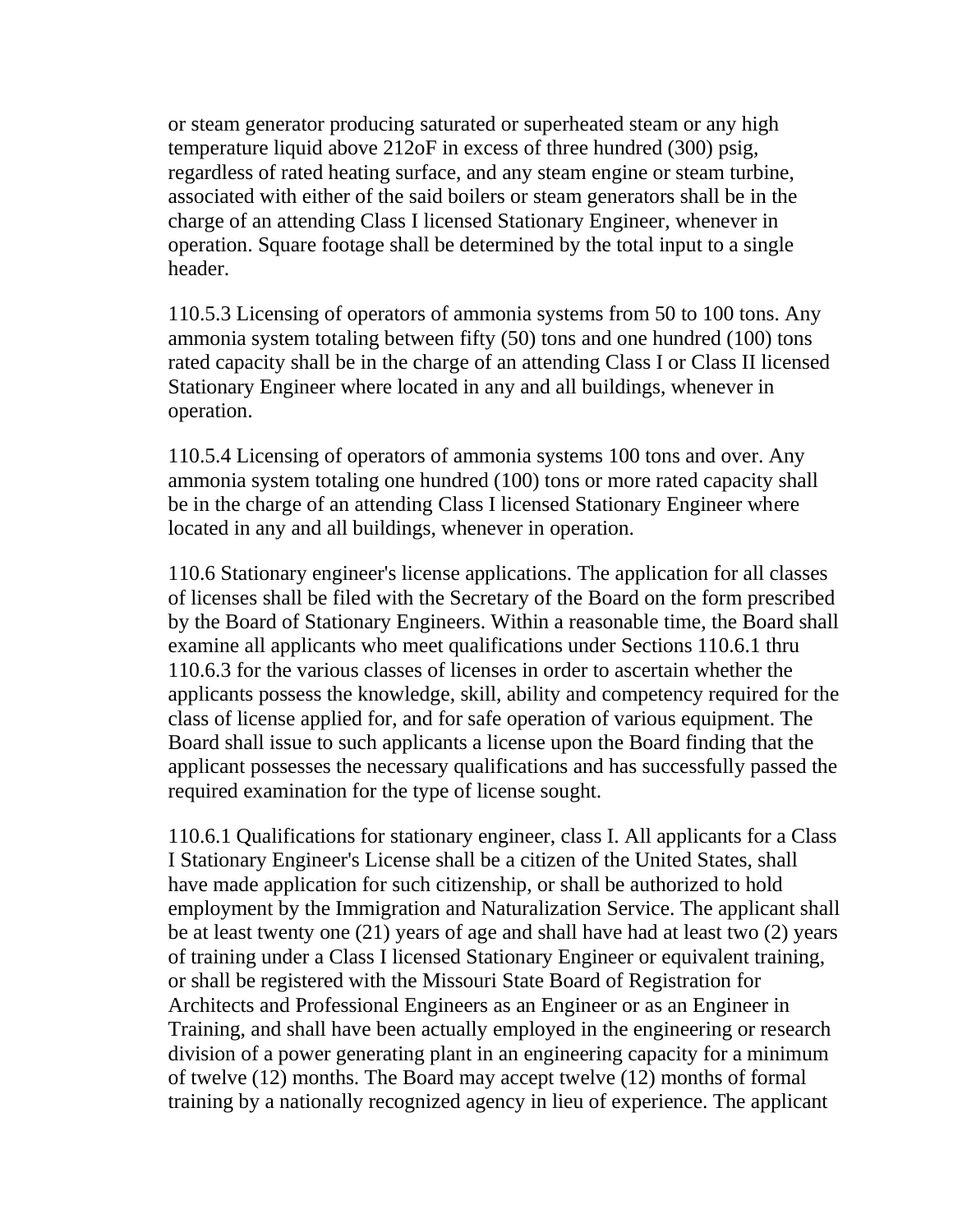shall demonstrate their knowledge, skill, ability and competency to the Board to operate boilers or steam generators of any size or capacity rating which are generating saturated or superheated steam at any pressure in excess of fifteen (15) psig, or hot water or any other liquid as defined in this code, and ammonia systems in excess of one hundred (100) tons capacity, and to operate associated power plant components and auxiliaries, such as steam turbines, engines, air compressors, ammonia systems, pumps, and feed water heaters, electric generators and other equipment.

110.6.2 Qualifications for stationary engineer, class II. All applicants for a Class II Stationary Engineer's License shall be a citizen of the United States, shall have made application for such citizenship, or shall be authorized to hold employment by the Immigration and Naturalization Service and shall be at least nineteen (19) years of age. The applicant shall have had at least one (1) year's experience in the operations of steam boilers or steam generators under the supervision of a Class I or Class II Stationary Engineer or equivalent training, or shall have had one (1) year's experience in maintenance work on steam boilers, steam generators and/or steam engines or steam turbines and/or ammonia systems in excess of fifty (50) tons capacity or shall be registered with the Missouri State Board of Registration for Architects and Professional Engineers as an Engineer or as an Engineer in Training. The Board may accept twelve (12) months of formal training by a nationally recognized agency in lieu of experience. The applicant shall demonstrate their knowledge, skill, ability and competency to the Board to operate boilers or steam generators which have not more than one thousand five hundred (1,500) square feet of rated heating surface and which are generating saturated or superheated steam in a pressure range of fifteen (15) psig minimum to three hundred (300) psig maximum, or hot water or any other liquid as defined in this code and to operate associated compressors, ammonia compressors, pumps, and feed water heaters, electric generators and other equipment.

110.7 Examination (all classes) for stationary engineers. The examination for a Class II Stationary Engineer's License shall be oral. The examination for Class I Stationary Engineer's License shall be both oral and written, provided that the applicant shall attain a predetermined percentage as set by the Board of Stationary Engineers in the written examination before the applicant becomes eligible for the oral examination. The written examination must be completed within six (6) months from the date of application. If the applicant does not pass either the oral or written examination the applicant shall wait ninety (90) days before filing a new application.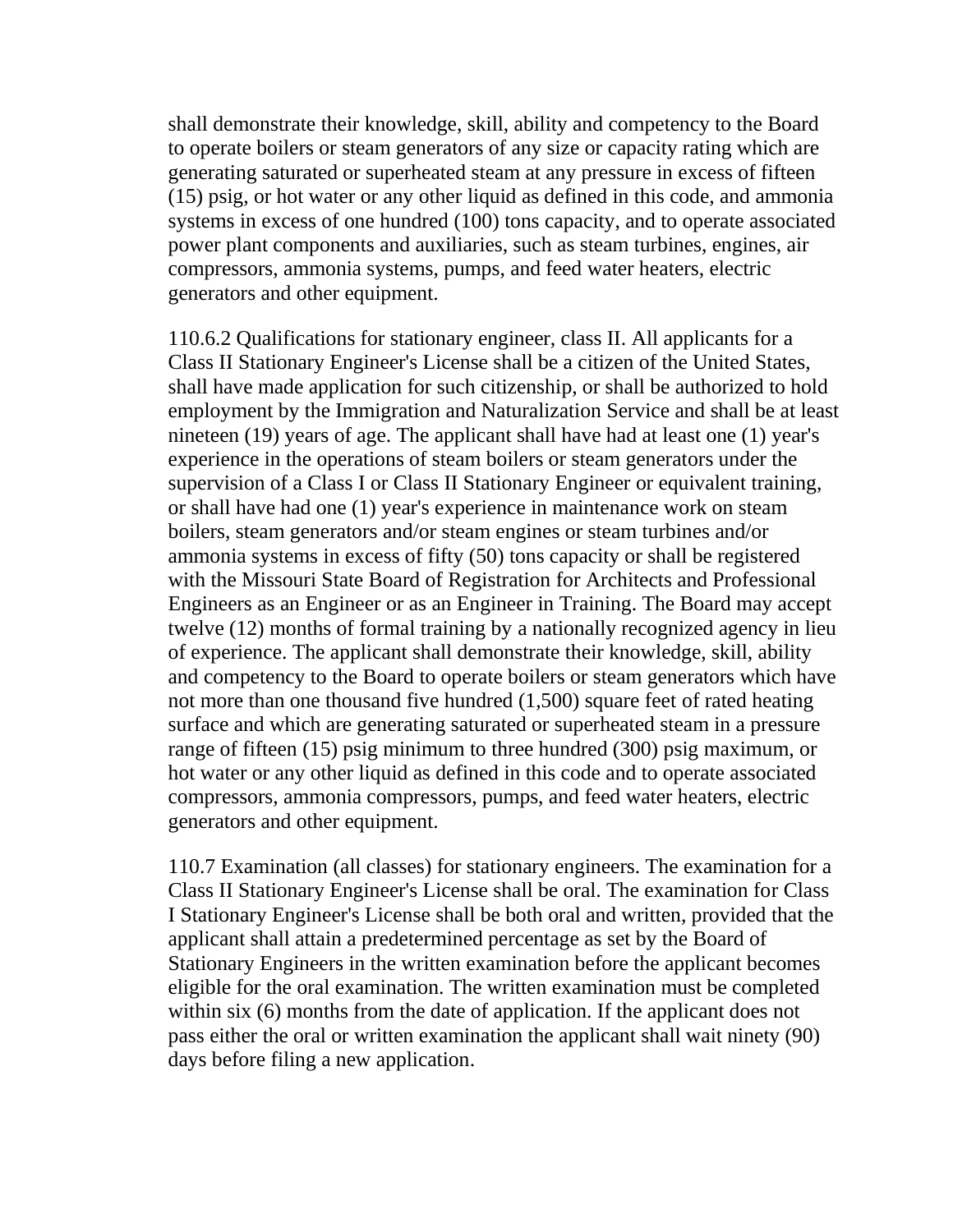110.8 Temporary operation by unlicensed persons. In cases of emergency, and with the approval of the code official, an owner or steam user may appoint a trustworthy experienced person, familiar with the operation of the plant, as a temporary operator in plants where licensed operators are required by this code.

110.8.1 Permit to operate. Before a designated person can operate the plant, the code official or duly appointed representative, shall be notified. An inspection of the plant shall be made to determine the fitness of the appointed operator. If such person is found to be fit, a permit shall be issued by the code official for such person to operate the plant on a temporary basis; such permit shall be issued for no longer than thirty (30) days. After issuance of the permit, inspection of the plant thereafter shall be on a daily basis as long as the operator remains in the temporary classification. An inspection fee shall be charged per inspection to the owner or steam user payable upon receipt of bill; total cost to be determined at the conclusion of the daily inspections. See Table 110.9 for fee schedule.

110.8.2 Application for license. Within three (3) working days after permission is granted, the designated operator shall make application to the Board of Stationary Engineers for examination for the class license required for the plant. Application and examination shall be in accordance with the provisions of section 110.6. In the case of a Class I examination the applicant shall complete the written portion of the examination within fourteen (14) days. Both written and oral parts of the examination shall be completed so that the applicant's qualifications for licensing shall be determined within the thirty (30) day period of emergency operation. If the Board of Stationary Engineers determine that the applicant has failed the examination, the applicant's permit to operate on a temporary basis shall be revoked immediately and such person shall not be eligible for reappointment as a temporary operator until the examination has been passed.

110.9 Licenses and fees. At the time of the filing of the application, each applicant for a Boiler Operator Certificate of Competency or Stationary Engineer's License, shall pay to the Secretary of the Board of Stationary Engineers a filing fee as set forth in Table 110.9, to cover the cost of the examination given under the provisions of this section. Provided, further, that under no conditions shall said sum, or any part thereof, be refunded if the applicant fails to pass the examination or if the applicant fails to complete the written examination within the prescribed time limit as set by the Board of Stationary Engineers. All monies received by the secretary shall be paid to the City Treasurer. All applicants passing the examination for a Class I or Class II Stationary Engineer's License shall be presented, upon the passage of such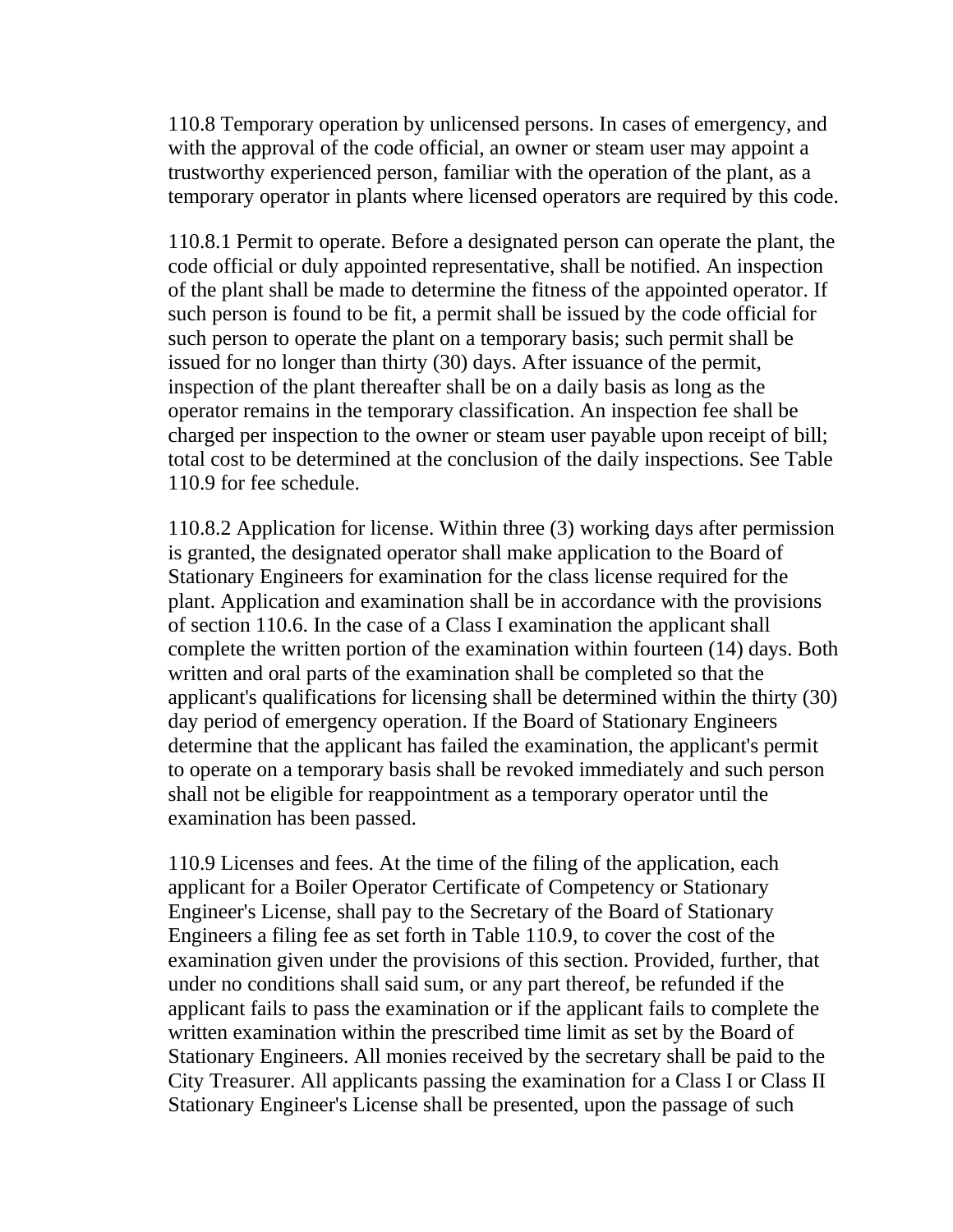examination, with a Stationary Engineer's License for the class for which they have been licensed. All licenses shall be issued for a period of one (1) year from the date of issuance and shall be renewed each year. The fee for licenses renewal shall be as specified in Table 110.9.

# TABLE 110.9 LICENSE FEES BOARD OF STATIONARY ENGINEERS

| <b>ITEM</b>                                                                                                                                               | <b>FEE</b>                               | <b>DURATION</b>                                                           | <b>REMARKS AND</b><br><b>REQUIREMENTS</b> |
|-----------------------------------------------------------------------------------------------------------------------------------------------------------|------------------------------------------|---------------------------------------------------------------------------|-------------------------------------------|
| <b>STATIONARY</b><br><b>ENGINEER'S LICENSE</b><br><b>Examination and Application</b><br>Fee<br>Class I<br><b>Class II Renewal Fee</b><br>Class I Class II | \$15.00<br>\$15.00<br>\$15.00<br>\$10.00 | 1 year<br>1 year                                                          |                                           |
| <b>BOILER OPERATORS</b><br><b>CERTIFICATE OF</b><br><b>COMPETENCY</b><br><b>Examination Fee</b><br>Renewal                                                | \$8.00<br>\$8.00                         | 1 year Includes initial<br>certification Issued for one<br>year from date |                                           |
| <b>TEMPORARY BOILER</b><br><b>PLANT OPERATOR</b><br>Permit - per day                                                                                      | \$100.00                                 | Issued for up to 30 days                                                  |                                           |

110.9.1 License to be displayed. At all times when boilers, steam generators or associated equipment are in use and are operating, there shall be in charge and attendance a licensed Stationary Engineer of the class designated in Sections

110.5.1 thru 110.5.4. The license shall be displayed in some prominent place where the boilers, steam generators and associated equipment are in use and any licensed Stationary Engineer shall be negligent in the performance of their duties, should they fail to display the license or have an invalid license on display while in attendance of boilers, steam generators and associated equipment in their charge and in operation.

110.9.2 Renewal. Boiler Operator Certificates of Competency and Stationary Engineer's Licenses shall be renewed annually by the Board of Stationary Engineers upon payment of an annual renewal fee. The Board of Stationary Engineers shall have the power to revoke such certificate or license for cause.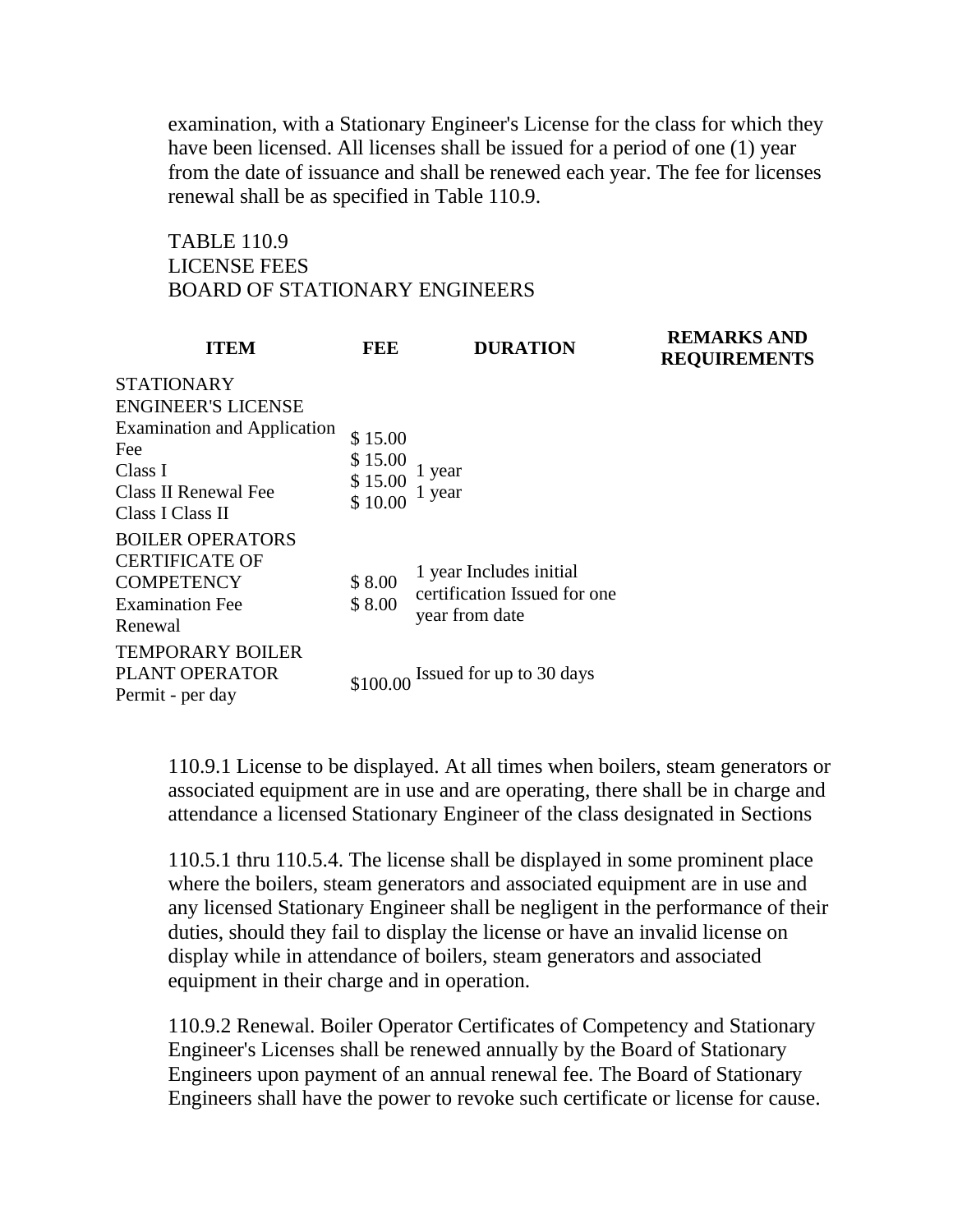110.9.3 Notice of change of employment. Every Stationary Engineer or Boiler Operator regulated under the provisions of this section is required to notify the Secretary of the Board of Stationary Engineers, within forty eight (48) hours thereafter, when they accept or leave employment as a Stationary Engineer or Boiler Operator and to submit the name of their new employer.

110.10 Penalty. Any owner or steam user of a boiler, steam generator or associated equipment who shall neglect or refuse to employ a licensed Stationary Engineer of the class designated in Section 110.5, or who allows any unlicensed person to be in charge and attendance of boilers, steam generator or associated equipment requiring a licensed Stationary Engineer, except as provided for in section 110.8, shall, upon conviction thereof, be penalized as set forth in Section Four.

110.10.1 Penalty for violation by operators. Any licensed Class II Stationary Engineer or certified Boiler Operator who shall be in charge and attending the operation of a boiler, steam generator or associated equipment in excess of the legal size and capacity, shall. upon conviction thereof, be penalized as set forth in Section Four. In addition to such fine, the License of such Stationary Engineer or the Certificate of Competency of the Boiler Operator shall be suspended for a period not to exceed ninety (90) days or revoked as determined by the Board of Stationary Engineers.

110.10.2 Suspension of license. The Board of Stationary Engineers shall order the suspension for not exceeding ninety (90) days, or revocation of a Stationary Engineer License or Boiler Operator Certificate of Competency of any person regulated under the provisions of this section where the Board, after a public hearing, finds that the licensee is addicted to drugs or alcohol, or was under the undue influence of drugs or alcohol while in attendance and performing their duties as a licensed Stationary Engineer or certified Boiler Operator, or has been negligent in the performance of their duties while in attendance of the equipment for which they are licensed so as to endanger the lives and property of persons in the immediate area of such equipment; provided further that such person shall be given a ten (10) day notice of the time and place of such hearing. Such person may be represented by counsel at such hearing before such Board. The Board of Stationary Engineers, at their discretion, may order a new examination for applicants for reinstatement of a license or certificate suspended or revoked under the provisions of this section.

The Board of Stationary Engineers shall also order the suspension for a period not to exceed thirty (30) days, of the Stationary Engineer's License or Boiler Operator Certificate of Competency of any person licensed under the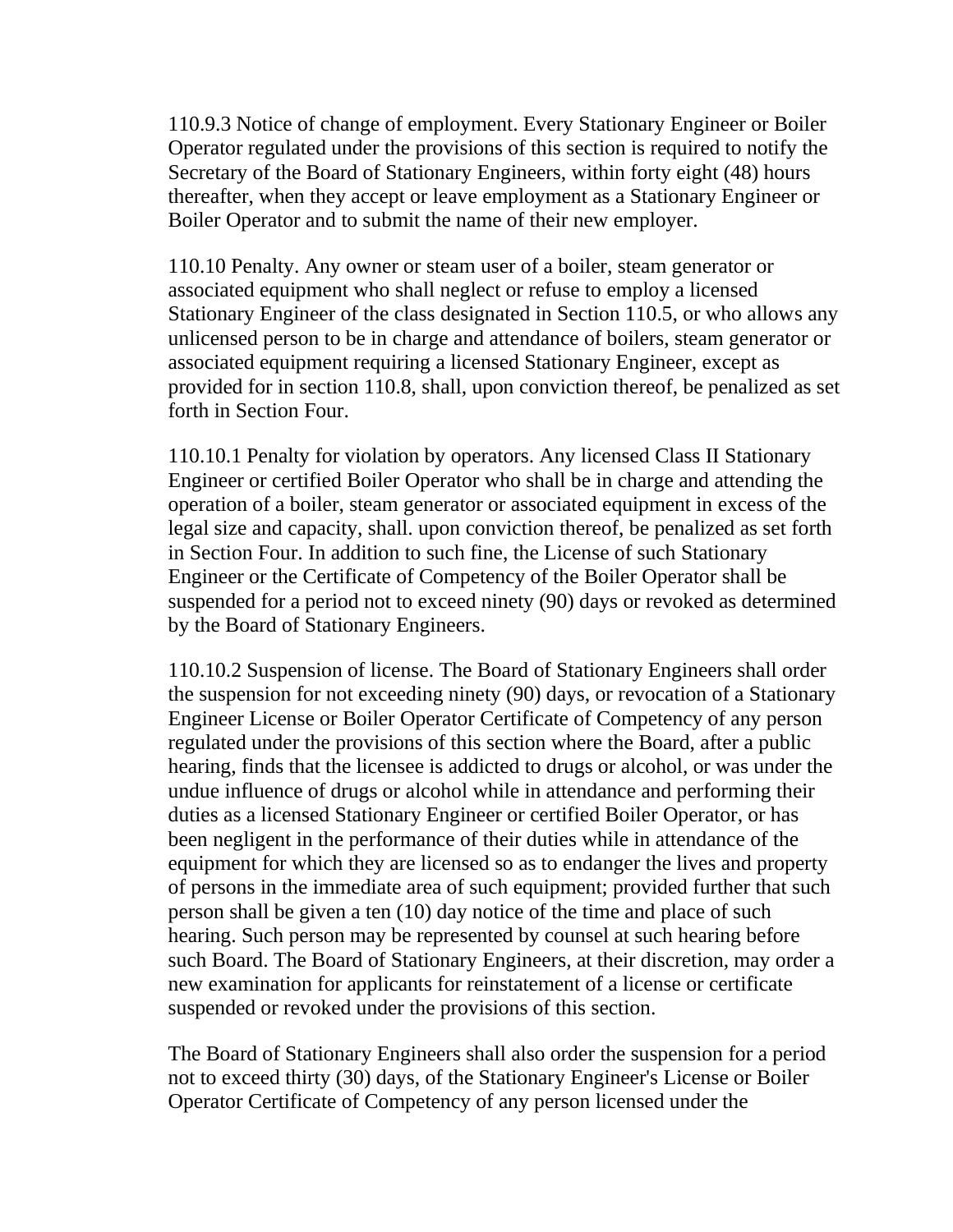provisions of this section, where the Board, after a public hearing, shall find that the licensee has failed to comply with the provisions of this section. Such person shall be given a ten (10) day notice of such hearing and may be represented by counsel at such hearing.

110.11 Failure to comply. Any owner or steam user who fails to comply with the above provisions of this code shall be in violation of this code and the code official shall and is hereby directed to consider the plant unsafe and officially seal the plant out of service.

Modify Section 202 by the alteration of the following definitions:

AIR DISTRIBUTION SYSTEM. Any system of ducts, plenums and airhandling equipment that circulates air between two or more spaces and includes systems made up of one or more air-handling units.

SAFETY VALVE. A valve that relieves pressure in a closed system by opening fully at the rated discharge pressure. The valve is of the spring pop type.

Change Section 301.6 to read as follows:

301.6 Conflicts. Where conflicts between this code and conditions of listing occur, the provisions of this code shall apply.

Add Section 301.15 to read as follows:

301.15 Annual Inspections. All mechanical equipment shall be inspected annually by the code official. Satisfactory conditions shall be denoted by the attachment of an approval sticker to the equipment. Exceptions:

1. Mechanical equipment in Use Group R 3,

2. Refrigeration equipment of less than 15 tons capacity

3. Kitchen exhaust equipment.

Add Section 302.3.2 to read as follows:

302.3.2 Stud Guards. When the edge of bored holes is less than one inch (1"), stud guards shall be installed to protect service lines from fastener damage.

Change Section 303.5 to read as follows: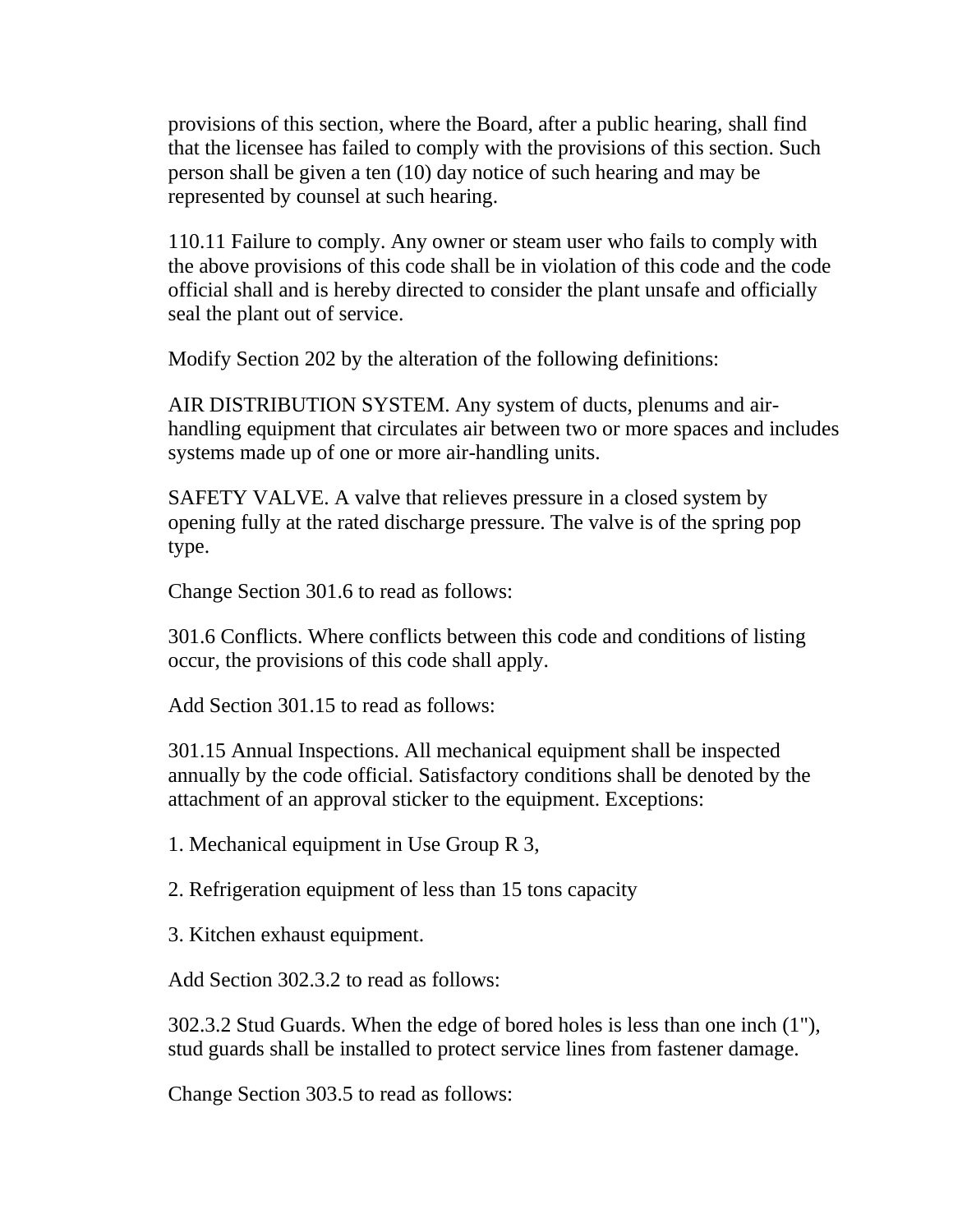303.5 Indoor locations. Fuel fired equipment not listed for closet or alcove installation shall be installed in rooms or spaces with adequate combustion air as required by Chapter 7.

Change Section 303.7 to read as follows:

303.7 Pit locations. Equipment installed in pits or excavations shall not come in direct contact with the surrounding soil. The sides of the pit or excavation shall be held back a minimum of 12 inches (305 mm) from the equipment except where additional space is required for servicing or maintenance. Where the depth exceeds 12 inches (305 mm) below adjoining grade, the walls of the pit or excavation shall be lined with concrete or masonry extending a minimum of 4 inches (102 mm) above adjoining grade having sufficient lateral load bearing capacity to resist collapse. The equipment shall be protected from flooding in an approved manner.

Change Section 304.1 to read as follows:

304.1 General. Equipment shall be installed as required by the terms of its approval. Equipment and appliances shall be installed in accordance withe the conditions of listing and the manufacturer's installation instructions and this code. Manufacturer's installation instructions shall be available on the job site at the time of inspection. Mechanical equipment and appliances for installation in a hazardous location shall be installed in accordance with the manufacturer's instructions for the labeled equipment.

Change Section 304.4 to read as follows:

304.4 Private garages. Appliances located in private garages shall be installed with a minimum clearance of 8 feet (2439 mm) above the finish floor. Exception: The requirements of this section shall not apply where the appliances are protected from motor vehicle impact and installed in accordance with Section 304.2 and NFPA 88B.

Add Section 304.10 to read as follows:

304.10 Equipment guards. Pulleys, belts, gears and similar equipment shall be protected by an approved guard.

Change Section 306.1.1 to read as follows:

306.1.1 Central furnaces. Central furnaces within compartments or alcoves shall have a minimum working space clearance as specified by the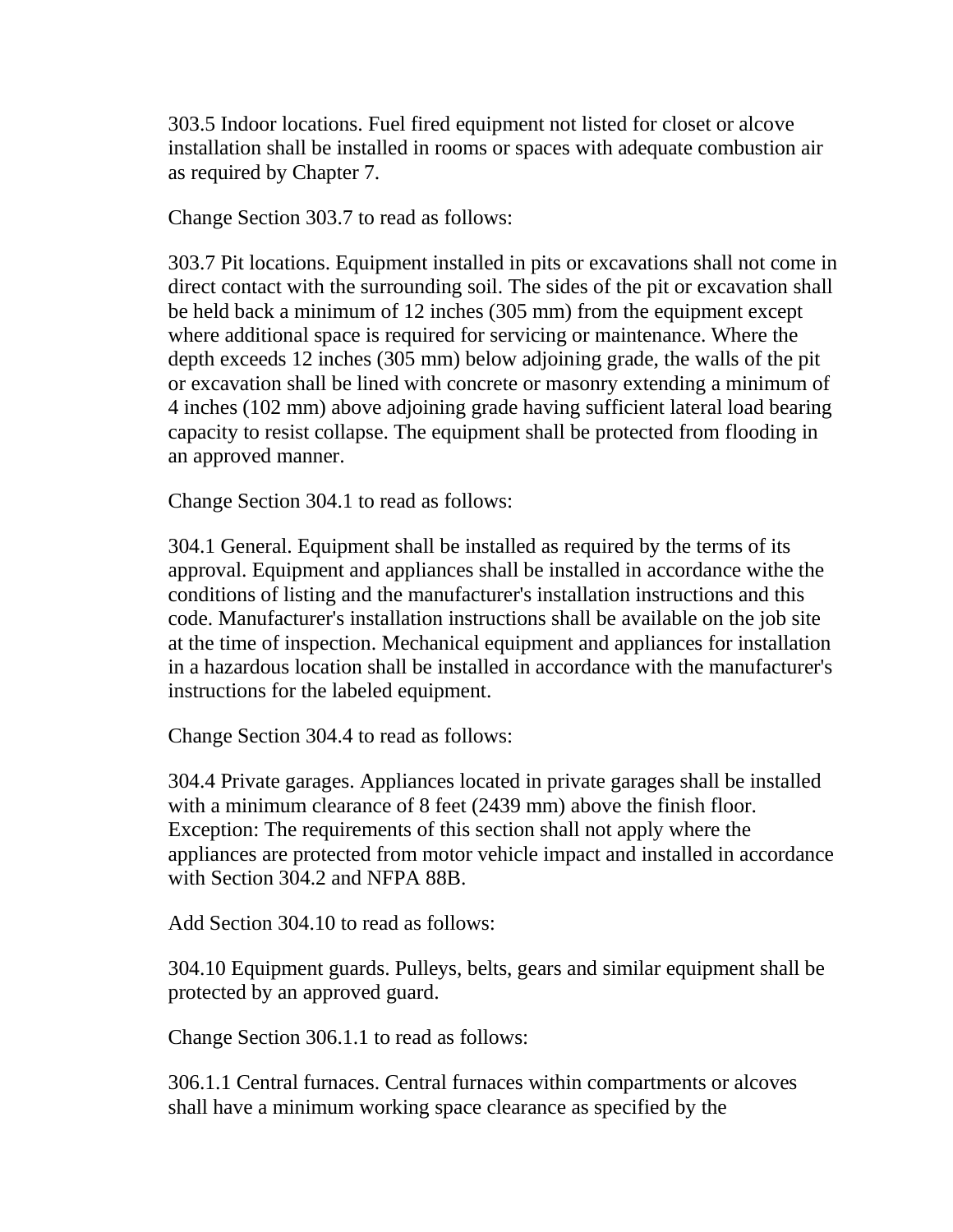manufacturer but not less than 3 inches (76 mm) along the sides, back and top with a total width of the enclosing space being at least 12 inches (305 mm) wider than the furnace. Furnaces having a firebox open to the atmosphere shall have at least 6 inches (152 mm) working space along the front combustion chamber side. Combustion air openings at the rear or side of the compartment shall comply with the requirements of Chapter 7. Exception: This section shall not apply to replacement equipment and appliances installed in existing compartments and alcoves where the working space clearances are in accordance with the equipment or appliance manufacturer's installation instructions.

Change Section 306.3 to read as follows:

306.3 Equipment in attics. Attics containing equipment requiring access shall be provided with an opening and unobstructed passageway large enough to allow removal of the largest piece of equipment, but not less than 30 inches (762 mm) high and 30 inches (762 mm) wide and not more than 20 feet (6096 mm) in length when measured along the centerline of the passageway from the opening to the equipment. The passageway shall have continuous solid flooring not less than 24 inches (610 mm) wide. A continuous level service space at least 30 inches (762 mm) deep and 30 inches (762 mm) wide shall be present at the front or service side of the equipment. The access opening dimensions shall be a minimum of 22 inches by 30 inches (559 mm by 762 mm), where such dimensions are large enough to allow removal of the largest piece of equipment.

Exception: The passageway and level service space are not required where the equipment is capable of being serviced and removed through the required opening.

Add Sections 306.5.1 thru 306.5.3.

306.5.1 Outside ladders. Permanent or portable outside ladders may be provided on the inside or outside of single story buildings not over twenty (20) feet in height. All other means of access shall be a permanent or fold away inside stairway or ladder with railings, terminating in an enclosure, scuttle or trap door. Such scuttles or trap doors shall be at least thirty (30) inches in the smallest dimension and shall open easily and safely under all conditions, especially snow, and shall be constructed so as to permit access from the roof side, unless deliberately locked from the inside. At least six (6) feet clearance shall be available between the access opening and the edge of a roof or similar hazard. Otherwise rigidly fixed rails or guards at least three (3) feet in height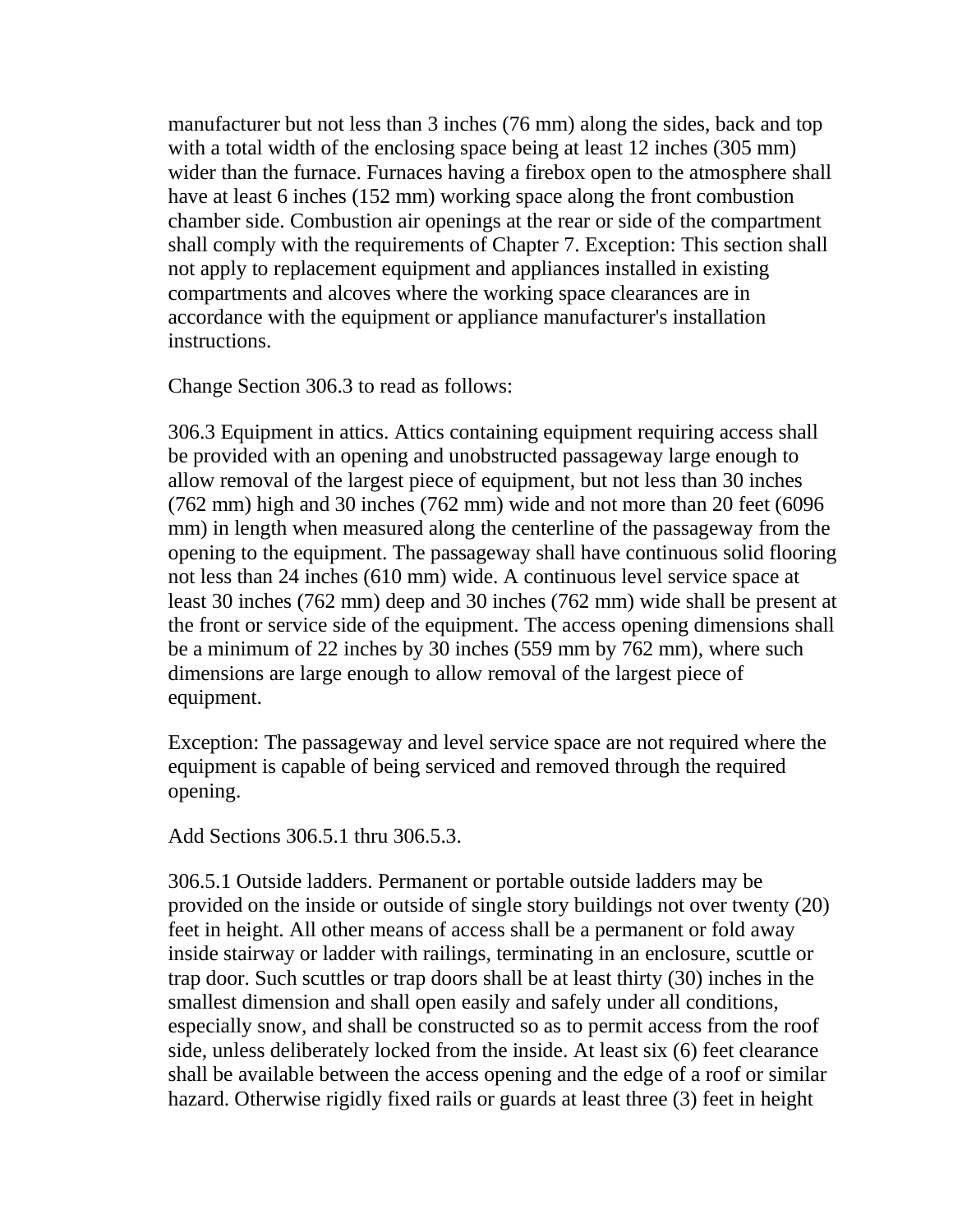shall be provided on the exposed side, except that parapets at least three (3) feet in height may be utilized in lieu of guards or rails.

306.5.2 Catwalks. Level catwalks not less than twenty four (24) inches wide shall be provided from the roof access to every required working platform at the appliance. Catwalks with slope greater than three (3) inches to twelve (12) inches shall be provided with substantial cleats spaced not more than sixteen (16) inches apart. The down slope side of catwalks on pitched roofs shall be provided with minimum thirty six (36) inch high handrails.

306.5.3 Lighting. Proper permanent lighting shall be provided at the roof access. The switch for such lighting shall be located inside the building near the access means leading to the roof.

Change Section 306.6 to read as follows:

306.6 Roof access. Every appliance located on a roof of a building shall be installed on a level platform. Whenever the roof has a slope greater than three (3) inches measured vertically to twelve (12) inches measured horizontally, a level working platform not less than thirty (30) inches in depth shall be provided on each down slope side of the appliance. All sides of any working platform shall be protected by a substantial railing thirty six (36) inches in height with vertical rails not more than twenty one (21) inches apart, except that parapets at least thirty six (36) inches in height may be utilized in lieu of rails or guards. Scuttles located on other than the roof incline side of the equipment unit shall have their lids or trap doors hinged on the low side of the scuttle. Such lids or trap doors shall be equipped with means to ensure an opening radius of not less than ninety (90) degrees nor more than one hundred (100) degrees from the closed position. Scuttle lids or trap doors and hardware, when opened, shall be capable of withstanding a three hundred (300) pound lateral load from the roof incline side.

Change Section 307.2.5 to read as follows:

307.2.5 Traps. Condensate drains shall be trapped as required by the equipment or appliance manufacturer. An air gap shall be provided between the drainline and the sewer.

Change Section 308.1 to read as follows: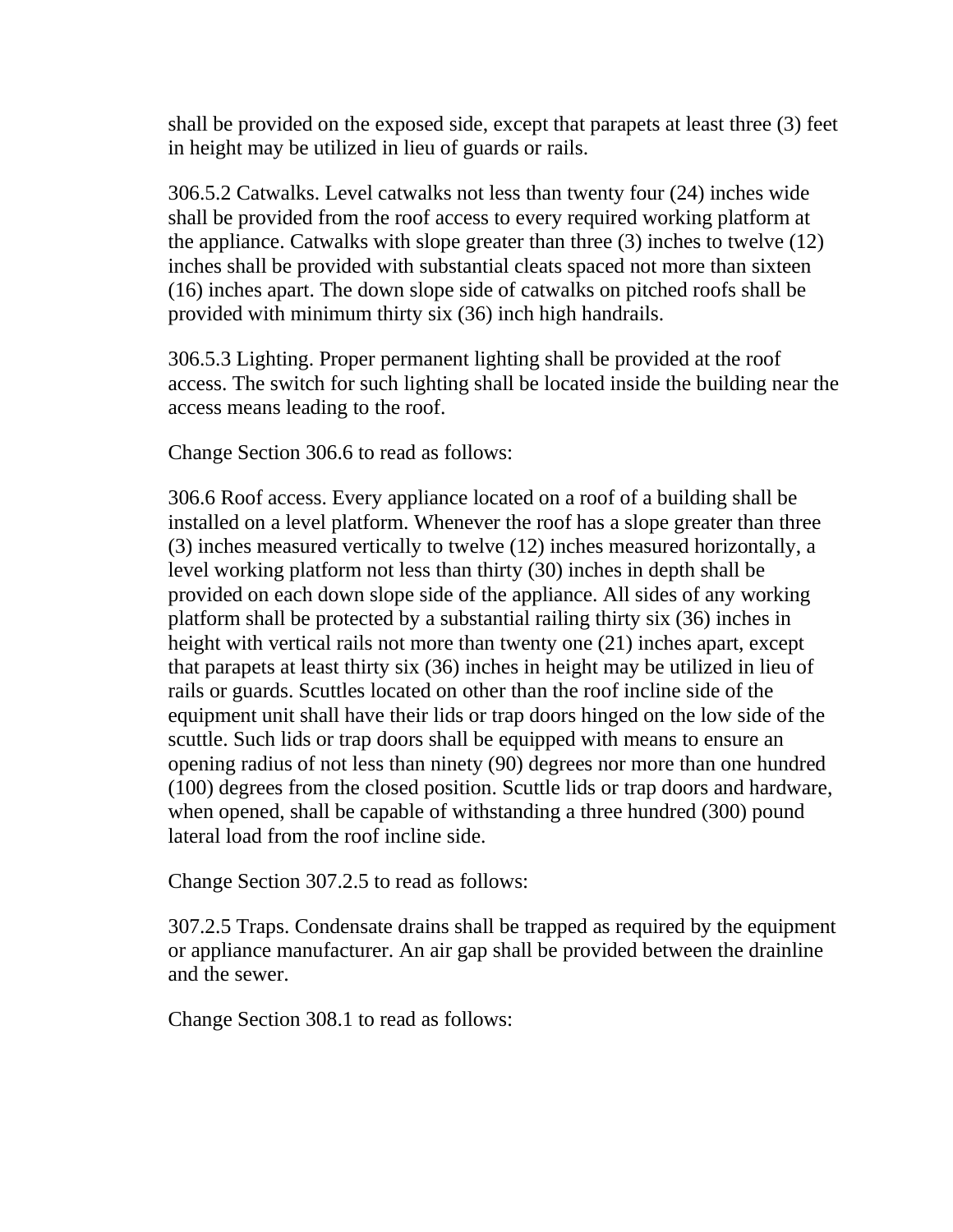308.1 Scope. This section shall govern the reduction in required clearance to combustible materials and combustible assemblies for chimneys, vents, mechanical appliances, and mechanical devices and equipment.

Add Section 309 to read as follows:

SECTION 309

### MEDICAL GASES

309.1 Nonflammable medical gases. Nonflammable medical gas systems shall be designed and installed in accordance with Chapter 4 of NFPA 99 listed in Chapter 16.

309.2 Anesthetic systems. Inhalation anesthetic systems shall be designed and installed in accordance with Chapters 3 and 4 of NFPA 99 listed in Chapter 16.

309.3 Oxygen systems. Nonmedical oxygen systems shall be designed and installed in accordance with NFPA 50 and NFPA 51 listed in Chapter 16.

Change Section 401.3 to read as follows:

401.3 Where required. Ventilation shall be provided during the periods that the room or space is occupied. Spaces containing fuel burning appliances shall be ventilated per Chapter 7.

Change Section 401.7 to read as follows:

401.7 Opening location. Outside air exhaust and intake openings shall be located a minimum of 10 feet (3048 mm) from lot lines or buildings on the same lot. In multi story structures the location of intake and exhaust openings shall be approved by the code official.

Change Section 401.7.2 to read as follows:

401.7.2 Exhaust openings. Outside exhaust openings shall be located so as to not create a nuisance. Exhaust air shall not be directed onto walkways. Exhaust openings above driveways and alleys shall be located fourteen (14) feet above grade measured to the bottom of the opening or equipment if the exhaust equipment protrudes beyond the wall.

Change Section 505 to read as follows: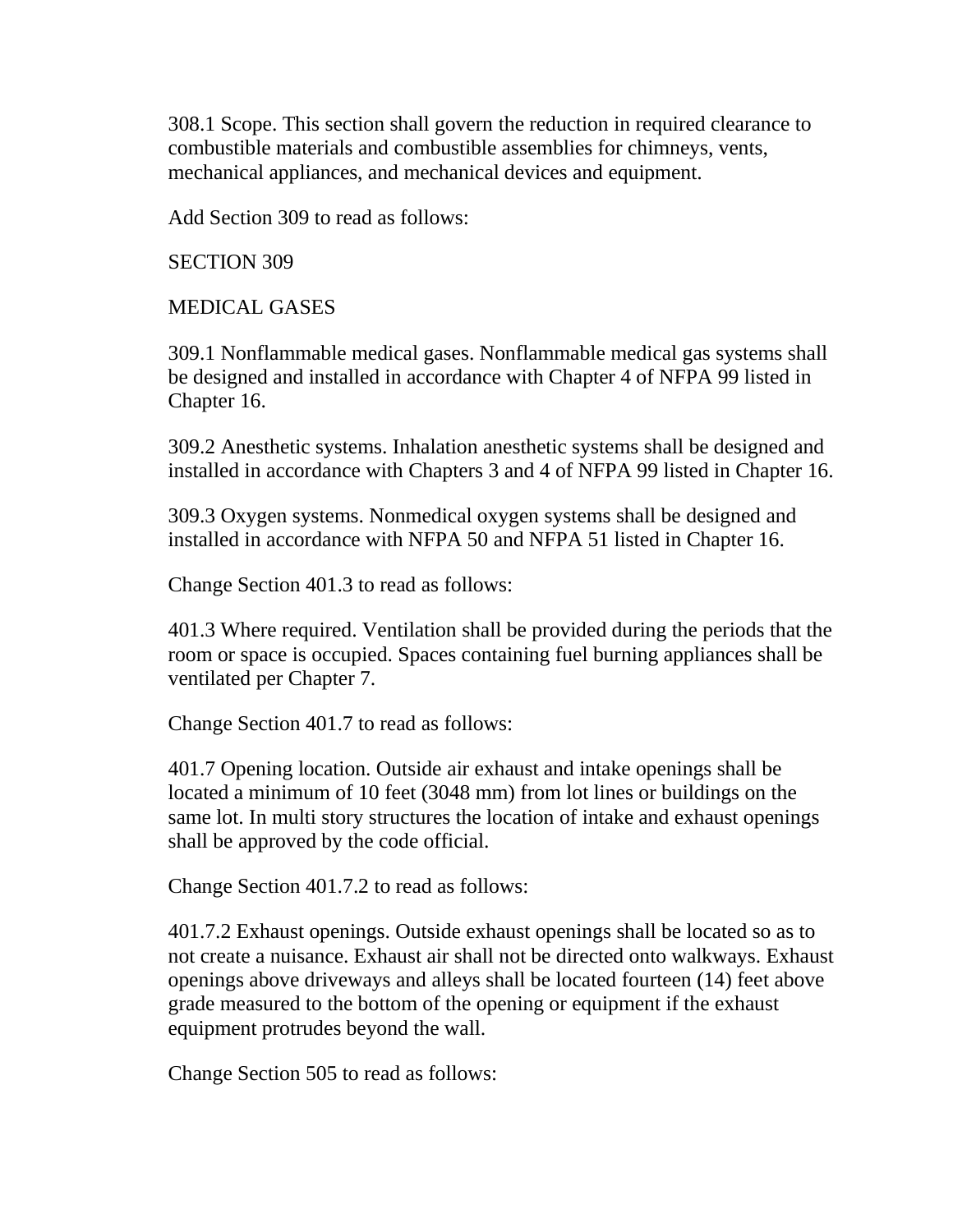#### SECTION 505

# KITCHEN EXHAUST EQUIPMENT

505.1 Domestic systems. Where cooking appliances located within dwelling units are provided with domestic exhaust hoods that discharge to the outdoors, such hoods shall discharge through noncombustible ducts installed in accordance with the hood manufacturer's installation instructions.

505.2 Commercial systems. Commercial systems shall comply with Sections 506, 507, 508 and 509 of this code and NFPA 96 listed in Chapter 16.

505.3 Cleaning schedule. A cleaning schedule shall be maintained by the owner or occupant for every commercial kitchen exhaust system. The schedule shall indicate the methods of cleaning and the time interval between cleanings.

505.4 Existing Equipment. Existing kitchen exhaust equipment shall be made of steel or stainless steel, shall be of liquid tight construction throughout the head and associated exhaust duct(s), shall incorporate an approved fire suppression system and shall successfully pass a capture test.

Add Sections 507.13.1 and 507.13.2 to read as follows:

507.13.1 Pizza oven. The exhaust air requirements for a chamber type oven shall be 10 cfm/lineal foot of door opening or 500 cfm, whichever is more. For conveyor type ovens the exhaust air shall be 50 cfm times the total area of the end openings or 500 cfm whichever is more. The hood shall effectively capture the vapors from the air.

507.13.2 Dishwashing equipment hoods. The total quantity of air (Q) to be exhausted from dishwashing equipment hoods shall be determined by the following formula:

Pantleg Hoods:  $Q = 150$  cfm/square foot of door area each end. Exhausted Vestibules:  $Q = 15$  cfm/square foot of entrance and exit area. When duct takeoffs are an integral part of the unit, follow manufacturer's recommendations for exhaust rate.

Change Sections 508.1 and 508.1.1 to read as follows:

508.1 Makeup air. Makeup air shall be supplied during the operation of the kitchen exhaust system whenever the volume of air exceeds 1500 cfm. Makeup air must be all outside air equal in volume to the amount exhausted with a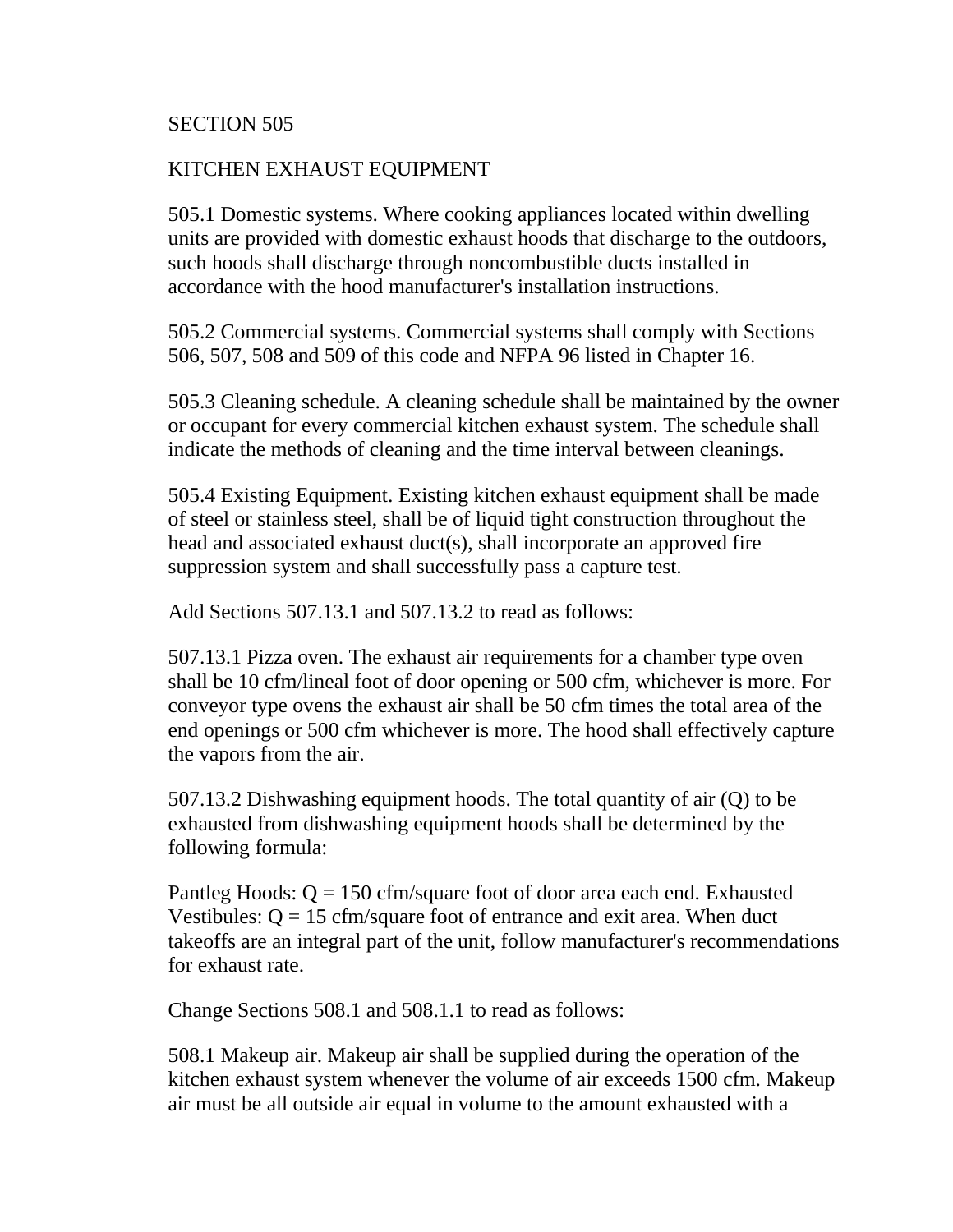minimum of eighty percent (80%) supplied to the kitchen proper. Air exhausting devices shall be interlocked with the required makeup air devices so they operate simultaneously.

508.1.1 Makeup air temperature. The temperature differential between the makeup air and the air in the conditioned space shall not exceed 10o F (5.5o C). Exceptions:

1. Makeup air that is part of the air-conditioning system.

2. Makeup air that does not decrease the comfort conditions of the occupied space.

Add Section 511.3 to read as follows:

511.3 Equipment in airstream. Fans and mechanical equipment shall not be located within the airstream unless specifically approved for such installation.

Change Section 601.3 to read as follows:

601.3 Contamination prevention. Exhaust ducts under positive pressure and venting systems shall be sealed from leakage and shall not extend into or pass through ducts or plenums.

Add Section 602.2.2 to read as follows:

602.2.2 Pipe. Pipe shall be noncombustible or insulated if combustible. All insulation shall have a flame spread of 25 or less and a smoke developed rating of 50 or less when tested in accordance with ASTM E84 listed in Chapter 16. Plastic sprinkler pipe shall be permitted exposed in plenums where the piping has a peak optical density not greater than 0.50, an average optical density not greater than 0.15 and a flame spread not greater than 5 feet (1524 mm) when tested in accordance with UL 1887 listed in Chapter 16. Piping shall bear the label of an approved agency.

Change Section 602.3 to read as follows:

602.3 Stud cavity and joist space plenums. Stud wall cavities and the spaces between solid wall floor joists to be utilized as air plenums shall comply with the following conditions:

1. Such cavities shall not be utilized as a plenum for supply air.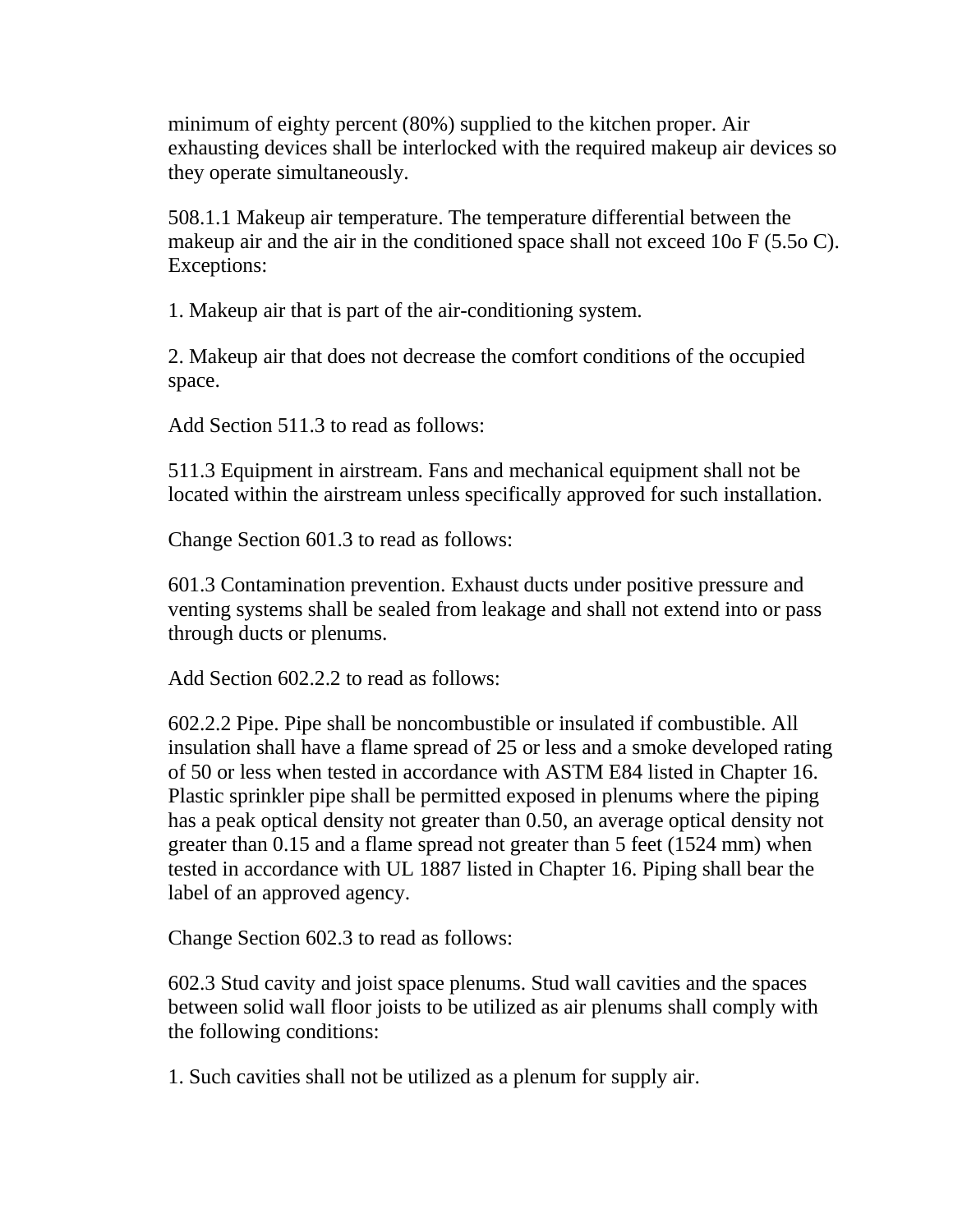2. Such cavities or spaces shall not be part of a required fire-resistance-rated assembly.

3. Stud wall cavities shall not convey air from more than one floor level.

4. Stud wall cavities and joist space plenums shall comply with the floor penetration requirements of the building code.

5. Stud wall cavities and joist space plenums shall be isolated from adjacent concealed spaces by approved fire-blocking as required in the building code.

6. Panning of the joist space for return air is permitted in one and two family dwellings only.

Add Section 603.21 to read as follows:

603.21 Visual duct openings. Duct openings in bathrooms, toilet rooms and changing rooms shall prevent visual observation from adjoining rooms.

Change Section 702.1 to read as follows:

702.1 Air from the same room or space. The room or space containing fuelburning appliances shall be an unconfined space. Combustion air requirements shall be determined based on the simultaneous operation of all fuel-burning appliances drawing combustion and distillation air from the room. Inside air shall be available for each fuel-burning appliance at the rate of 40 cubic feet of room air volume per 1,000 British thermal units per hour (Btuh) (3.86 m�/kW) input rating. In buildings of unusually tight construction, combustion air shall be obtained from the outdoors in accordance with Section 703, 704, 706 or 707.

Change section 801.12 to read as follows:

801.12 Appliances not requiring vents. Except as otherwise required by an appliance listing or its manufacturers instructions, the following appliances shall not be required to be vented. Any appliance included below listed for vented use or having installation limitations shall be installed in accordance with its listing or installation limitations.

1. Domestic ranges and wall ovens.

2. Refrigerators.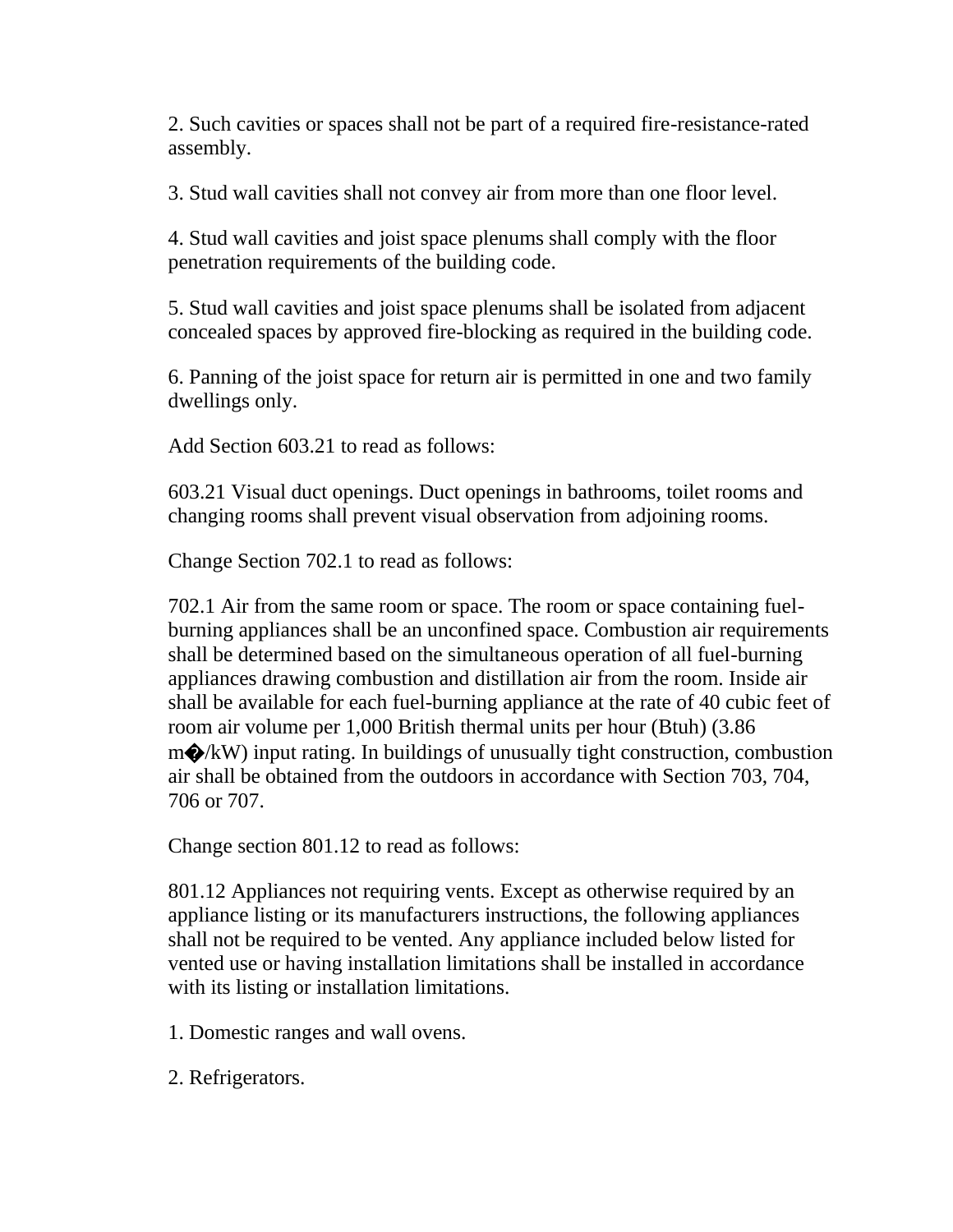3. Counter appliances.

4. Specialized equipment of limited input, such as laboratory burners or gas lights.

5. Unvented room heaters conforming to the requirements of Chapters 3 and 9.

6. A single listed booster-type (automatic instantaneous) water heater where designed and used solely for the sanitizing rinse requirements of a dishwashing machine, provided that the input is limited to 50,000 Btu/h (14.7 kW), the storage capacity is limited to 12.5 gallons (47 L), and the heater is installed, with the draft hood in place an unaltered, in a commercial kitchen having a mechanical exhaust system. Where installed in this manner, the draft hood outlet shall not be less than 36 inches (914 mm) vertically and 6 inches (152 mm) horizontally from any surface other than the heater.

Change Section 805.3.3 to read as follows:

805.3.3 Termination. The termination of chimneys or vents equipped with power exhausters shall be in accordance with the approved specifications of the manufacturer of the appliance except that they shall not exhaust over public ways or walkways.

Add Section 805.3.8 to read as follows:

805.3.8 Connections to exhauster. All appliance connections to a chimney or vent equipped with a power exhauster shall be made on the inlet side of the exhauster unless the exhauster is an integral part of the appliance. All joints on the positive pressure side of the exhauster shall be sealed to prevent flue gas leakage.

Change Section 918.3 to read as follows:

918.3 Mounting post. Illuminating appliances designed for post mounting shall be securely attached to a rigid post imbedded in concrete to a depth of thirty (30) inches.

Change Section 1001 to read as follows:

SECTION 1001

GENERAL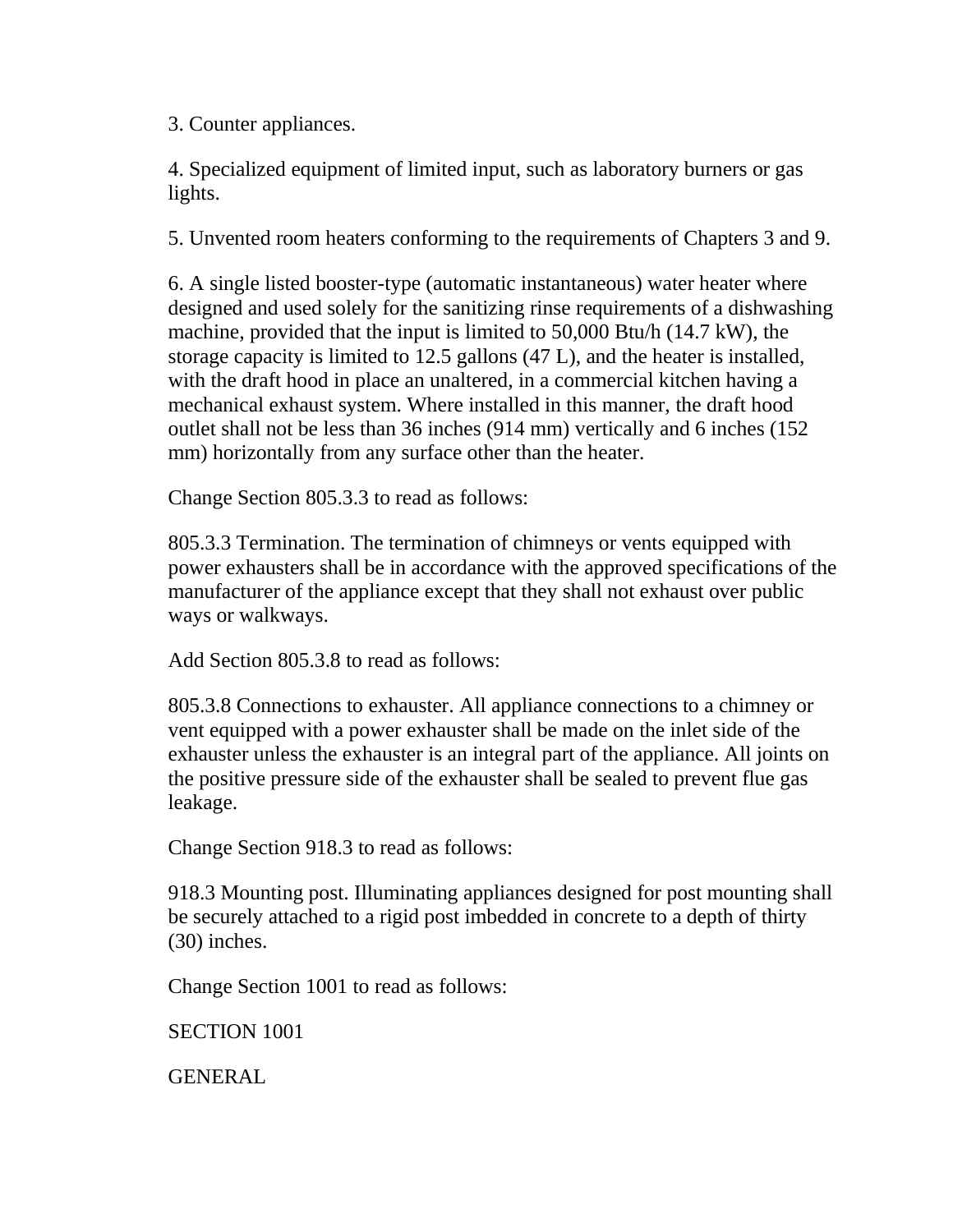1001.1 Scope. In addition to the other provisions of this code, this chapter shall govern the installation, alteration, and repair of water heaters, boilers and pressure vessels. The provisions of the ASME Code for Boilers and Pressure Vessels as listed in Chapter 16 shall apply. Exceptions:

1. Pressure vessels used for unheated water supply.

2. Portable pressure vessels and Interstate Commerce Commission containers.

3. Containers for liquefied petroleum gases, bulk oxygen and medical gas.

4. Pressure vessels having a volume of 5 cubic feet  $(0.14 \text{ m} \cdot \bullet)$  or less operating at pressures not exceeding 250 psi (1724 kPa) and located within occupancies of Use Groups B, F, H, M, R, S and U.

5. Pressure vessels used in refrigeration systems that are regulated by Chapter 11 of this code.

6. Pressure tanks used in connection with coaxial cables, telephone cables, power cables and other similar humidity control systems.

7. Any boiler or pressure vessel subjected to inspection by federal or state inspectors.

1001.2 Periodic inspections. All boilers, steam generators and pressure vessels subject to the provisions of this code shall be inspected annually by the code official or representative. The inspection shall be as thorough as circumstances permit.

Exception: Heating boilers or pressure vessels which are located in buildings of Use Group R 3 or Use Group R-2 having six (6) dwelling units or less.

1001.3 Certificate of inspection. A boiler, steam generator or pressure vessel subject to the provisions of this code shall not be placed in operation until a sticker denoting inspection and approval has been applied to the vessel.

1001.4 Major repairs. Welded repairs to boilers, steam generators and pressure vessels subject to the provisions of this code shall be performed only by those organizations which possess the appropriate ASME Certificate of Authority with extension to field work or an "R" Certificate of Authority issued by the National Board of Boiler and Pressure Vessel Inspectors. A permit shall be required for such work. The fee shall be the same as the fee for installation of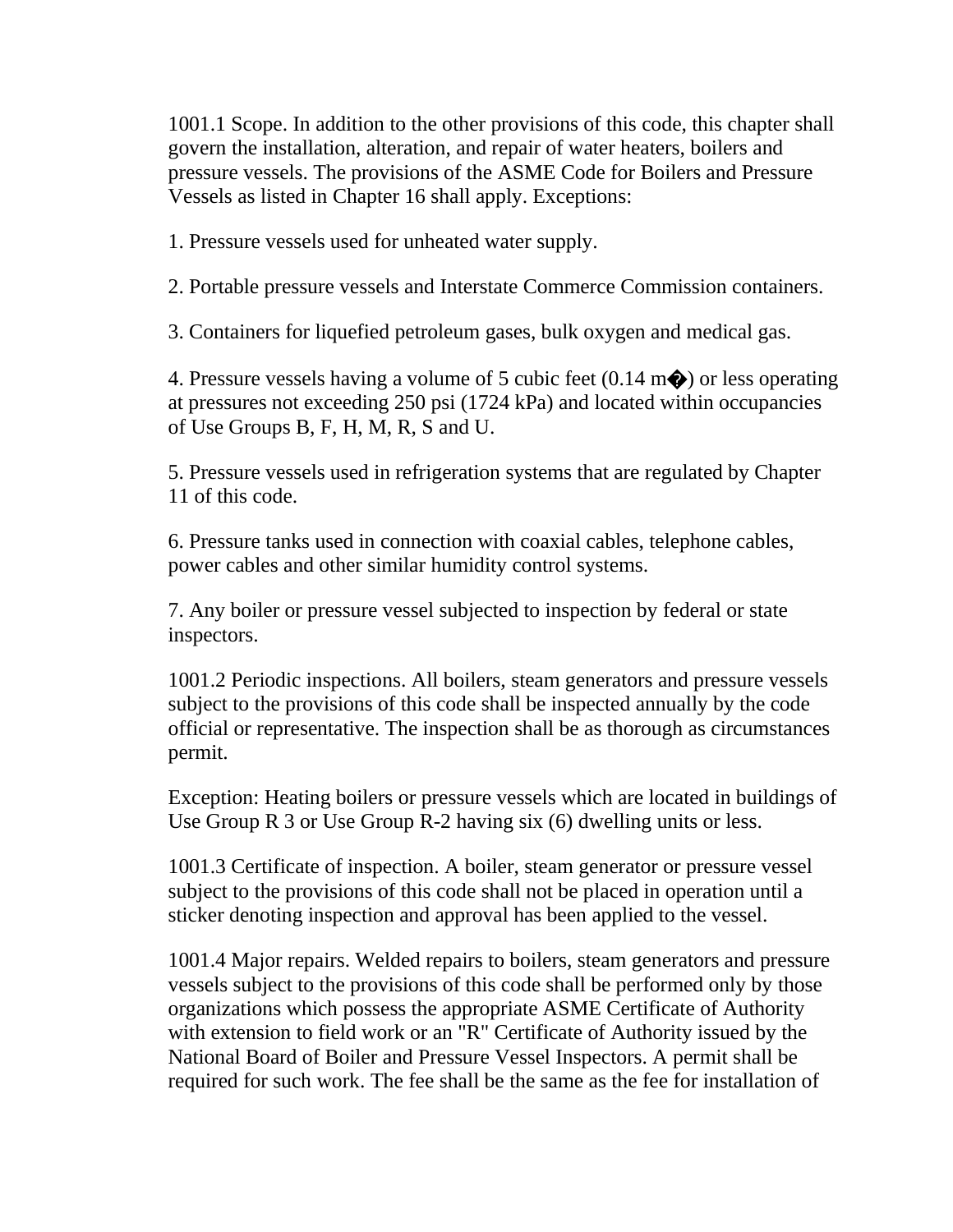the vessel as set forth in Table 106.5.2. A hydrostatic test shall be performed on the vessel before it is returned to service.

1001.5 Condemnation. Any boiler or pressure vessel which, in the opinion of the code official, constitutes a hazard shall be deemed unsafe and sealed out of service.

Change Section 1004.6 to read as follows:

1004.6 Boiler rooms and enclosures. Boiler rooms and enclosures and access thereto shall comply with the building code and Chapter 3 of this code. Boiler rooms shall be equipped with a floor drain or other approved means for disposing of liquid waste. In addition, except for one and two family dwellings or when the boiler is entirely within a dwelling unit, all other boilers or combination boilers shall be installed in a room protected by an enclosure designed to prevent unauthorized entry. Storage or living quarters shall not be permitted in any boiler or similar heating equipment room.

Change Section 1005.1 to read as follows:

1005.1 Valves. Every boiler or battery of modular units shall have a shutoff valve in the supply and return piping. For multiple boiler or battery of modular unit installations, every boiler or battery of modular units shall have individual shutoff valves in the supply and return piping.

Change Section 1006.1 to read as follows:

1006.1 Safety valves for steam boilers. All steam boilers shall be protected by safety valves as required by the ASME Code for Boiler and Pressure Vessels listed in Chapter 16.

Add Section 1011.1.1 to read as follows:

1011.1.1 Test of existing vessels. The pressure for vessels previously in service shall be as specified in the National Board Inspection Code listed in Chapter 16.

Change section 1008.1 to read as follows:

1008.1 General. Every steam boiler shall be equipped with one gate valve and one quick-opening blowoff valve in series in each blow-down line. The valves shall be installed in the opening provided on the boiler. The minimum size if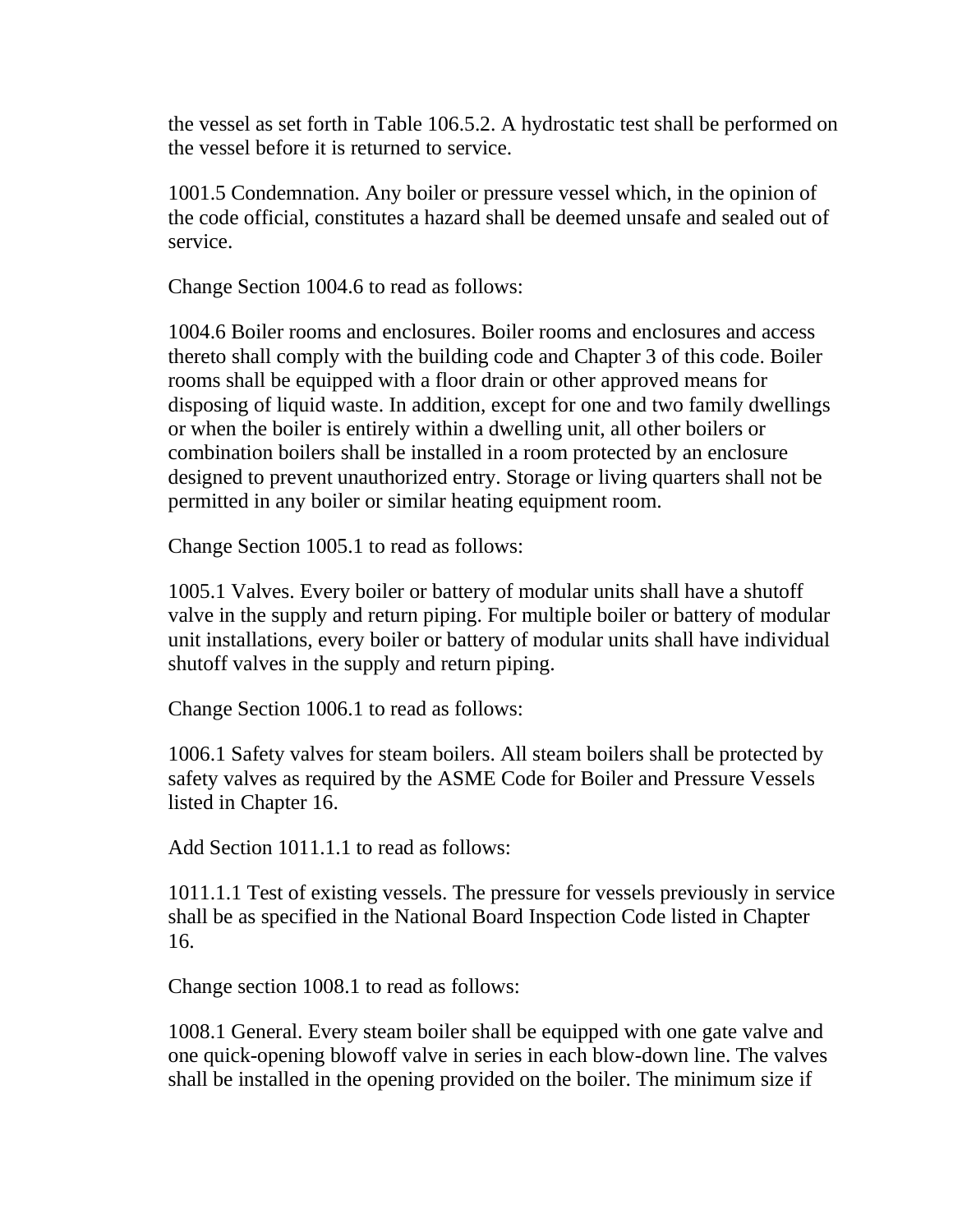the valve shall be the size specified by the boiler manufacturer or the size of the boiler blowoff-valve opening.

Add Section 1012 to read as follows:

SECTION 1012

# BLOWOFF TANKS

1012.1 General. Blowoff tanks shall be designed and fabricated in accordance with Section VIII of the ASME Boiler Code as listed in Chapter 16 and shall be so stamped.

1012.1.1 Boilers less than 100 psi. For boilers carrying one hundred (100) psi steam pressure or less, the heads and shell shall be constructed of not less than one fourth inch (1/4") steel or equivalent strength material.

1012.1.2 Boilers greater than 100 psi. For boilers carrying in excess of one hundred (100) psi pressure, tanks shall be fabricated of materials designed for the pressures carried.

1012.2 Size. The size of the tank shall be indicated by the blow down requirements, and the tank installed shall be large enough to blow down one (1) gauge glass of water from one (1) boiler or from any one (1) of a battery of boilers interconnected. The size of the tank shall be of sufficient capacity so the blow down water from the boiler will only fill one half (1/2) the capacity of the tank, and the remaining volume of the tank will be available for the vapor displacement.

1012.3 Discharge. The discharge from the boiler or boilers shall enter the tank above the high water level or surface of the water in such tank. A baffle plate shall be installed in the tank in line with the inlet pipe from the boiler and shall be at least twelve (12) inches from the discharge opening from the boiler into the tank. The outlet opening or discharge from the tank shall be at least two (2) times the area of the inlet pipe, and such outlet pipe shall have an internal pipe built into the tank, extending downward to within four (4) inches of the bottom of the tank. The discharge pipe shall be connected to a sewer through a running trap or to an approved leaching well.

1012.4 Venting.

1012.4.1 Vent pipe size. All blow off tanks shall be properly vented to the outside atmosphere. Such vent pipes shall be at least four (4) times the area of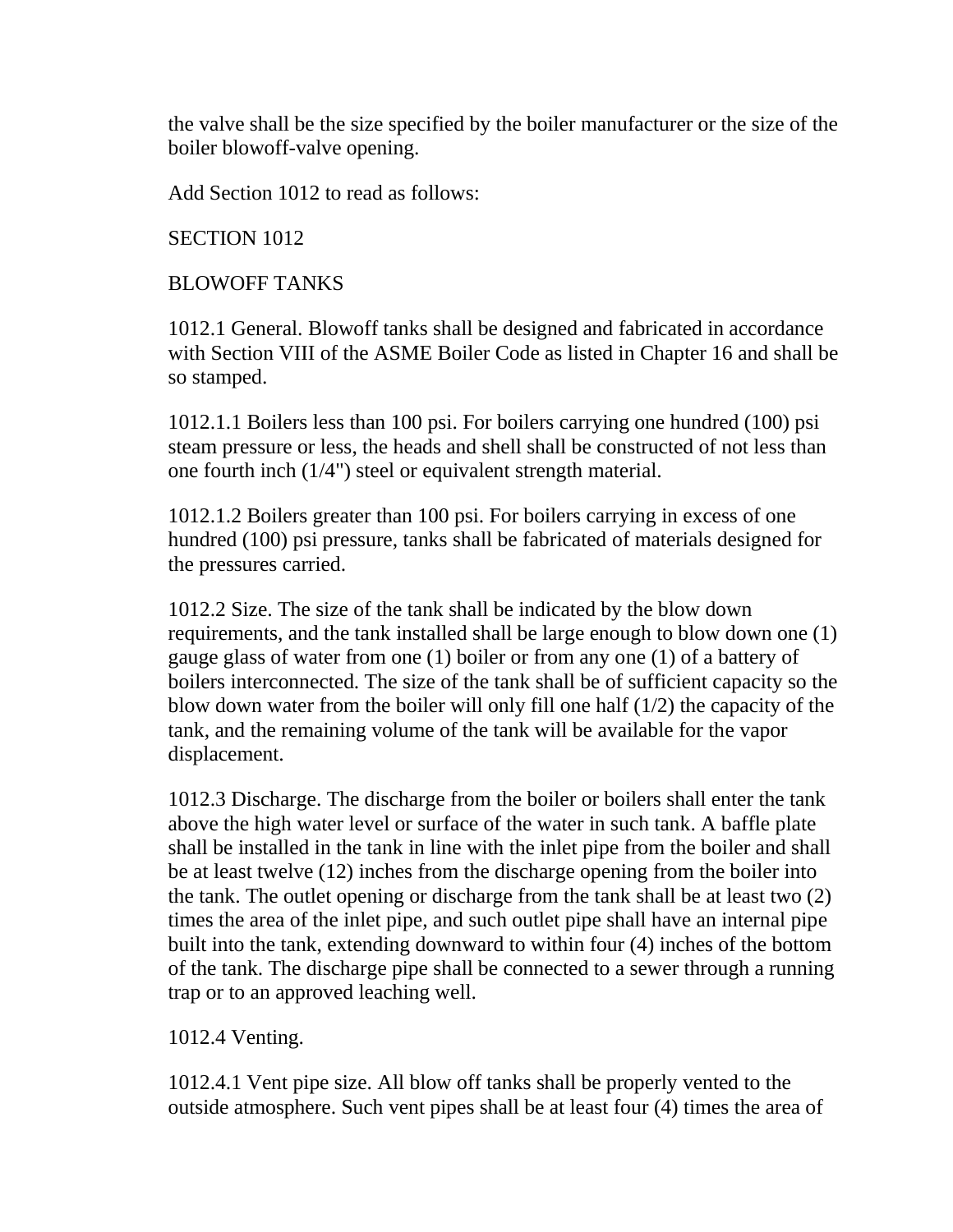the inlet pipe from the boiler, and such pipe shall not be less than two (2) inch iron pipe size.

1012.4.2 Pipe discharge. The vent pipe shall be run as directly as possible to the outside atmosphere and in a suitable location so that any steam or water discharged by the blow down of the boiler would not be dangerous or injurious to life.

1012.4.3 Vent obstructions. The vent shall be free of any pockets or sags that might collect or hold water or cause an obstruction of the pipe and pressure buildup in the tank. The end of the vent pipe shall be protected from the possibility of any obstruction.

1012.5 Manhole. Each blow down tank shall be provided with a suitable manhole for the inspection and cleaning of the tank.

Add Section 1013 to read as follows:

# SECTION 1013

# RETURN CONDENSATE

1013.1 Maximum temperature. The return condensate from a building heated by a central steam supply may be discharged either into a condensate return system or wasted into a sewer drain connection or approved leaching well. This condensate when discharging into a sanitary sewer system shall not be in excess of one hundred forty degrees Fahrenheit (140oF) and shall discharge into an open floor drain or a special drain connection or approved receptor. If the floor drain or drain connection to the sewer is above the level of the return piping so that it cannot flow by gravity, an automatic sump pump shall be installed to pump the condensate from the sump to the sewer drain.

Add Section 1102.2.4 to read as follows:

1102.2.4 Discharge of ammonia. Where ammonia is utilized, the ammonia shall discharge into a tank of water which shall not be utilized for any other purpose except ammonia absorption.

Add Section 1014 to read as follows:

SECTION 1014

FIELD ASSEMBLY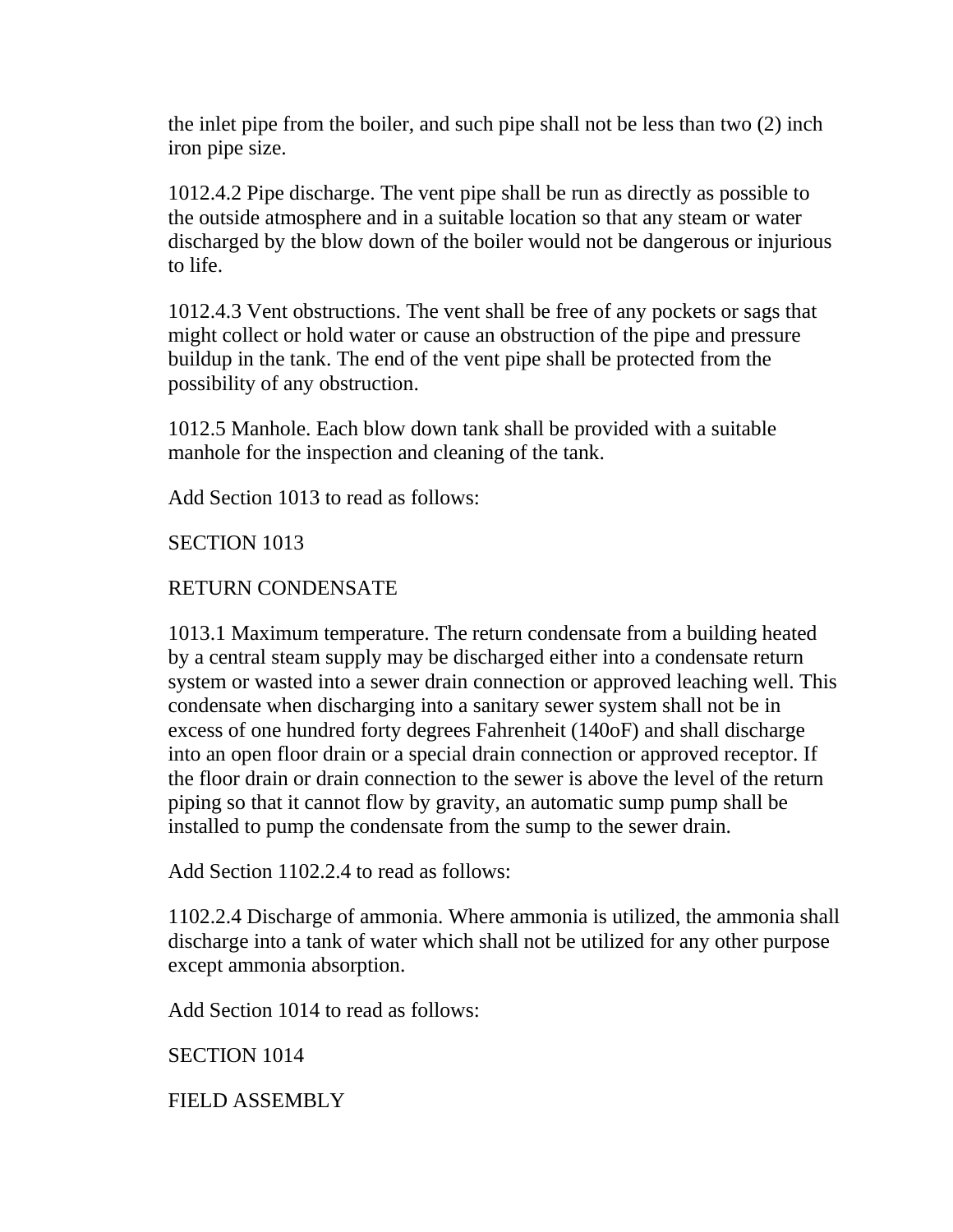1014.1 Welding. Any welding required during assembly shall be performed by welders employed and qualified by companies in possession of the appropriate ASME Certificate of Authorization.

Add Section 1109 to read as follows:

SECTION 1109

RESIDENTIAL AIR CONDITIONERS

1109.1 Permits. Mechanical permits shall not be required for residential air conditioning units for dwellings of six (6) families or less.

1109.2 Residential split systems. When a condensing unit for residential uses (R 1, R 2 or R 3) is to be located on grade, it shall not be located in front of the designated building line.

1109.3 Condenser foundations. All condensing units mounted on grade must be located on a level, four inch (4") thick concrete pad or other foundation approved by the code official prior to installation.

1109.4 Protection of refrigerant lines. All piping installed above grade, or underground, shall be protected from damage and corrosion in keeping with recognized standard practice and the recommendations of the manufacturer.

1109.5 Units in areaways. Where areaways less than four (4) feet in width exist between buildings, all window units shall be installed not less than seven (7) feet above grade.

Add Section 1301.8 to read as follows:

1301.8 Gas piping installation. Installation of fuel gas piping system, equipment and related accessories, shall be in accordance with this chapter. Items not governed by this chapter shall be in accordance with NFPA 54 listed in Chapter 16.

Change Section 1304.16 to read as follows:

1304.16 Outlet closures. Gas outlets that do not connect to appliances shall be valved and capped gas tight.

Modify Chapter 16 by adding the following: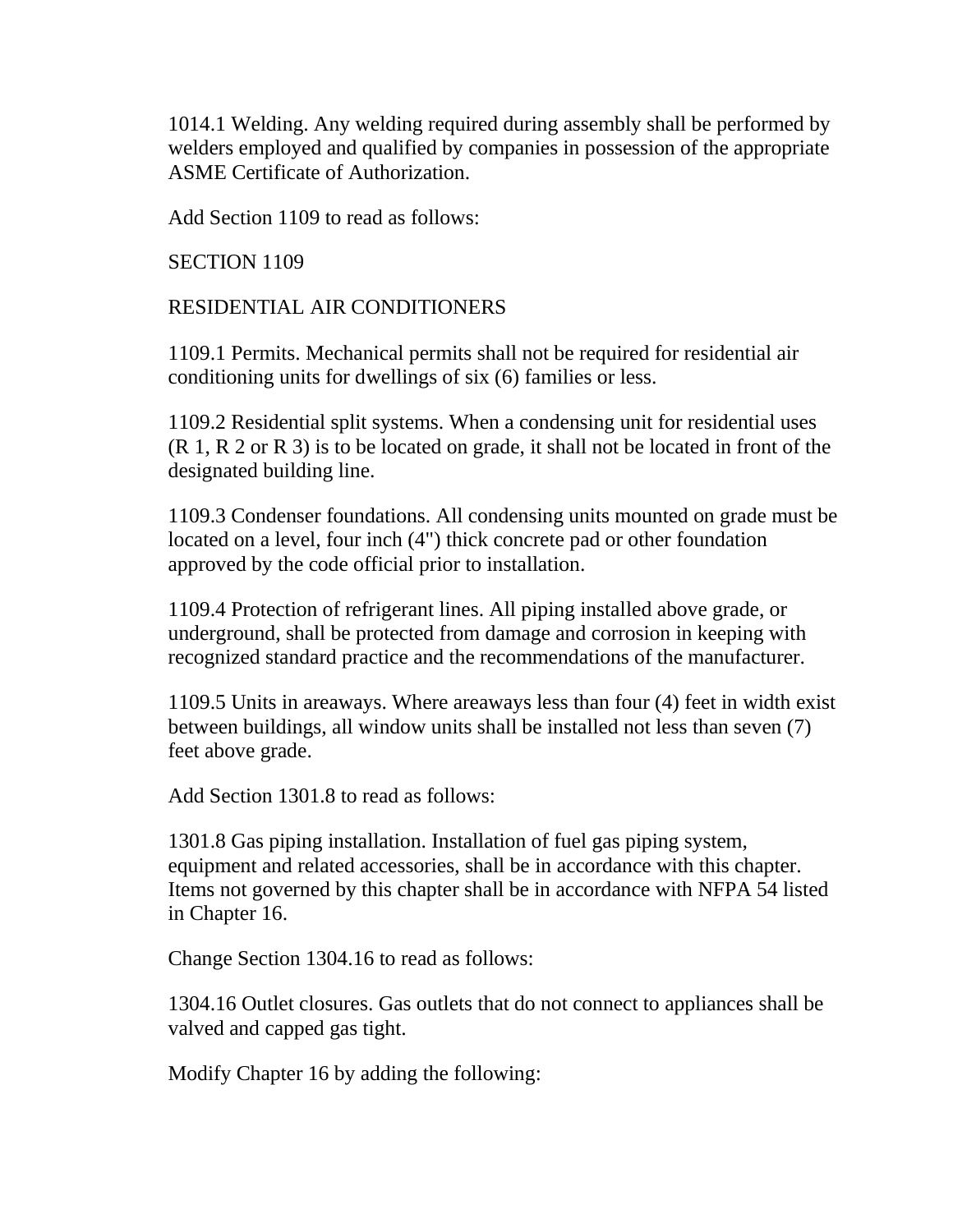### ANSI

NB 23 National Board Inspection Code...........1011.1.1

### ASME

ASME-95 Boiler & Pressure Vessel Code Sections I thru X ............1001.1, 1001.4, 1004.1, 1006.1 1011.1, 1012.1

### **CODES**

BNBC-96 BOCA National Building Code BNFPC-96 BOCA National Fire Prevention Code

### NFPA

50-1990 Bulk Oxygen Systems on Consumer Sites.........309.3 51-1992 Oxygen - Fuel Gas Systems for Welding, Cutting and Allied Processes.....309.3 54 1992 National Fuel Gas Code ...................1301.8, 1304.18 96 1994 Cooking Equipment, Vapor Removal .........505.2 99C-93 Gas and Vacuum Systems...............309.1, 309.2

Section Four.

Any person who shall violate a provision of this code or shall fail to comply with any of the requirements thereof, or who shall erect, construct, alter, extend, repair, remove, demolish, use or occupy any building, structure or premises or equipment regulated by this code in violation of an approved construction document or directive of the code official or the Board of Building Appeals, or of a permit, license or certificate issued under the provisions of this code, shall, upon conviction thereof, be punished by a fine of not more than five hundred dollars (\$500.00), or by imprisonment not exceeding ninety (90) days, or both such fine and imprisonment. Each day that a violation continues shall constitute a separate and distinct offense.

### Section Five.

That nothing in this Ordinance or in the Mechanical Code hereby adopted shall be construed to affect any suit or proceeding impending in any court, or any rights acquired, or liability incurred, or any cause or causes of action acquired or existing, under any act or ordinance hereby repealed as cited in Section One of this Ordinance; nor shall any just or legal right or remedy of any character be lost, impaired or affected by this Ordinance.